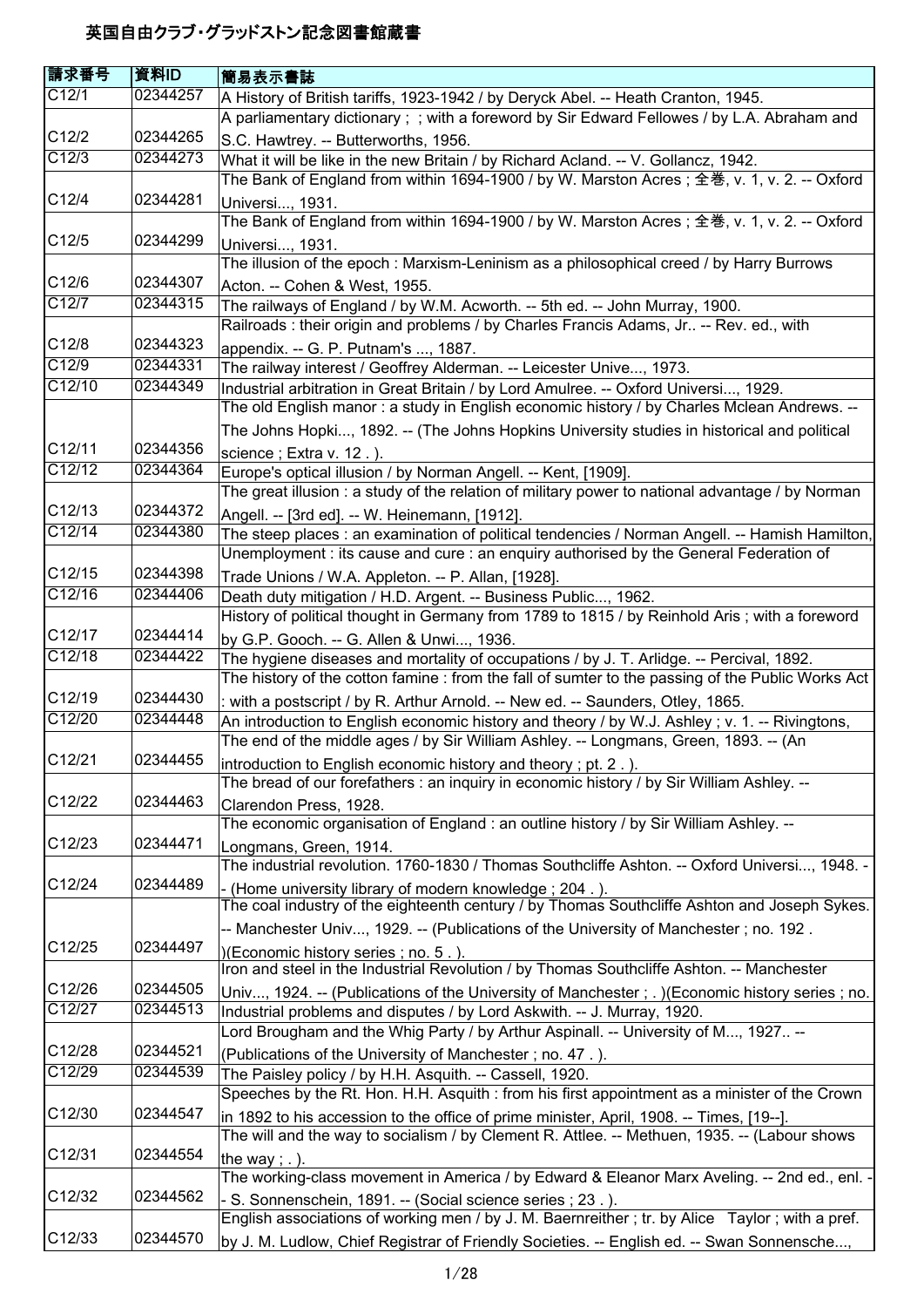| <b>請求番号</b>         | 資料ID                 | 簡易表示書誌                                                                                                                                                                  |
|---------------------|----------------------|-------------------------------------------------------------------------------------------------------------------------------------------------------------------------|
| C12/34              | 02344588             | Economic studies / by Walter Bagehot ; edited by Richard Holt Hutton. -- Longmans Green,                                                                                |
| C12/35              | 02344596             | On England and other addresses / by Stanley Baldwin. -- Philip Allan, 1926.                                                                                             |
|                     |                      | Economic notes on insular free trade / by the Right Hon. Arthur James Balfour  -- 6th                                                                                   |
| C12/36              | 02344604             | impression. -- Longmans, Green, 1903.                                                                                                                                   |
|                     |                      | Fiscal reform : speechesform June 1880 to December 1905, together with a reprint of the                                                                                 |
|                     |                      | pamphlet 'Economic notes on insular free trade' and letters from and to the Right Hon. J.                                                                               |
| C12/37              | 02344612             | Chamberlain, M. P. (September 1903) / Arthur James Balfour. -- Longmans, Green, 1906.                                                                                   |
|                     |                      | British Borough charters, 1216-1307 / edited by Adolphus Ballard and James Tait. -- University                                                                          |
| C12/38              | 02344620             | Pres, 1923.                                                                                                                                                             |
| C12/39              | 02344638             | The Domesday boroughs / by Adolphus Ballard. -- Clarendon, 1904.                                                                                                        |
| C12/40              | 02344646             | The Conservative outlook / by Reginald Mitchell Banks. -- Chapman, 1929.                                                                                                |
| C12/41              | 02344653             | The policeman in the community / Michael Banton. -- Tavistock Publi, c1964.                                                                                             |
| C12/42              | 02344661             | Britain and the British people / by Ernest Barker. -- Oxford Universi, 1942. -- (The World to-                                                                          |
|                     |                      | The development of public services in Western Europe, 1660-1930 / by Ernest Barker. --                                                                                  |
| C12/43              | 02344679             | Oxford Universi, 1944.                                                                                                                                                  |
| C12/44              | 02344687             | Essays on government / by Ernest Barker. -- Clarendon Press, 1945.                                                                                                      |
| C12/45              | 02344695             | Greek political theory: Plato and his predecessors / by Ernest Barker. -- 2nd ed. -- Methuen,                                                                           |
|                     |                      | Political thought in England: from Herbert Spencer to the present day / by Ernest Barker. --                                                                            |
| C12/46              | 02344703             | Williams & Norg, 1915. -- (Home university library of modern knowledge; v. 98.).                                                                                        |
| C12/47              | 02344711             | Reflections on government / by Ernest Barker. -- Oxford Universi, 1942.                                                                                                 |
|                     |                      | Gladstone and radicalism : the reconstruction of liberal policy in Britain, 1885-94 / Michael                                                                           |
| C12/48              | 02344729             | Barker. -- Harvester Press, 1975.                                                                                                                                       |
|                     |                      | A history of the English Corn Laws: from 1660-1846 / by Donald Grove Barnes. -- G.                                                                                      |
|                     |                      | Routledge, 1930. -- (Studies in economic and social history / London School of Economics and                                                                            |
| C12/49              | 02344737             | Political Science (University of London); .).                                                                                                                           |
| C12/50              |                      | Sophisms of free-trade and popular political economy examined / by a Barrister. -- 2nd ed. --                                                                           |
| C12/51              | 02344745<br>02344752 | Seeleys, 1850.                                                                                                                                                          |
| C12/52              | 02344760             | Nationalisation in British politics : the historical background / E. Eldon Barry. -- J. Cape, 1965.                                                                     |
|                     |                      | Public finance / by C. F. Bastable. -- 2nd. ed., rev. & enl -- Macmillan, 1895<br>Economic sophisms / Frédéric Bastiat ; translated by Patrick James Stirling ; with an |
| C12/53              | 02344778             |                                                                                                                                                                         |
|                     |                      | introduction by H.H. Asquith. -- T. Fisher Unwin, 1909.<br>Sophisms of protection / by the late M. Frederic Bastiat. -- G.P. Putnam's s, 1882. --                       |
| C12/54              | 02344786             | (Putnam's popular manuals ; . ).                                                                                                                                        |
| C12/55              | 02344794             | The commerce of nations / by C.F. Bastable. -- 9th ed. / revised by T.E. Gregory. -- Methuen,                                                                           |
| C12/56              | 02344802             | The great landowners of Great Britain and Ireland / John Bateman. -- Harrison, 1878.                                                                                    |
|                     |                      | The development of the Soviet economic system : an essay on the experience of planning in                                                                               |
|                     |                      | the U.S.S.R. / by Alexander Baykov. -- Cambridge Unive, 1946. -- (Economic and social                                                                                   |
| C12/57              | 02344810             | studies / National Institute of Economic and Social Research; 5.).                                                                                                      |
|                     |                      | Modern British politics : a study of parties and pressure groups / by Samuel H. Beer. -- Faber                                                                          |
| C12/58              | 02344828             | & Faber, 1965. -- (Society today and tomorrow; .).                                                                                                                      |
|                     |                      | The building society movement / by Harold Bellman; with an introduction by Sir Josiah Stamp.                                                                            |
| C12/59              | 02344836             | -- 2nd ed. -- Methuen, 1927.                                                                                                                                            |
|                     |                      | Bricks and mortals : a study of the building society movement and the story of the Abbey                                                                                |
| C12/60              | 02344844             | National Society, 1849-1949 / by Sir Harold Bellman. -- Hutchinson, 1949.                                                                                               |
| C12/61              | 02344851             | The servile state / Hilaire Belloc. -- 3rd ed. -- Constable, 1927.                                                                                                      |
|                     |                      | The foreign policy of Soviet Russia, 1929-1941 / Max Beloff ; 全巻, v. 1, v. 2. -- Oxford                                                                                 |
| C12/62              | 02344869             | Universi, 1947-1949.                                                                                                                                                    |
|                     |                      | The foreign policy of Soviet Russia, 1929-1941 / Max Beloff ; 全巻, v. 1, v. 2. -- Oxford                                                                                 |
| C <sub>12</sub> /63 | 02344877             | Universi, 1947-1949.                                                                                                                                                    |
|                     |                      | Great Britain under protection / by Frederic Benham. -- Macmillan, 1941. -- (Carnegie                                                                                   |
| C12/64              | 02344885             | Endowment for International Peace, Division of Economics and History ; . )(Commercial and                                                                               |
|                     |                      | Prostitution and morality: a definitive report on the prostitute in contemporary society and an                                                                         |
|                     |                      | analysis of the causes and effects of the suppression of prostitution / Harry Benjamin, R.E.L.                                                                          |
| C12/65              | 02344893             | Masters introduction by Walter C. Alvarez. -- Souvenir Press, 1965.                                                                                                     |
| C12/66              | 02344901             | In place of fear / by Aneurin Bevan. -- W. Heinemann, 1952.                                                                                                             |
| C12/67              | 02344919             | The evidence for voluntary action / by Lord Beveridge, A.F. Wells. -- George Allen & , 1949.                                                                            |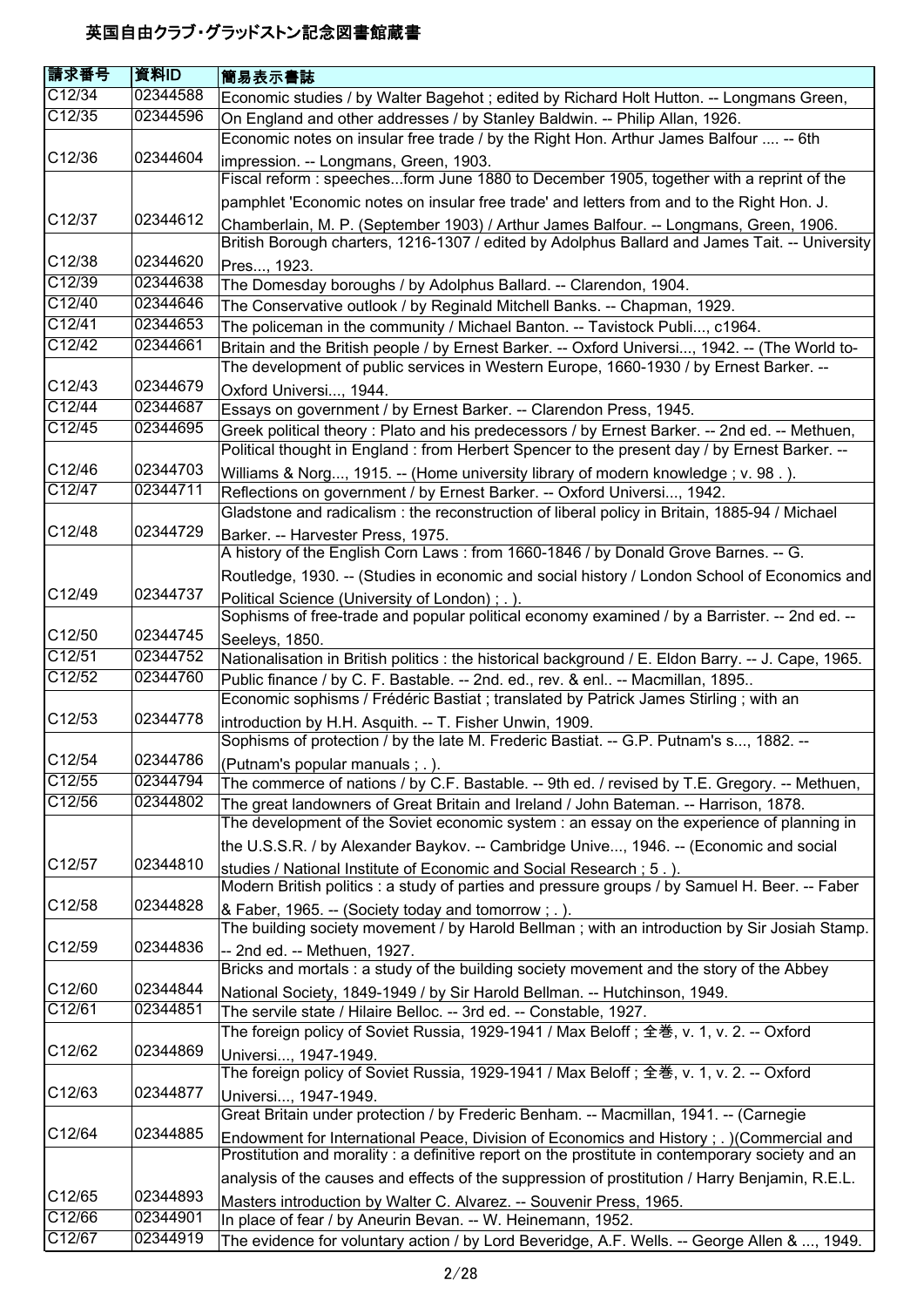| 請求番号                | 資料ID     | 簡易表示書誌                                                                                                                                                                                |
|---------------------|----------|---------------------------------------------------------------------------------------------------------------------------------------------------------------------------------------|
| C12/68              | 02344927 | Tariffs: the case examined / by William Beveridge. -- Longmans, 1931.                                                                                                                 |
| C12/69              | 02344935 | Full employment in a free society : a report / by William H. Beveridge. -- G. Allen & Unwi,                                                                                           |
| C12/70              | 02344943 | Unemployment : a problem of industry / by W.H. Beveridge. -- 2nd ed -- Longmans, Green,                                                                                               |
|                     |          | Unemployment: a problem of industry (1909 and 1930) / by W.H. Beveridge. -- New ed. --                                                                                                |
| C12/71              | 02344950 | Longmans, Green, 1930.                                                                                                                                                                |
|                     |          | The greasy pole : a personal account of the realities of British politics / by Reginald Bevins. --                                                                                    |
| C12/72              | 02344968 | Hodder & Stough, 1965.                                                                                                                                                                |
|                     |          | The Conservative Party from Peel to Churchill : based on the Ford lectures, delivered before                                                                                          |
| C <sub>12</sub> /73 | 02344976 | the University of Oxford in the Hilary term of 1968. -- Eyre & Spottisw, 1970.                                                                                                        |
|                     |          | Merrie England / by Robert Blatchford (Nunquam) ; v. 2 : cheap edition. -- People's ed. --                                                                                            |
| C12/74              | 02344984 | Clarion Office, 1894.                                                                                                                                                                 |
|                     |          | The I.C.S.: the Indian civil service / Sir Edward Blunt; with a foreword by the Lord Hailey. --                                                                                       |
| C12/75              | 02344992 | Faber and Faber, 1937.                                                                                                                                                                |
| C12/76              | 02345007 | The Garrick Club: 1831-1948 / by Guy Boas. -- Garrick Club, 1948.                                                                                                                     |
|                     |          | Capital and interest: a critical history of economical theory / by Eugen v. Böhm-Bawerk;                                                                                              |
| C12/77              | 02345015 |                                                                                                                                                                                       |
|                     |          | translated with a preface and analysis by William Smart. -- Macmillan, 1890.<br>Philosophy and political economy : in some of their historical relations / by James Bonar. -- S.      |
| C12/78              | 02345023 |                                                                                                                                                                                       |
| C12/79              | 02345031 | Sonnenschein, 1893. -- (Library of philosophy / edited by J.H. Muirhead; .).<br>Guide to the records of Parliament / [by] Maurice F. Bond. -- Her Majesty's S, 1971.                  |
| C12/80              | 02345049 | Prosperity: myth and reality in American economic life / by M.J. Bonn. -- Martin Hopkinso,                                                                                            |
| C12/81              | 02345056 | The aged poor in England and Wales / by Charles Booth. -- Macmillan, 1894.                                                                                                            |
|                     |          | Religious influences; 1 - 7. -- Macmillan, 1902. -- (Life and labour of the people in London / by                                                                                     |
| C12/82              | 02345064 |                                                                                                                                                                                       |
|                     |          | Charles Booth assisted by Jesse Argyle  [et al.]; [vol. 10-16]).<br>Religious influences; 1 - 7. -- Macmillan, 1902. -- (Life and labour of the people in London / by                 |
| C12/83              | 02345072 |                                                                                                                                                                                       |
|                     |          | Charles Booth assisted by Jesse Argyle  [et al.]; [vol. 10-16]).<br>Religious influences; 1 - 7. -- Macmillan, 1902. -- (Life and labour of the people in London / by                 |
| C12/84              | 02345080 |                                                                                                                                                                                       |
|                     |          | Charles Booth assisted by Jesse Argyle  [et al.]; [vol. 10-16]).<br>Pauperism : a picture : and the endowment of old age : an argument / by Charles Booth. --                         |
| C12/85              | 02345098 |                                                                                                                                                                                       |
| C12/86              | 02345106 | Macmillan, 1892.                                                                                                                                                                      |
| C12/87              | 02345114 | In darkest England and the way out / by General Booth. -- International H, [1890].                                                                                                    |
| C12/88              | 02345122 | The philosophical theory of the state / by Bernard Bosanquet. -- 3rd ed. -- Macmillan, 1920.                                                                                          |
|                     |          | Minos or minotaur? : the dilemma of political power / John Bowle. -- Cape, 1956.<br>Western political thought : an historical introduction from the origins to Rousseau / John Bowle. |
| C12/89              | 02345130 |                                                                                                                                                                                       |
|                     |          | -- Cape, 1947.<br>Has poverty diminished? : a sequel to "Livelihood and poverty" / by A.L. Bowley and Margaret                                                                        |
| C12/90              | 02345148 |                                                                                                                                                                                       |
|                     |          | H. Hogg. -- P.S. King, 1925. -- (Studies in economics and political science; no. 82.).                                                                                                |
| C12/91              | 02345155 | The mathematical groundwork of economics : an introductory treatise / by A.L. Bowley. --                                                                                              |
|                     |          | Clarendon Press, 1924.<br>Studies in the national income, 1924-1938 / eidted by A. L. Bowley. -- Cambridge Unive,                                                                     |
| C12/92              | 02345163 |                                                                                                                                                                                       |
| C12/93              | 02345171 | 1942. -- (Economic and social studies; 1.).                                                                                                                                           |
|                     |          | Wages and income: in the United Kingdom since 1860 / by A.L. Bowley. -- Cambridge<br>Wages in the United Kingdom in the nineteenth century : notes for the use of students of social  |
| C12/94              | 02345189 |                                                                                                                                                                                       |
|                     |          | and economic questions / by Arthur L. Bowley. -- Univ. Press., 1900.<br>Mr. Chamberlain's speeches / Chamberlain ; ed. by Charles W. Boyd ; with an introd. by                        |
| C12/95              | 02345197 |                                                                                                                                                                                       |
|                     |          | Austen Chamberlain; 全巻, v. 1, v. 2. -- Constable, 1914.<br>William Huskisson and liberal reform : an essay on the changes in econoic policy in the                                    |
| C12/96              | 02345205 |                                                                                                                                                                                       |
| C12/97              | 02345213 | twenties of the ninteenth century / by Alexander Brady. -- Oxford Univ. Pr, 1928.                                                                                                     |
| C12/98              | 02345221 | The British Labour Party: a short history / Carl F. Brand. -- Stanford Univer, 1964.                                                                                                  |
|                     |          | Speeches / by Charles Bradlaugh. -- Freethought, 1890.<br>From Bismarck to the world war: a history of German foreign policy 1870-1914 / by Erich                                     |
| C12/99              | 02345239 |                                                                                                                                                                                       |
|                     |          | Brandenburg ; translated by Annie Elizabeth Adams. -- Oxford Universi, 1927.<br>Papers on Scottish electoral politics, 1832-1854 / edited by J.I. Brash. -- Scottish Histor,          |
| C12/100             | 02345247 |                                                                                                                                                                                       |
|                     |          | 1974. -- (Scottish History Society (Series); 4th ser., v. 11.).<br>Foreign work and English wages considered with reference to the depression of trade /                              |
| C12/101             | 02345254 |                                                                                                                                                                                       |
| C12/102             | 02345262 | Thomas Brassey. -- 2. ed -- Longmans, Green, 1879.<br>Lectures on the labour question / by Thomas Brassey. -- 3rd ed. -- Longmans, Green, 1878.                                       |
|                     |          |                                                                                                                                                                                       |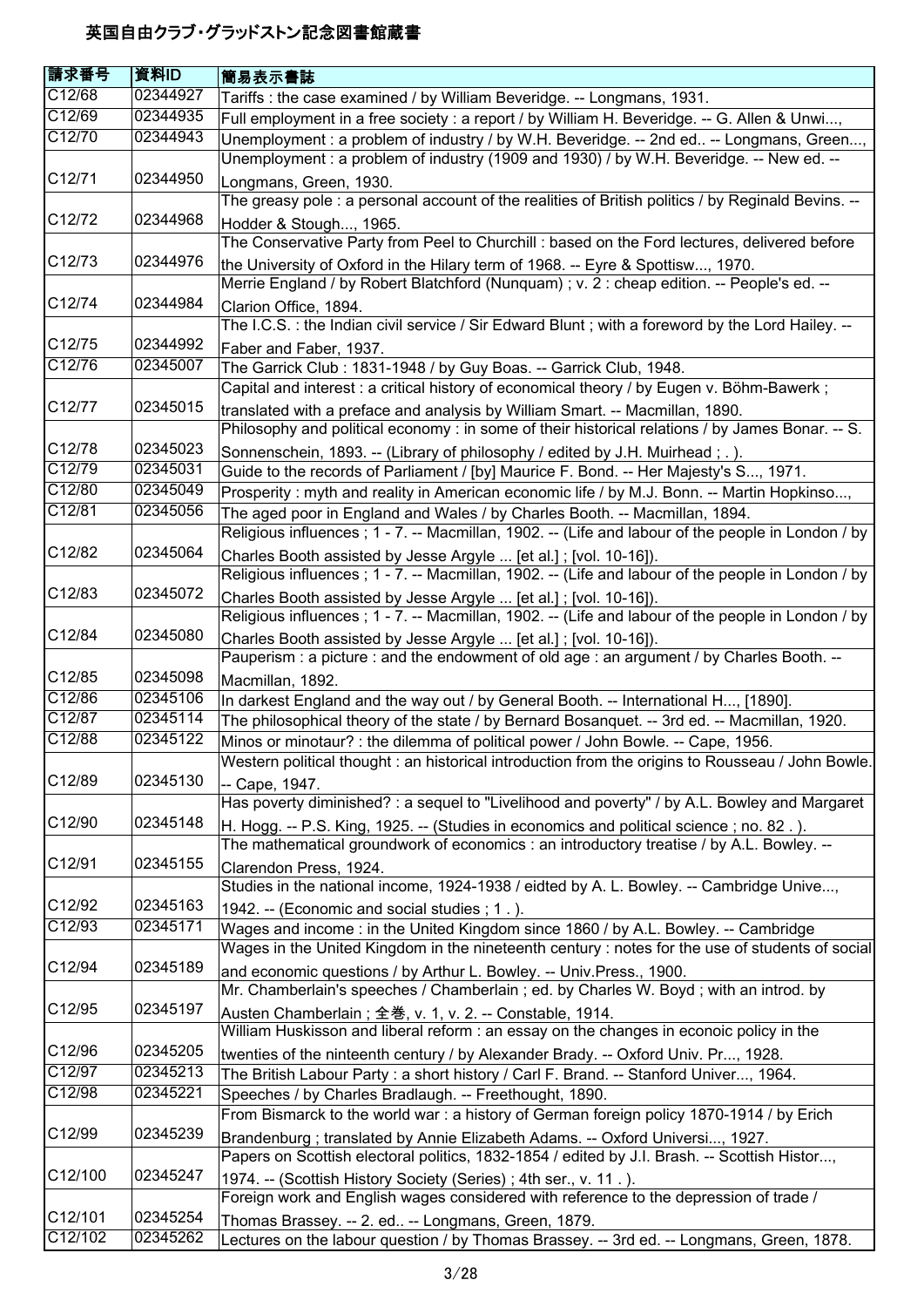| 請求番号               | 資料ID                 | <b> 簡易表示書誌</b>                                                                                                                                                                           |
|--------------------|----------------------|------------------------------------------------------------------------------------------------------------------------------------------------------------------------------------------|
|                    |                      | English gilds: The original ordinances of more than one hundred early English gilds: Together                                                                                            |
|                    |                      | with be olde vsages of be cite of Wynchestre; the Ordinances of Worcester; the Office of the                                                                                             |
|                    |                      | mayor of Bristol; and the Costomary of the manor of Tettenhall-Regis. From original mss. of                                                                                              |
| C12/103            | 02345270             | the fourteenth and fifteenth centuries / ed., with notes, by the late Toulmin Smith : with an                                                                                            |
| C12/104            | 02345288             | Public addresses / by John Bright ; edited by James E. Thorold Rogers. -- Macmillan, 1879.                                                                                               |
|                    |                      | The United States and Britain / by Crane Brinton. -- Geoffrey Cumber, c1945. -- (The                                                                                                     |
| C12/105            | 02345296             | American foreign policy library; .).                                                                                                                                                     |
|                    |                      | English land and English landlords : an enguiry into the origin and character of the English                                                                                             |
| C12/106            | 02345304             | land system, with proposals for its reform / by George C. Brodrick. -- Published for t, 1881.<br>The American political system / by D. W. Brogan; with a foreword by Harold J. Laski. -- |
| C12/107            | 02345312             | Hamish Hamilton, 1933.                                                                                                                                                                   |
| C12/108            | 02345320             | The free state : some considerations on its practical value / D.W. Brogan. -- H. Hamilton, 1945.                                                                                         |
| C12/109            | 02345338             | An introduction to American politics / D.W. Brogan. -- Hamish Hamilton, 1954.                                                                                                            |
| C12/110            | 02345346             | The price of revolution / by D.W. Brogan. -- H. Hamilton, 1951.<br>The House of Lords and contemporary politics, 1911-1957 / by P.A. Bromhead. -- Routledge &                            |
| C12/111            | 02345353             | Keg, 1958.                                                                                                                                                                               |
| C12/112            | 02345361             | Private members' bills in the British Parliament / by P.A. Bromhead. -- Routledge & Keg,                                                                                                 |
|                    |                      | Essays in anti-labour history : responses to the rise of labour in Britain / edited by Kenneth D.                                                                                        |
| C12/113            | 02345379             | Brown. -- Macmillan, 1974.                                                                                                                                                               |
| C12/114            | 02345387             | The battle of Crichel Down / by R. Douglas Brown. -- Bodley Head, 1955.                                                                                                                  |
|                    |                      | Whatever happened to the quiet revolution? : the story of a brave experiment in government /                                                                                             |
| C12/115            | 02345395             | Jock Bruce-Gardyne. -- C. Knight, 1974.                                                                                                                                                  |
|                    |                      | Members of the Long Parliament / D. Brunton and D. H. Pennington; introduction by R. H.                                                                                                  |
| C12/116            | 02345403             | Tawney. -- G. Allen & Unwi, 1954.                                                                                                                                                        |
| C12/117            | 02345411             | Modern democracies / by James Bryce; 全巻, v. 1, v. 2. -- Macmillan, 1921.                                                                                                                 |
| C12/118            | 02345429             | Modern democracies / by James Bryce; 全巻, v. 1, v. 2. -- Macmillan, 1921.<br>Health, wealth, and population in the early days of the Industrial Revolution / by M.C. Buer. --             |
| C12/119            | 02345437             | G. Routledge, 1926.                                                                                                                                                                      |
|                    |                      | The ABC of communism: a popular explanation of the program of the Communist Party of                                                                                                     |
|                    |                      | Russia / by N. Buharin & E. Preobrazhensky; translated from the Russian by Eden and Cedar                                                                                                |
| C12/120            | 02345445             | Paul. -- Communist Party, 1922.                                                                                                                                                          |
|                    |                      | The Liberal tradition: from Fox to Keynes / edited by Alan Bullock and Maurice Shock. --                                                                                                 |
| C12/121            | 02345452             | Adam & C. Black, 1956. -- (The British political tradition; book 8.).                                                                                                                    |
| C12/122            | 02345460             | The growth of the British party system / [by] Ivor Bulmer-Thomas ; 全巻, v. 1, v. 2. -- John                                                                                               |
| C12/123            | 02345478             | The growth of the British party system / [by] Ivor Bulmer-Thomas; 全巻, v. 1, v. 2. -- John                                                                                                |
|                    |                      | The art of war on land : illustrated by campaigns and battles of all ages / by Alfred H. Burne;                                                                                          |
| C12/124            | 02345486             | with a foreword by J. N. Kennedy. -- Methuen, 1944.                                                                                                                                      |
| C12/125            | 02345494             | The British General Election of 1951 / by D. E. Butler. -- Macmillan, 1952.                                                                                                              |
| C12/126            | 02345502             | The British general election of 1955 / by D.E. Butler. -- Macmillan, 1955.                                                                                                               |
| C12/127            | 02345510             | The British general election of 1959 / by D.E. Butler and Richard Rose. -- Macmillan, 1960.                                                                                              |
| C12/128            | 02345528             | The British General Election of 1966 / by D.E. Butler and Anthony King. -- Macmillan, 1966.                                                                                              |
| C12/129            | 02345536             | The British general election of 1970 / by David Butler and Michael Pinto-Duschinsky. --                                                                                                  |
|                    |                      | The British general election of February, 1974 / by David Butler and Dennis Kavanagh. --                                                                                                 |
| C12/130            | 02345544             | Macmillan, 1974.                                                                                                                                                                         |
| C12/131            | 02345551             | British political facts, 1900-1960 / by David Butler and Jennie Freeman. -- Macmillan, 1963.                                                                                             |
| C12/132            | 02345569             | Peace or power / by Harold Butler. -- Faber and Faber, 1947.                                                                                                                             |
|                    |                      | The faith of a liberal : essays and addresses on political principles and public policies / by                                                                                           |
| C12/133<br>C12/134 | 02345577<br>02345585 | Nicholas Murray Butler. -- Charles Scribne, 1924.                                                                                                                                        |
| C12/135            |                      | True and false democracy / by Nicholas Murray Butler. -- Macmillan, 1907.                                                                                                                |
|                    | 02345593             | The world today: essays and addresses / by Nicholas Murray Butler. -- C. Scribner, 1946.                                                                                                 |
| C12/136            | 02345601             | A handbook to political questions of the day and the arguments on either side : with an                                                                                                  |
| C12/137            | 02345619             | introduction / by Sydney Buxton. -- 11th ed. -- John Murray, 1903.                                                                                                                       |
| C12/138            | 02345627             | English agriculture in 1850-51 / by James Caird. -- Longman, Brown,, 1852                                                                                                                |
|                    |                      | French electoral systems and elections, 1789 to 1957 / Peter Campbell. -- Faber, 1958.<br>British government since 1918 / Lord Campion  [et al.]; with an introduction by Sir John       |
| C12/139            | 02345635             |                                                                                                                                                                                          |
|                    |                      | Anderson. -- Allen & Unwin, 1950.                                                                                                                                                        |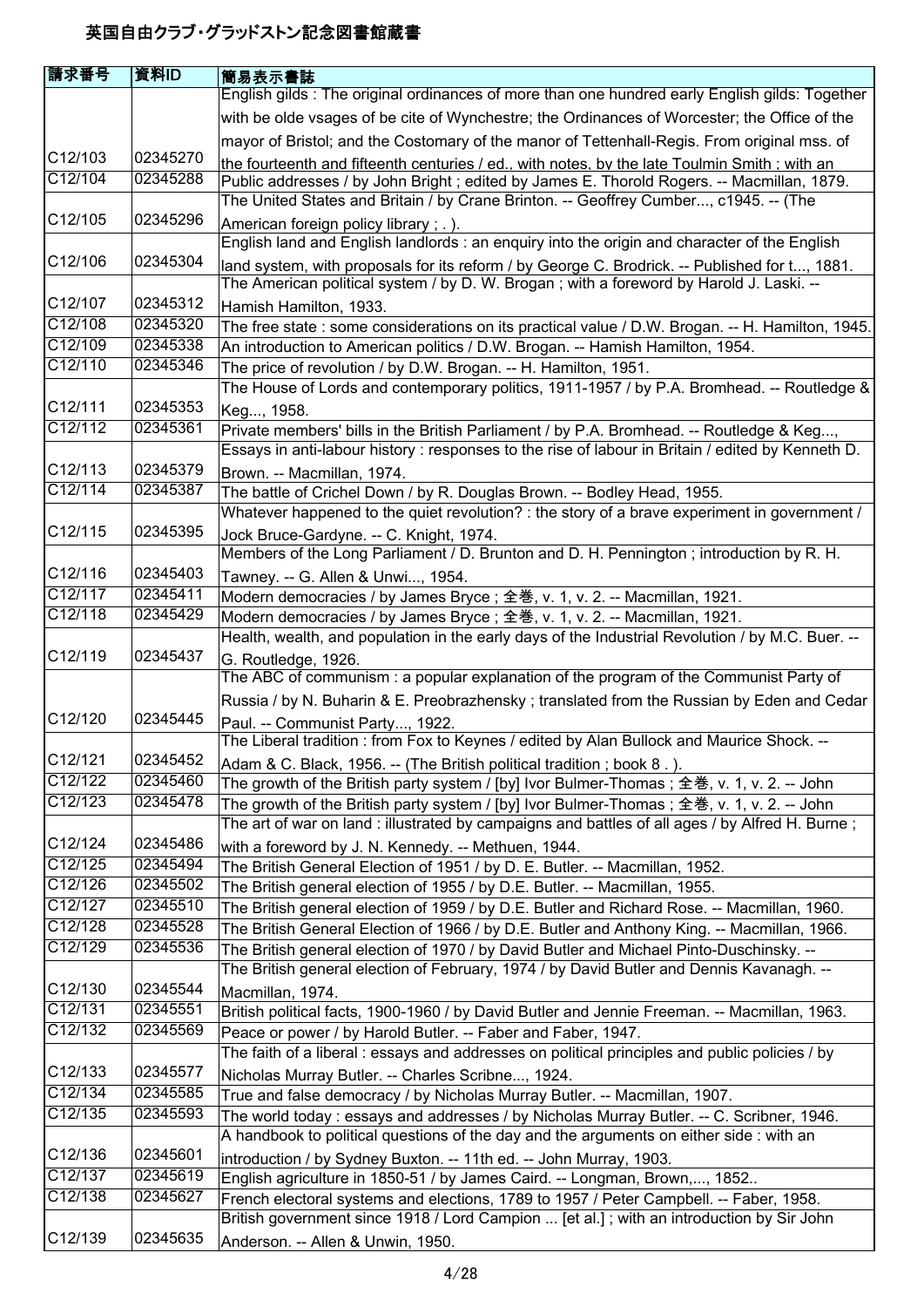| 請求番号                 | 資料ID     | 簡易表示書誌                                                                                                                                          |
|----------------------|----------|-------------------------------------------------------------------------------------------------------------------------------------------------|
| C12/140              | 02345643 | An economist's protest / by Edwin Cannan. -- King & Son, 1927.                                                                                  |
|                      |          | The history of local rates in England : five lectures / by Edwin Cannan. -- Longmans, 1896. --                                                  |
| C12/141              | 02345650 | (Studies in economics and political science; .).                                                                                                |
|                      |          | Wealth : a brief explanation of the causes of economic welfare / by Edwin Cannan. -- 2. ed.,                                                    |
| C12/142              | 02345668 | 4. impr -- King & Son, 1917.                                                                                                                    |
|                      |          | MacDonald versus Henderson : the foreign policy of the second Labour Government / David                                                         |
| C12/143              | 02345676 | Carlton. -- Macmillan, 1970.                                                                                                                    |
| C12/144              | 02345684 | Concerning English administrative law / by Sir Cecil Thomas Carr. -- Oxford Universi, 1941.                                                     |
| C12/145              | 02345692 | Nationalism and after / by Edward Hallett Carr. -- Macmillan, 1945.                                                                             |
| C12/146              | 02345700 | The Soviet impact on the Western world / by Edward Hallett Carr. -- Macmillan, 1946.                                                            |
|                      |          | Morals and politics : theories of their relation from Hobbes and Spinoza to Marx and                                                            |
| C12/147              | 02345718 | Bosanquet / by E.F. Carritt. -- Clarendon Press, 1935.                                                                                          |
| C12/148              | 02345726 | The office of Prime Minister / Byrum E. Carter. -- Faber and Faber, [1955].                                                                     |
| C12/149              | 02345734 | Power in men / by Joyce Cary. -- Nicholson & Wat, 1939. -- (Liberal book club; .).                                                              |
| C12/150              | 02345742 | Brendan and Beverley : an extravaganza / by "Cassius". -- V. Gollancz, 1944.                                                                    |
| C12/151              | 02345759 | The fellow-travellers: a postscript to the Enlightenment. -- Weidenfeld and , 1973.                                                             |
|                      |          | Conservatism / by Lord Hugh Cecil. -- Henry Holt, 1912. -- (Home university library of modern                                                   |
| C12/152              | 02345767 | knowledge; $.$ ).                                                                                                                               |
|                      |          | A history of British trade unions since 1889 / by H.A. Clegg, Alan Fox and A.F. Thompson; $\pm$                                                 |
| C12/153              | 02345775 | 卷 - v. 3 -- Clarendon Press, 1964-1994.                                                                                                         |
|                      |          | The Miners' Association : a trade union in the age of the Chartists / by Raymond Challinor and                                                  |
| C12/154              | 02345783 | Brian Ripley. -- Lawrence and Wi, 1968.                                                                                                         |
| C12/155              | 02345791 | Foreign & colonial speeches / Joseph Chamberlain. -- Authorised ed. -- George Routledg,                                                         |
| C12/156              | 02345809 | The radical programme / with a preface by J. Chamberlain. -- Chapman and Hal, 1885.                                                             |
| C12/157              | 02345817 | Peace in our time : addresses on Europe and the empire / by Sir Austen Chamberlain. -- P.                                                       |
| C12/158              | 02345825 | Politics from inside : an epistolary chronicle, 1906-1914 / by Sir Austen Chamberlain. --                                                       |
|                      |          | Foreign competition / by Sydney J. Chapman ; with an introduction by Lord Brassey. --                                                           |
|                      |          | Longmans Green, 1904. -- (Work and wages : in continuation of Lord Brassey's "work and                                                          |
| C12/159              | 02345833 | wages" and "foreign work and English wages"; Pt. 1.).                                                                                           |
|                      |          | The crusade against the constitution : an historical vindication of the house of lords / by                                                     |
| C12/160              | 02345841 | William T. Charley. -- Sampson Low, Ma, 1895.                                                                                                   |
| C12/161              | 02345858 | Can people learn to learn? : how to know each other / by Brock Chisholm. -- Allen & Unwin,                                                      |
|                      |          | [c1958]. -- (World perspectives ; v. 14.).                                                                                                      |
| C12/162              | 02345866 | The essential reform : land values taxation in theory & practice / by C.H. Chomley & R.L.                                                       |
|                      |          | Outhwaite. -- Sidgwick & Jack, 1909.<br>Wilkes, Wyvill and reform : the parliamentary reform movement in British politics, 1760-1785. --        |
| C12/163              | 02345874 |                                                                                                                                                 |
|                      |          | Macmillan, 1962.<br>The growth of English industry and commerce during the early and middle ages / by W.                                        |
| C <sub>12</sub> /164 | 02345882 |                                                                                                                                                 |
|                      |          | Cunningham. -- [2nd ed.]. -- Cambridge Unive, 1890.<br>The economic development of France and Germany, 1815-1914 / by J. H. Clapham. --         |
| C12/165              | 02345890 |                                                                                                                                                 |
|                      |          | Cambridge Unive, 1921.<br>Free trade and steel, 1850-1886 / by Sir John Clapham. -- The University , 1932. -- (An                               |
| C12/166              | 02345908 |                                                                                                                                                 |
|                      |          | economic history of modern Britain; 2.).<br>The bank of England : a history / by Sir John Harold Clapham; 全巻, v. 1, v. 2. -- Cambridge          |
| C12/167              | 02345916 |                                                                                                                                                 |
|                      |          | Unive, 1944.<br>The bank of England : a history / by Sir John Harold Clapham ; 全巻, v. 1, v. 2. -- Cambridge                                     |
| C12/168              | 02345924 |                                                                                                                                                 |
| C12/169              | 02345932 | Unive, 1944.<br>The national income 1924-1931 / by Colin Clark. -- Macmillan, 1932.                                                             |
| C12/170              | 02345940 | National income and outlay / by Colin Clark. -- Macmillan, 1937.                                                                                |
|                      |          | The wealth of England from 1496 to 1760 / G.N. Clark. -- Oxford Univ. Pr, 1946. -- (Home                                                        |
| C12/171              | 02345957 |                                                                                                                                                 |
|                      |          | university library of modern knowledge; 196.).<br>The local government of the United Kingdom (and the Irish Free State) / by John J. Clarke. -- |
| C12/172              | 02345965 | 6th rev. and enl. ed. -- I. Pitman, 1931.                                                                                                       |
| C12/173              | 02345973 | Outlines of central government, including the judicial system of England. -- 11th ed. -- Pitman,                                                |
| C12/174              | 02345981 | Social administration including the poor laws / by John J. Clarke. -- I. Pitman, 1922.                                                          |
| C12/175              | 02345999 | Lancashire and the new liberalism / [by] P. F. Clarke. -- the University , 1971.                                                                |
|                      |          |                                                                                                                                                 |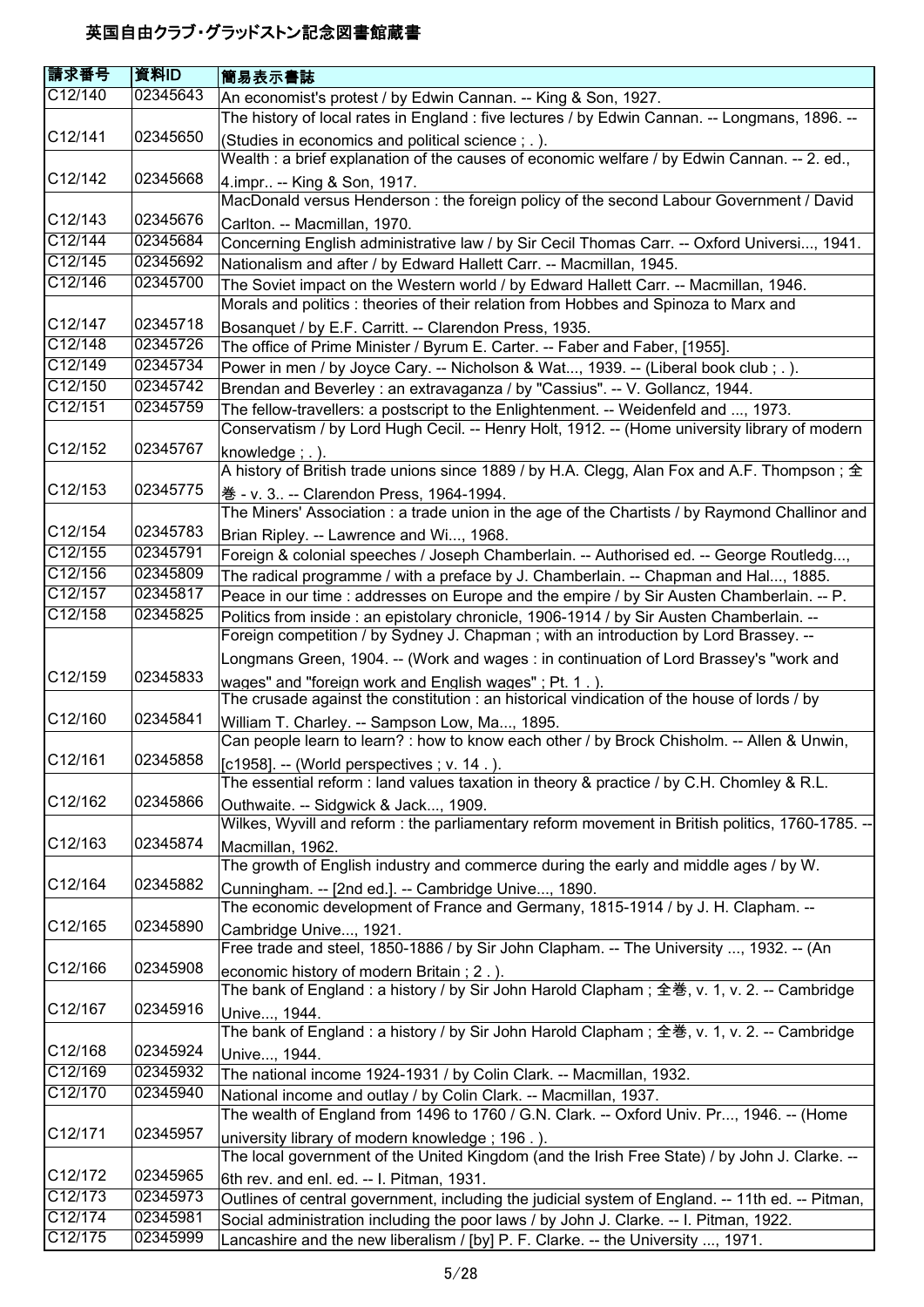| 請求番号                 | 資料ID     | 簡易表示書誌                                                                                                                     |
|----------------------|----------|----------------------------------------------------------------------------------------------------------------------------|
| C12/176              | 02346005 | The City in the world economy / W.M. Clarke. -- Institute of Ec, [c1965].                                                  |
| C12/177              | 02346013 | The post-war unemployment problem / by Henry Clay. -- Macmillan, 1929.                                                     |
| C12/178              | 02346021 | The problem of industrial relations and other lectures / by Henry Clay. -- Macmillan, 1929.                                |
| C12/179              | 02346039 | The future of nationalization / by H.A. Clegg and T.E. Chester. -- Blackwell, 1953.                                        |
|                      |          | English railways: their development and their relation to the state / by Edward Cleveland-                                 |
| C12/180              | 02346047 | Stevens. -- G. Routledge, 1915. -- (Studies in economics and political science ; no. 42.).                                 |
|                      |          | The struggle for the freedom of the press from Caxton to Cromwell / by William M. Clyde. --                                |
| C12/181              | 02346054 | published for S, 1934. -- (St. Andrews University publications ; no. 37.).                                                 |
|                      |          | Cobbett's Legacy to parsons, or, Have the clergy of the Established Church an equitable right                              |
|                      |          | to the tithes, or, to any other called church property, greater than the dissenters have to the                            |
|                      |          | same? : and ought there, or ought there not, to be a separation of the church from the state? :                            |
| C <sub>12</sub> /182 | 02346062 | in six letters  : with a dedication to Blomfield. Bishop of London / by William Cobbett  --                                |
|                      |          | Cobbett's Paper against gold: containing the history and mystery of the Bank of England  --                                |
| C12/183              | 02346070 | Printed by W. M, [1817?].                                                                                                  |
| C12/184              | 02346088 | The political writings of Richard Cobden; 全巻, v. 1, v. 2. -- 2nd ed. -- William Ridgway, 1868.                             |
| C12/185              | 02346096 | The political writings of Richard Cobden; 全巻, v. 1, v. 2. -- 2nd ed. -- William Ridgway, 1868.                             |
|                      |          | Speeches on questions of public policy / Richard Cobden ; Ed. by John Bright & James E.                                    |
| C12/186              | 02346104 | Thorold Rogers. -- Macmillan, 1880                                                                                         |
|                      |          | Nationality, or, The law relating to subjects and aliens, considered with a view to future                                 |
| C12/187              | 02346112 | legislation / Alexander Cockburn. -- William Ridgway, 1869.                                                                |
|                      |          | Erskine May's Treatise on the law, privileges, proceedings, and usage of Parliament. -- 17th                               |
| C <sub>12</sub> /188 | 02346120 | ed. / editor: Barnett Cocks. -- Butterworth, 1964.                                                                         |
|                      |          | The British system of social insurance : history and description / by Percy Cohen; with an                                 |
| C <sub>12</sub> /189 | 02346138 | introduction by Neville Chamberlain. -- Columbia Univer, 1932.                                                             |
| C12/190              | 02346146 | Self-government in industry / by G.D.H. Cole. -- 5th ed. rev. -- G. Bell, 1920.                                            |
| C12/191              | 02346153 | An introduction to trade unionism / G.D.H. Cole. -- Allen & Unwin, 1953.                                                   |
|                      |          | An introduction to trade unionism : being a short study of the present position of trade                                   |
| C <sub>12</sub> /192 | 02346161 | unionism in Great Britain prepared for the trade union survey of the Labour Research                                       |
| C12/193              | 02346179 | Department / by G.D.H. Cole. -- Labour Research, 1918. -- (Trade union series; no. 4.).                                    |
|                      |          | Organised labour: an introduction to trade unionism / by G.D.H. Cole. -- G. Allen and Un,                                  |
| C12/194              | 02346187 | The story of Fabian socialism / by Margaret Cole. -- Heinemann, 1961. -- (Kingswood books                                  |
|                      |          | on social history; .).<br>On the constitution of the church and state : according to the idea of each / by S.T. Coleridge; |
|                      |          | edited from the author's corrected copy, with notes by Henry Nelson Coleridge. -- 4th ed --                                |
| C12/195              | 02346195 |                                                                                                                            |
|                      |          | William Pickeri, 1852.<br>The new Leviathan, or, Man, society, civilization, and barbarism / by R.G. Collingwood. --       |
| C12/196              | 02346203 | Clarendn Press, 1942.                                                                                                      |
|                      |          | By-elections in British politics / edited by Chris Cook and John Ramsden; with an introd. by                               |
| C12/197              | 02346211 | David Butler. -- Macmillan, [1973].                                                                                        |
| C12/198              | 02346229 | God-made socialism / [by] G. B. Corrado. With illus. by Andel. -- 2nd ed. -- Stringa, 1965].                               |
|                      |          | The origin of property in land / by Fustel de Coulanges; translated by Margaret Ashley; with                               |
|                      |          | an introductory chapter on the English manor by W.J. Ashley. -- S. Sonnenschein, [1891]. --                                |
| C12/199              | 02346237 | (Social science series ; 31.).                                                                                             |
|                      |          | The future of India / by R. Coupland. -- Oxford Universi, 1943. -- (Report on the constitutional                           |
| C12/200              | 02346245 | problem in India; pt. 3.).                                                                                                 |
|                      |          | Indian Politics 1936-1942 / by R. Coupland. -- Oxford Universi, 1943. -- (Report on the                                    |
| C12/201              | 02346252 | constitutional problem in India; pt. 2.).                                                                                  |
|                      |          | Welsh and Scottish nationalism: a study / by Sir Reginald Coupland; foreword by Jack                                       |
| C12/202              | 02346260 | Simmons. -- Collins, 1954                                                                                                  |
|                      |          | Coal / by W.H.B. Court. -- H.M.S.O.; Long, 1951. -- (History of the Second World War:                                      |
| C12/203              | 02346278 | United Kingdom civil series; .).                                                                                           |
|                      |          | British industries under free trade : essays by experts / edited by Harold Cox. -- T.F. Unwin,                             |
| C12/204              | 02346286 | 1903. -- (Free trade literature; $\ldots$ ).                                                                               |
|                      |          | Boundaries of parliamentary constituencies 1885-1972 / compiled and edited by F. W. S.                                     |
| C12/205              | 02346294 | Craig. -- Political Refer, 1972.                                                                                           |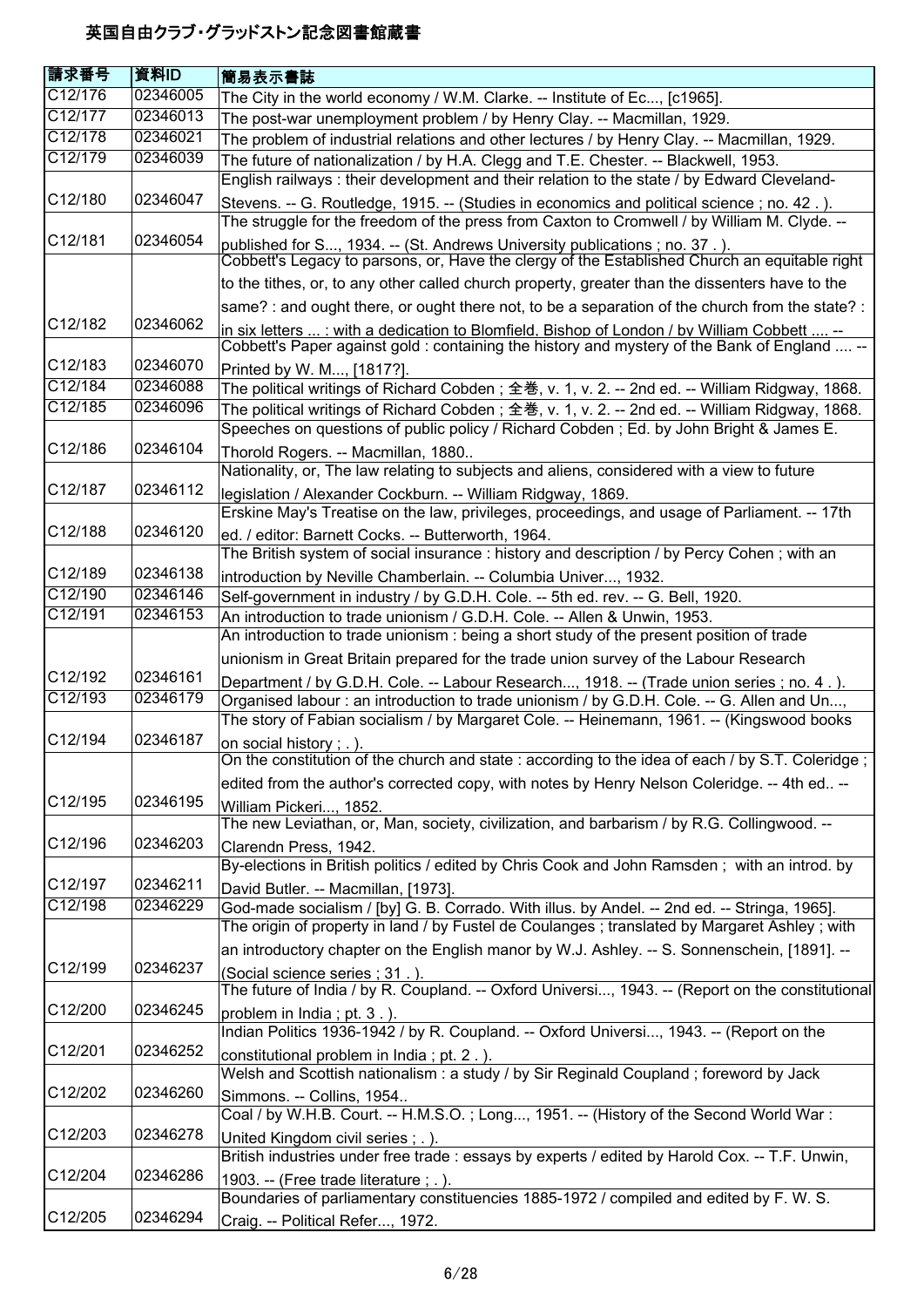| <b>請求番号</b>          | 資料ID     | <b> 簡易表示書誌</b>                                                                                                                                                                                |
|----------------------|----------|-----------------------------------------------------------------------------------------------------------------------------------------------------------------------------------------------|
|                      |          | The Greater London Council, 1964-1970. -- Political Refer, 1971. -- (Greater London votes /                                                                                                   |
| C12/206              | 02346302 | [compiled and edited] by F.W.S. Craig; 1.).<br>A hundred years of joint stock banking / by W.F. Crick and J.E. Wadsworth; with a foreword                                                     |
| C12/207              | 02346310 | by Reginald McKenna. -- [2nd ed.]. -- Hodder & Stough, [1938].                                                                                                                                |
| C12/208              | 02346328 | A history of police in England and Wales / by T. A. Critchley. -- Constable, 1967.                                                                                                            |
|                      |          | Politics and morals / Benedetto Croce ; translated from the Italian by Salvatore J. Castiglione. -                                                                                            |
| C12/209              | 02346336 | - G. Allen & Unwi, 1946.                                                                                                                                                                      |
| C12/210              | 02346344 | Industrial conciliation / by Henry Crompton. -- King, 1876.                                                                                                                                   |
| C12/211              | 02346351 | The future of socialism / by C.A.R. Crosland ; : hbk, : pbk. -- J. Cape, 1956.                                                                                                                |
|                      |          | Whitehall and the Commonwealth: British departmental organisation for Commonwealth                                                                                                            |
| C <sub>12</sub> /212 | 02346369 | relations, 1900-1966 / by J. A. Cross. -- Routledge & K. , 1967. -- (Library of political studies;<br>New Fabian essays / R.H.S. Crossman  [et al.]; edited by R.H.S. Crossman; preface by    |
| C12/213              | 02346377 | C.R. Attlee. -- Turnstile Press, 1952.<br>Inside view : three lectures on prime ministerial government / [by] Richard Crossman. -- Cape,                                                      |
| C12/214              | 02346385 | 1972. -- (The Godkin lectures at Harvard University; 1970.).                                                                                                                                  |
| C12/215              | 02346393 | The liberal party / R.J. Cruikshank. -- Collins, 1948. -- (Britain in pictures ; .) (The British                                                                                              |
| C12/216              | 02346401 | people in pictures ; . ).                                                                                                                                                                     |
|                      |          | The ABC of the foreign exchanges / by Norman Crump. -- 11th ed. -- Macmillan, 1951.                                                                                                           |
| C <sub>12</sub> /217 | 02346419 | An essay on Western civilization in its economic aspects / by W. Cunningham; 全巻, [v. 1], [v.                                                                                                  |
|                      |          | 2]. -- University Pres, 1898-1900. -- (Cambridge historical series ; . ).                                                                                                                     |
| C12/218              | 02346427 | An essay on Western civilization in its economic aspects / by W. Cunningham; 全巻, [v. 1], [v.<br>2]. -- University Pres, 1898-1900. -- (Cambridge historical series ; . ).                     |
| C12/219              | 02346435 | The growth of English industry and commerce in modern times / by W. Cunningham. -- [2nd                                                                                                       |
| C12/220              | 02346443 | ed.]. -- Cambridge Unive, 1892.                                                                                                                                                               |
|                      |          | $-0000.$<br>Outlines of English industrial history / by W. Cunningham and Ellen A. McArthur. -- [3rd ed.]. --                                                                                 |
| C <sub>12</sub> /221 | 02346450 |                                                                                                                                                                                               |
| C12/222              | 02346468 | Cambridge Unive, 1904. -- (Cambridge historical series ; . ).<br>Civitas Dei / by Lionel Curtis; 全巻 - v. 3. -- Macmillan, 1934-1937.                                                          |
| C12/223              | 02346476 | The enclosure and redistribution of our land / by W.H.R. Curtler. -- Clarendon Press, 1920.                                                                                                   |
|                      |          | The British banking mechanism / by W. Manning Dacey. -- Hutchinson's Un, 1951. --                                                                                                             |
| C12/224              | 02346484 | (Hutchinson university library ; . ) (Economics ; . ).<br>Principles of public finance / by Hugh Dalton. -- George Routledg, 1923. -- (Studies in                                             |
| C12/225              | 02346492 | economics and political science; no. 66.).                                                                                                                                                    |
| C12/226              | 02346500 | Practical socialism for Britain / by Hugh Dalton. -- G. Routledge, 1935.                                                                                                                      |
| C12/227              | 02346518 | Some aspects of the inequality of incomes in modern communities / by Hugh Dalton. --<br>Routledge, 1920. -- (Studies in economics and political science; no. 59.).                            |
|                      |          | The speakers of the House of Commons, from the earliest times to the present day : with a                                                                                                     |
|                      |          | topographical description of Westminster at various epochs & a brief record of the principal                                                                                                  |
|                      |          | constitutional changes during seven centuries / by Arthur Irwin Dasent; with notes on the illus.                                                                                              |
| C12/228              | 02346526 | by John Lane & a portrait of every speaker where one is known to exist. -- John Lane the B<br>Colour and the British Electorate, 1964 : six case studies / edited by Nicholas Deakin. -- Pall |
| C12/229              | 02346534 | Mall P., 1965.                                                                                                                                                                                |
|                      |          | The case for electoral reform : with an examination of the principal objections / by S.R. Daniels                                                                                             |
| C12/230              | 02346542 | ; with a foreword by Lord Hugh Cecil. -- G. Allen & Unwi, 1938.                                                                                                                               |
|                      |          | Political thought in England: the utilitarians from Bentham to J.S. Mill / by William L. Davidson.                                                                                            |
| C12/231              | 02346559 | -- Williams and No, 1915. -- (Home university library of modern knowledge; [106] .).                                                                                                          |
|                      |          | A history of money in ancient countries, from the earliest times to the present / by Alexander                                                                                                |
| C12/232              | 02346567 | Del Mar. -- G. Bell, 1885.                                                                                                                                                                    |
| C12/233              | 02346575 | The international anarchy, 1904-1914 / by G. Lowes Dickinson. -- Allen & Unwin, 1926.                                                                                                         |
| C12/234              | 02346583 | Justice and liberty: a political dialogue / by G. Lowes Dickinson. -- Dent, 1908.<br>Women's suffrage / by Mrs. Ashton Dilke; with introduction by Wm. Woodall. -- S.                         |
| C12/235              | 02346591 | Sonnenschein, 1885. -- (The imperial parliament series / edited by Sydney Buxton; v. 5.).<br>Whigs and Whiggism: political writings / Benjamin Disraeli; ed. with an introd. by William       |
| C12/236              | 02346609 | Hutcheon. -- J. Murray, 1913.                                                                                                                                                                 |
| C12/237              | 02346617 | The industrial revolution in North Wales / A.H. Dodd. -- University of W, 1933.                                                                                                               |
| C12/238              | 02346625 | Struggle for the world : the Cold War from its origins in 1917 / Desmond Donnelly. -- Collins,                                                                                                |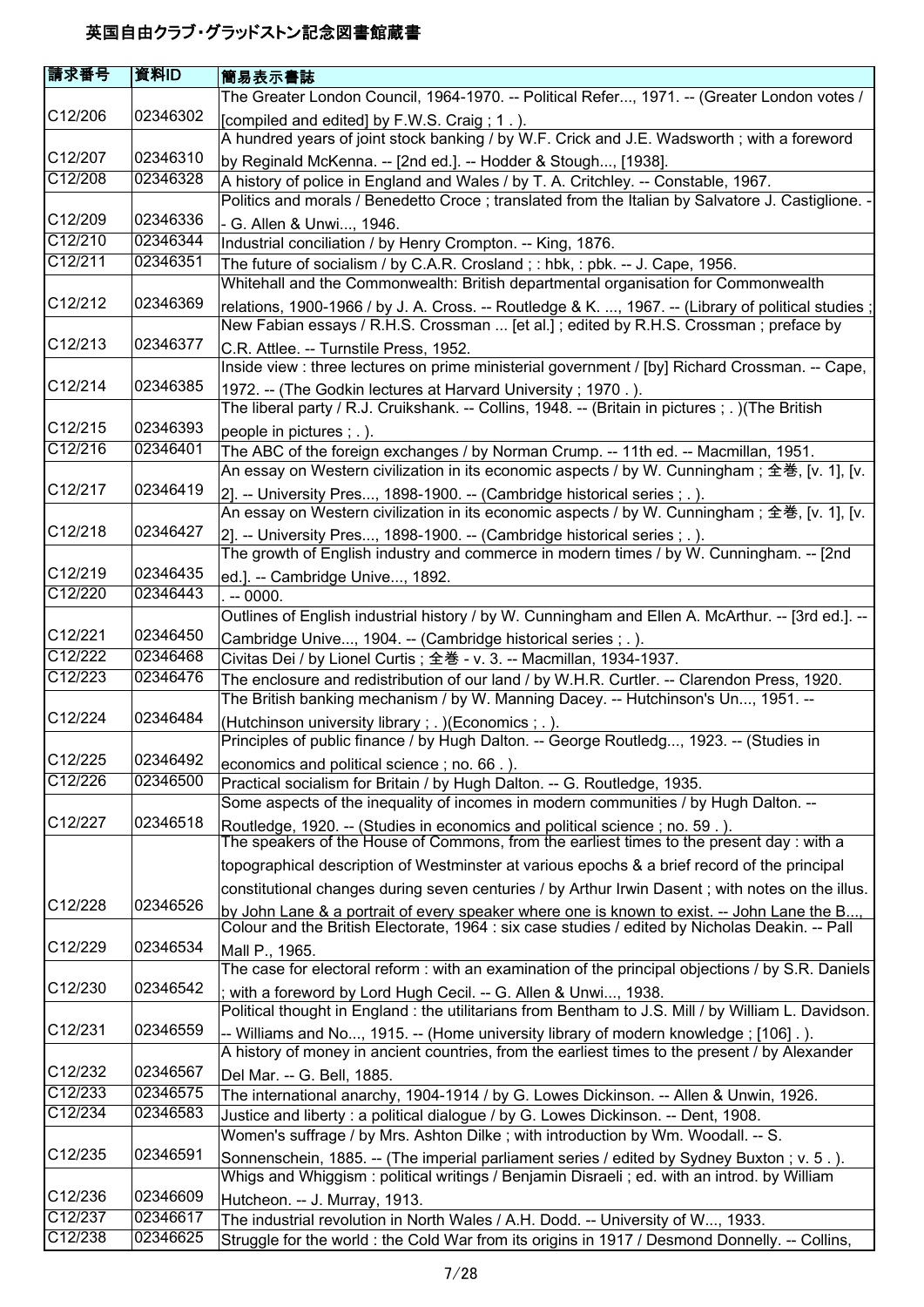| 請求番号                 | 資料ID     | 簡易表示書誌                                                                                                                                                                                           |
|----------------------|----------|--------------------------------------------------------------------------------------------------------------------------------------------------------------------------------------------------|
|                      |          | Land, people & politics : a history of the land question in the United Kingdom, 1878-1952 / Roy                                                                                                  |
| C12/239              | 02346633 | Douglas. -- Allison and Bus, c1976.<br>Taxation, from the earliest times to the Civil War / by Stephen Dowell. -- Longmans, Green,                                                               |
|                      |          | 1884. -- (A history of taxation and taxes in England from the earliest times to the present day /                                                                                                |
| C12/240              | 02346641 | by Stephen Dowell; v. 1.).                                                                                                                                                                       |
|                      |          | Taxation, from the civil war to the present day / by Stephen Dowell. -- Longmans, Green, 1884.                                                                                                   |
|                      |          | -- (A history of taxation and taxes in England from the earliest times to the present day / by                                                                                                   |
| C12/241              | 02346658 | Stephen Dowell; v. 2.).                                                                                                                                                                          |
|                      |          | Direct taxes and stamp duties / by Stephen Dowell. -- Longmans, Green, 1884. -- (A history of                                                                                                    |
| C12/242              | 02346666 | taxation and taxes in England from the earliest times to the present day / by Stephen Dowell;                                                                                                    |
|                      |          | Taxes on articles of consumption / by Stephen Dowell. -- Longmans, Green, 1884. -- (A history                                                                                                    |
| C12/243              | 02346674 | of taxation and taxes in England from the earliest times to the present day / by Stephen Dowell                                                                                                  |
| C12/244              | 02346682 | The problem of the aged poor / by Geoffrey Drage. -- Adam & C. Black, 1895.                                                                                                                      |
|                      |          | The punishment and prevention of crime / by Edmund F. Du Cane. -- Macmillan, 1885. -- (The                                                                                                       |
| C12/245              | 02346690 | English citizen : his rights and responsibilities ; . ).                                                                                                                                         |
|                      |          | A Great agricultural estate : being the story of the origin and administration of Woburn and                                                                                                     |
| C <sub>12</sub> /246 | 02346708 | Thorney / by the Duke of Bedford. -- J. Murray, 1897.                                                                                                                                            |
|                      |          | Court and society from Elizabeth to Anne / ed. from the papers at Kimbolton by The Duke of                                                                                                       |
| C12/247              | 02346716 | Manchester; 全巻, vol. 1, vol. 2. -- Hurst and Black, 1864.                                                                                                                                        |
|                      |          | Court and society from Elizabeth to Anne / ed. from the papers at Kimbolton by The Duke of                                                                                                       |
| C12/248              | 02346724 | Manchester; 全巻, vol. 1, vol. 2. -- Hurst and Black, 1864.                                                                                                                                        |
|                      |          | The fane fragment of the 1461 Lords' journal. -- Yale University, 1935. -- (Yale historical                                                                                                      |
| C12/249              | 02346732 | publications; .) (Manuscripts and edited texts; 14.).                                                                                                                                            |
|                      |          | The principles & practice of the system of control over parliamentary grants / by Colonel A.J.V.                                                                                                 |
| C <sub>12</sub> /250 | 02346740 | Durell; with a foreword by Sir Charles Harris. -- Gieves, [1917].                                                                                                                                |
|                      |          | The state of the poor: a history of the labouring classes in England, with parochial reports / by                                                                                                |
|                      |          | Sir Frederic Morton Eden, bart; abridged and edited by A.G.L. Rogers with an introduction. --                                                                                                    |
| C12/251              | 02346757 |                                                                                                                                                                                                  |
|                      |          | G. Routledge, 1928.<br>A short history of British colonial policy / by Hugh Edward Egerton. -- Methuen, 1897. --                                                                                 |
| C12/252              | 02346765 |                                                                                                                                                                                                  |
| C12/253              | 02346773 | (Methuen's colonial library; .).<br>Behind the scenes of international finance / by Paul Einzig. -- Macmillan, 1931.                                                                             |
| C12/254              | 02346781 | World finance, 1935-1937 / by Paul Einzig. -- Kegan Paul, Tre, 1937.                                                                                                                             |
| C12/255              | 02346799 | The city: the London financial markets/ Barnard Ellinger. -- P. S. King & St, 1940                                                                                                               |
| C12/256              | 02346807 | Northern Ireland parliamentary election results, 1921-1972. -- Political Refer, 1973.                                                                                                            |
|                      |          | The cotton trade of Great Britain : including a history of the Liverpool cotton market and of the                                                                                                |
| C12/257              | 02346815 | Liverpool cotton brokers' association / Thomas Ellison. -- Wilson, 1886.                                                                                                                         |
| C12/258              | 02346823 | Imperial Commonwealth / by Lord Elton. -- Collins, 1945.                                                                                                                                         |
| C12/259              | 02346831 | The labor movement in America / by Richard T. Ely. -- W. Heinemann, 1890.                                                                                                                        |
| C12/260              | 02346849 | Liberals, radicals, and social politics, 1892-1914 / [by] H.V. Emy. -- Cambridge Unive, 1973.                                                                                                    |
|                      |          | The condition of the working-class in England in 1844 : with preface written in 1892 / by                                                                                                        |
| C12/261              | 02346856 | Frederick Engels; translated by Florence Kelley Wischnewetzky. -- Swan Sonnensche,                                                                                                               |
|                      |          | Opinions and argument from speeches and addresses of the Earl of Balfour, K.G., O.M.,                                                                                                            |
| C12/262              | 02346864 |                                                                                                                                                                                                  |
| C12/263              | 02346872 | F.R.S.: 1910-1927. -- Hodder and Stou, 1927.<br>Gentlemen of the House of Commons / T.H.S. Escott; 全巻, v. 1, v. 2. -- Blackett, 1902.                                                            |
| C12/264              | 02346880 | Gentlemen of the House of Commons / T.H.S. Escott; 全巻, v. 1, v. 2. -- Blackett, 1902.                                                                                                            |
|                      |          | Facts, failures, and frauds : rebelations, financial, mercantile, criminal / by D. Morier Evans. --                                                                                              |
| C12/265              | 02346898 |                                                                                                                                                                                                  |
|                      |          | Groombridge, 1859.<br>Studies in currency 1898 : or, inquiries into certain modern problems connected with the                                                                                   |
| C12/266              | 02346906 |                                                                                                                                                                                                  |
| C12/267              | 02873396 | standard of value and the media of exchange / by Lord Farrer. -- Macmillan, 1898.<br>The economic position of the British labourer / Henry Fawcett. -- Macmillan, 1865.                          |
|                      |          | Free trade and protection : an inquiry into the causes which have retarded the general                                                                                                           |
| C12/268              | 02346922 |                                                                                                                                                                                                  |
|                      |          | adoption of free trade since its introduction into England / by Henry Fawcett. -- Macmillan,<br>Women's suffrage : a short history of a great movement / by Millicent Garrett Fawcett. -- T.C. & |
| C12/269              | 02346930 |                                                                                                                                                                                                  |
|                      |          | E.C. Jac, [1912]. -- (The people's books; .).                                                                                                                                                    |
| C12/270              | 02346948 | Great Britain from Adam Smith to the present day : an economic and social survey / by C.R.                                                                                                       |
|                      |          | Fay. -- Longmans, Green, 1928.                                                                                                                                                                   |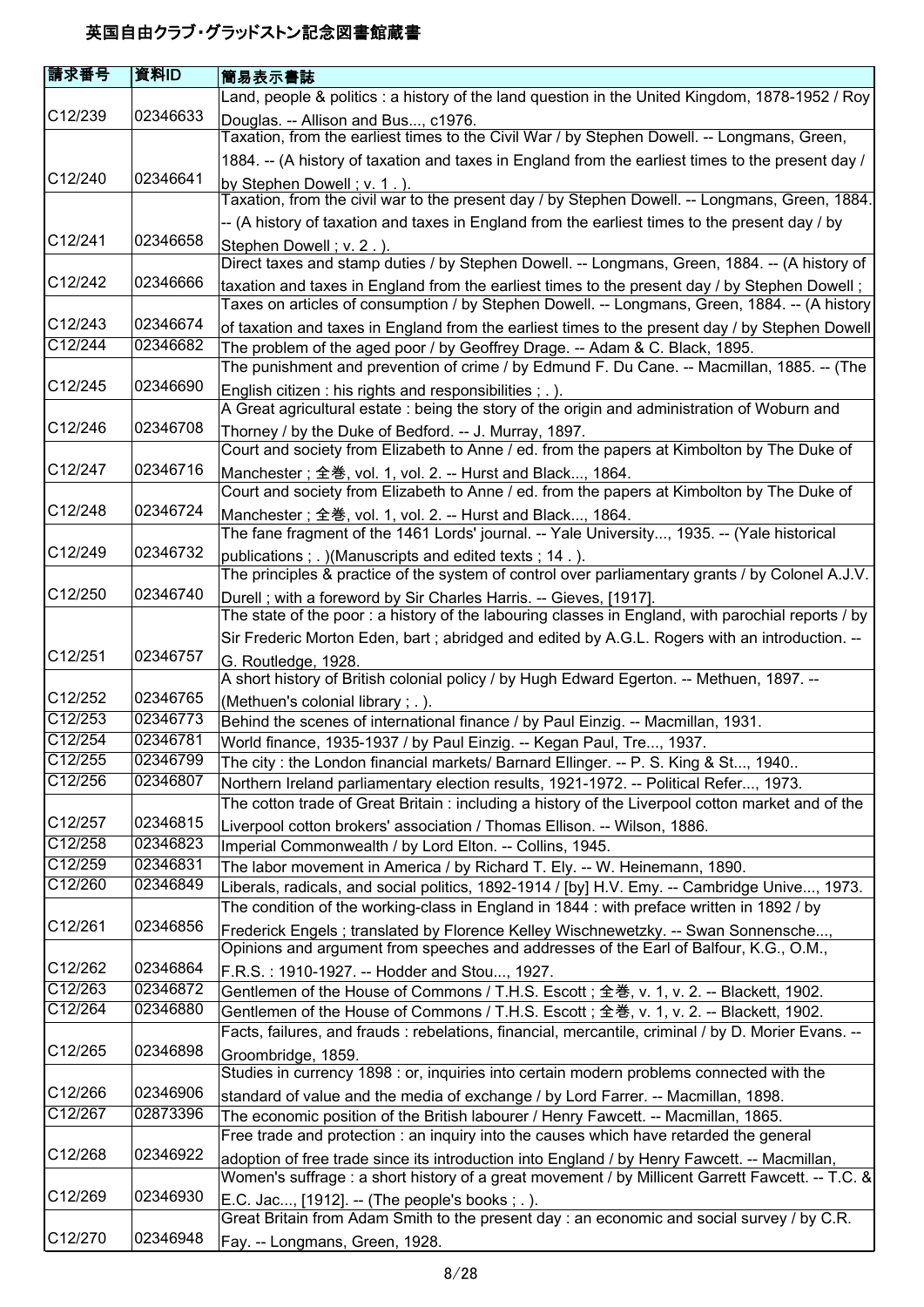| 請求番号    | 資料ID     | 簡易表示書誌                                                                                                                                                                                       |
|---------|----------|----------------------------------------------------------------------------------------------------------------------------------------------------------------------------------------------|
| C12/271 | 02346955 | The pound sterling : a history of English money / by A.E. Feavearyear. -- Clarendon Press,                                                                                                   |
| C12/272 | 02346963 | A history of the Tory Party, 1640-1714 / by Keith Feiling. -- Clarendon Press, 1924.                                                                                                         |
| C12/273 | 02346971 | The second Tory Party 1714-1832 / Keith Grahame Feiling. -- Macmillan, 1938.                                                                                                                 |
|         |          | Europe: the world's banker, 1870-1914 : an account of European foreign investment and the                                                                                                    |
| C12/274 | 02346989 | connection of world finance with diplomacy before the war / Herbert Feis; with an introduction                                                                                               |
|         |          | by Charles P. Howland. -- Yale University, 1930.<br>Criminal sociology / by Enrico Ferri. -- T. Fisher Unwin, 1895. -- (The criminology series /                                             |
| C12/275 | 02346997 | edited by W. Douglas Morrison; 2.).                                                                                                                                                          |
| C12/276 | 02347003 | The City / by Paul Ferris. -- Victor Gollancz, 1960.                                                                                                                                         |
|         |          | The Dominions and colonial offices / by Sir George V. Fiddes. -- G.P. Putnam, 1926. -- (The                                                                                                  |
| C12/277 | 02347011 | Whitehall series; .).                                                                                                                                                                        |
| C12/278 | 02347029 | Theory and practice of modern government / by Herman Finer ; 全巻, v. 1, v. 2. -- Methuen,                                                                                                     |
| C12/279 | 02347037 | Theory and practice of modern government / by Herman Finer ; 全巻, v. 1, v. 2. -- Methuen,                                                                                                     |
|         |          | Britain under protection : an examination of the government's protectionist policy / Ranald M.                                                                                               |
| C12/280 | 02347045 | Findlay. -- Allen & Unwin, [1934].                                                                                                                                                           |
| C12/281 | 02347052 | The British civil service : an introductory essay / by Herman Finer. -- Fabian Society, 1927.                                                                                                |
|         |          | The future of government : being a continuation of the 'Theory and practice of modern                                                                                                        |
| C12/282 | 02347060 | government' / by Herman Finer. -- Methuen, 1946.                                                                                                                                             |
| C12/283 | 02347078 | Anonymous empire : a study of the lobby in Great Britain / S.E. Finer. -- Pall Mall Press, 1958.                                                                                             |
| C12/284 | 02347086 | Economic progress and social security / by Allan G.B. Fisher. -- Macmillan, 1945.                                                                                                            |
| C12/285 | 02347094 |                                                                                                                                                                                              |
| C12/286 | 02347102 | The republican tradition in Europe / Herbert Albert Laurens Fisher. -- Methuen, 1911.                                                                                                        |
|         |          | The ministry of agriculture & fisheries / Sir Francis L. C. Floud. -- Putnam, 1927                                                                                                           |
| C12/287 | 02347110 | His majesty's opposition 1714-1830 / Archibald S. Foord. -- Clarendon Press, 1964.                                                                                                           |
| C12/288 | 02347128 | A breviate of parliamentary papers, 1917-1939 / P. Ford and G. Ford. -- B. Blackwell, 1951.<br>A breviate of parliamentary papers, 1900-1916 : the foundation of the welfare state / P. Ford |
| C12/289 | 02347136 | and G. Ford. -- B. Blackwell, 1957. -- (Parliamentary papers series ; . ).                                                                                                                   |
|         |          | A breviate of parliamentary papers, 1940-1954 : war and reconstruction / P. Ford and G. Ford.                                                                                                |
| C12/290 | 02347144 |                                                                                                                                                                                              |
|         |          | -- B. Blackwell, 1961. -- (Parliamentary papers series ; .).<br>A guide to parliamentary papers : what they are, how to find them, how to use them / by P.                                   |
| C12/291 | 02347151 |                                                                                                                                                                                              |
| C12/292 | 02347169 | Ford and G. Ford. -- Blackwell, 1955.                                                                                                                                                        |
|         |          | Lectures on the early history of the kingshop / by J. G. Frazer. -- Macmillan, 1905.<br>Comparative politics : six lectures read before the Royal Institution in January and February,       |
|         |          | 1873 : with the unity of history : the Rede Lecture read before the University of Cambridge,                                                                                                 |
| C12/293 | 02347177 | May 29, 1872 / by Edward A. Freeman. -- Macmillan, 1873.                                                                                                                                     |
| C12/294 | 02347185 | Votes for women: the story of a struggle / by Roger Fulford. -- Faber, 1957.                                                                                                                 |
| C12/295 | 02347193 | The alien invasion: the origins of the Aliens Act of 1905 / Bernard Gainer. -- Heinemann                                                                                                     |
|         |          | Railway reform : its importance and practicability considered as affecting the nation, the                                                                                                   |
| C12/296 | 02347201 | shareholders, and the government / by William Galt. -- Longman, Green, 1865.<br>The tailoring trade / edited with an introduction by F. W. Galton, with a preface by Sidney                  |
|         |          | Webb. -- Longmans, Green, 1896. -- (Studies in economics and political science ; 2 . ) (Select                                                                                               |
| C12/297 | 02347219 |                                                                                                                                                                                              |
| C12/298 | 02347227 | documents: illustrating the history of trade unionism; 1.).<br>History of the Chartist movement, 1837-1854 / by R.G. Gammage. -- Truslove & Hans, 1894.                                      |
| C12/299 | 02347235 | Annals of the British peasantry / by Russell M. Garnier. -- Swan Sonnensche, 1895.                                                                                                           |
|         |          | History of the English landed interest : its customs laws and agriculture / by Russell M. Garnier                                                                                            |
| C12/300 | 02347243 | ; 全巻, [v. 1], [v. 2] : Modern period. -- S. Sonnenschein, 1892-1893.                                                                                                                         |
|         |          | History of the English landed interest : its customs laws and agriculture / by Russell M. Garnier                                                                                            |
| C12/301 | 02347250 | ; 全巻, [v. 1], [v. 2] : Modern period. -- S. Sonnenschein, 1892-1893.                                                                                                                         |
| C12/302 | 02347268 | Better times / speeches by D. Lloyd George. -- Hodder & Stough, [19--?].<br>Coal and Power: the report of an enquiry presided over by the Right Hon / D. Lloyd Georg. --                     |
| C12/303 | 02347276 | Hodder and Stou, [1924].                                                                                                                                                                     |
|         |          | The great crusade: extracts from speeches delivered during the war / by David Lloyd George.                                                                                                  |
| C12/304 | 02347284 |                                                                                                                                                                                              |
|         |          | -- Hodder and Stou, 1918.<br>The condition of labour : an open letter to Pope Leo XIII / by Henry George. -- Popular ed. --                                                                  |
| C12/305 | 02347292 |                                                                                                                                                                                              |
|         |          | Swan Sonnensche, 1898. -- (Social science series ; No. 41.).<br>History of the London County Council, 1889-1939 / Gwilym Gibbon and Reginald W. Bell. --                                     |
| C12/306 | 02347300 |                                                                                                                                                                                              |
|         |          | Macmillan, 1939.                                                                                                                                                                             |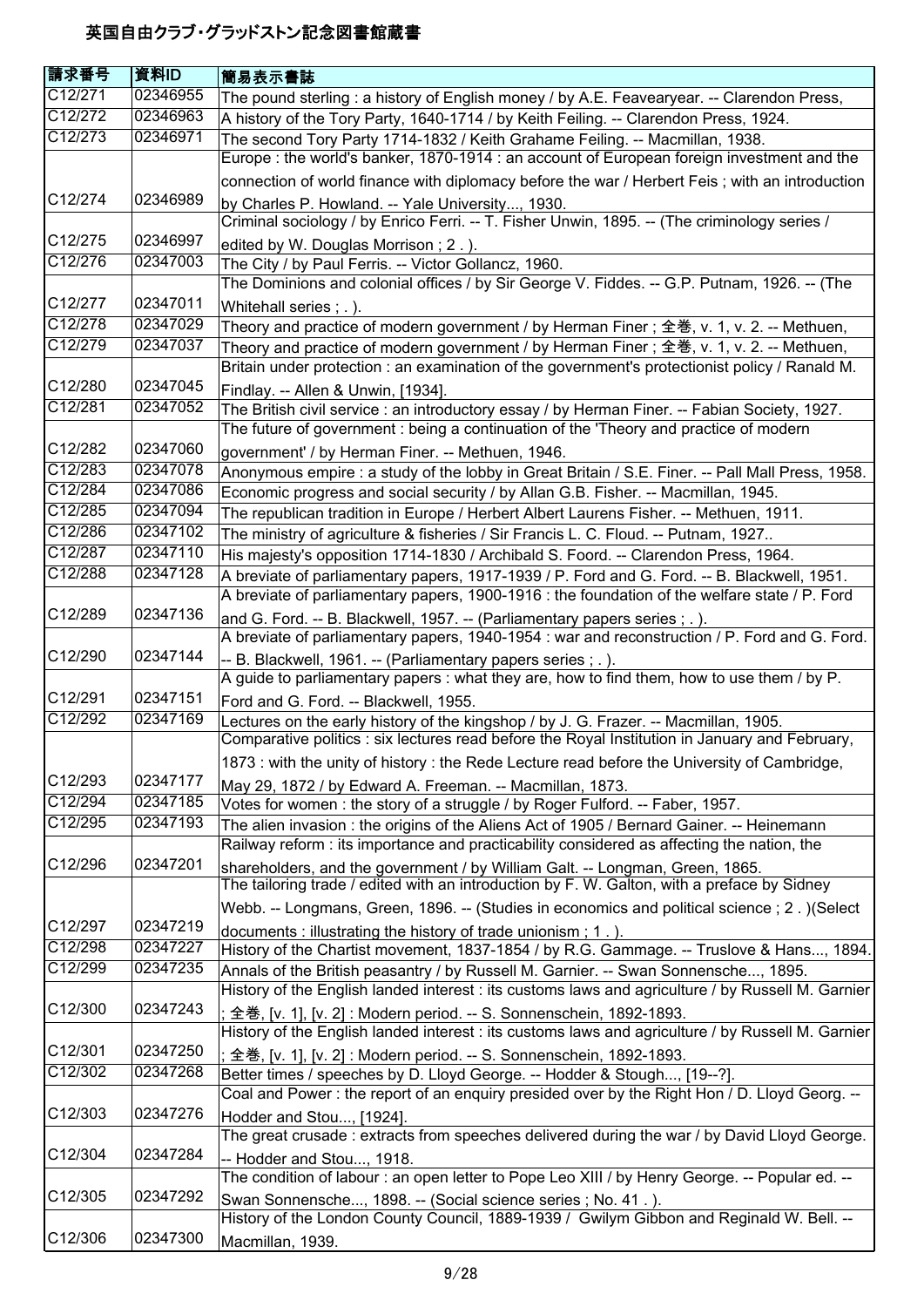| <b>請求番号</b>          | 資料ID     | 簡易表示書誌                                                                                                                                          |
|----------------------|----------|-------------------------------------------------------------------------------------------------------------------------------------------------|
|                      |          | Political theories of the Middle Age / by Otto Gierke ; translated with an introduction by                                                      |
| C12/307              | 02347318 | Frederic William Maitland; 全巻, (), () : pbk. -- University Pres, 1900.                                                                          |
| C12/308              | 02347326 | The growth of capital / by Robert Giffen. -- George Bell and, 1889.                                                                             |
| C12/309              | 02347334 | The rise of the Irish linen industry / Conrad Gill. -- Clarendon Press, 1925                                                                    |
|                      |          | The gold standard : a selection from the papers issued by the Gold Standard Defence                                                             |
| C12/310              | 02347342 |                                                                                                                                                 |
|                      |          | Association in 1895-1898. -- Cassell, 1898.<br>The government of British trade unions: a study of apathy and the democratic process in the      |
|                      |          |                                                                                                                                                 |
|                      |          | Transport and General Workers Union / Joseph Goldstein; with a foreword by Arthur Deakin. -                                                     |
| C12/311              | 02347359 | - Allen & Unwin, 1952.                                                                                                                          |
|                      |          | A century of British foreign policy / by G. P. Gooch and J. H. B. Masterman. -- George Allen &                                                  |
| C12/312              | 02347367 | , [1917].                                                                                                                                       |
| C12/313              | 02347375 | Common land and inclosure / by E.C.K. Gonner. -- Macmillan, 1912.                                                                               |
|                      |          | English democratic ideas in the seventeenth century / by G.P. Gooch; with supplementary                                                         |
| C12/314              | 02347383 | notes and appendices by H.J. Laski. -- 2nd ed. -- The University , 1927.                                                                        |
|                      |          | Political thought in England: from Bacon to Halifax / by G.P. Gooch. -- Thornton Butter,                                                        |
| C <sub>12</sub> /315 | 02347391 | 1914-1915. -- (Home university library of modern knowledge; .) (Political and social science;                                                   |
|                      |          | Recent revelations of European diplomacy / by G.P. Gooch. -- 3rd impression. -- Longmans,                                                       |
| C12/316              | 02347409 | Green, 1928.                                                                                                                                    |
| C12/317              | 02347417 | Studies in diplomacy and statecraft / by G.P. Gooch. -- Longmans, Green, 1942.                                                                  |
|                      |          | The war office / by Hampden Gordon ; with an introduction by Viscount Hailsham. -- Putnam,                                                      |
| C12/318              | 02347425 | 1935. -- (The Whitehall series; .).                                                                                                             |
| C12/319              | 02347433 | The Fourth Party / by Harold E. Gorst; with a preface by Sir John Gorst. -- Smith, Elder, 1906.                                                 |
| C12/320              | 02347441 | Reports and speeches on local taxation / by George J. Goschen. -- Macmillan, 1872.                                                              |
| C12/321              | 02347458 | The theory of the foreign exchanges / by George J. Goschen. -- 4th ed. -- Effingham Wilso,                                                      |
| C12/322              | 02347466 | The friendly societies in England, 1815-1875 / P.H.J.H. Gosden. -- Manchester Univ, c1961.                                                      |
|                      |          | The social problem : in its economical, moral, and political aspects / by William Graham. --                                                    |
| C12/323              | 02347474 | Kegan Paul, Tre, 1886.                                                                                                                          |
|                      |          | The early English customs system : a documentary study of the institutional and economic                                                        |
|                      |          | history of the customs from the thirteenth to the sixteenth century / Norman Scott Brien Gras. -                                                |
| C12/324              | 02347482 | - Havard Universi, 1918. -- (Harvard economic studies ; v. 18.).                                                                                |
|                      |          | The evolution of the English corn market : from the twelfth to the eighteenth century / by                                                      |
| C12/325              | 02347490 | Norman Scott Brien Gras. -- Harvard Univers, 1915. -- (Harvard economic studies; v. 13.).                                                       |
| C12/326              | 02347508 | The socialist tradition : Moses to Lenin / by Alexander Gray. -- Longmans, Green, 1946.                                                         |
| C12/327              | 02347516 | A history of the English agricultural labourer 1870-1920 / by F.E. Green. -- King, 1920.                                                        |
| C12/328              | 02347524 | A social and economic history of Britain, 1760-1950 / by Pauline Gregg. -- Harrap, 1950.                                                        |
|                      |          | The parliamentary ombudsman: a study in the control of administrative action / Roy Gregory                                                      |
| C12/329              | 02347532 |                                                                                                                                                 |
|                      |          | and Peter Hutchesson. -- Allen & Unwin f, 1975.<br>Speeches on foreign affairs 1904-1914 / by Sir Edward Grey, selected with an introduction by |
| C12/330              | 02347540 |                                                                                                                                                 |
|                      |          | Paul Knaplund. -- George Allen & , 1931.<br>The British Commonwealth : its place in the service of the world / by Sir Edward Grigg. --          |
| C12/331              | 02347557 |                                                                                                                                                 |
| C12/332              | 02347565 | Hutchinson, [1943].                                                                                                                             |
| C12/333              | 02347573 | Parliamentary scrutiny of Government bills / J.A.G. Griffith. -- Allen & Unwin [, 1974.                                                         |
| C12/334              |          | Fourteen years in parliament / A. S. T. Griffith-Boscawen. -- Murray, 1907.                                                                     |
|                      | 02347581 | The liberal future / J. Grimond. -- Faber, 1959.                                                                                                |
| C12/335              | 02347599 | The liberal challenge / Joseph Grimond. -- Hollis & Carter, 1963.                                                                               |
|                      |          | Manchester Banks and bankers : historical, biographical, and anecdotal / by Leo H. Grindon. -                                                   |
| C12/336              | 02347607 | - Palmer & Howe, 1877.                                                                                                                          |
|                      |          | Utilizing world abundance : by the inauguration of a system to establish accessible reserves of                                                 |
|                      |          | essential commodities so administered as to achieve continuity of supply with reasonable price                                                  |
| C12/337              | 02347615 | stability at realistic levels / by L. St. Clare Grondona. -- George Allen & , 1958.                                                             |
| C12/338              | 02347623 | But we shall rise again : a narrative history of Chartism / by Reg Groves. -- Secker and                                                        |
|                      |          | The works council : a German experiment in industrial democracy / C.W. Guillebaud. --                                                           |
| C12/339              | 02347631 | Cambridge Unive, 1928.                                                                                                                          |
| C12/340              | 02347649 | The River Tyne : its history and resources / by James Guthrie. -- Andrew Reid, 1880.                                                            |
| C12/341              | 02347656 | Railroad transportation : its history and its laws / by Arthur T. Hadley. -- G.P. Putnam, c1885.                                                |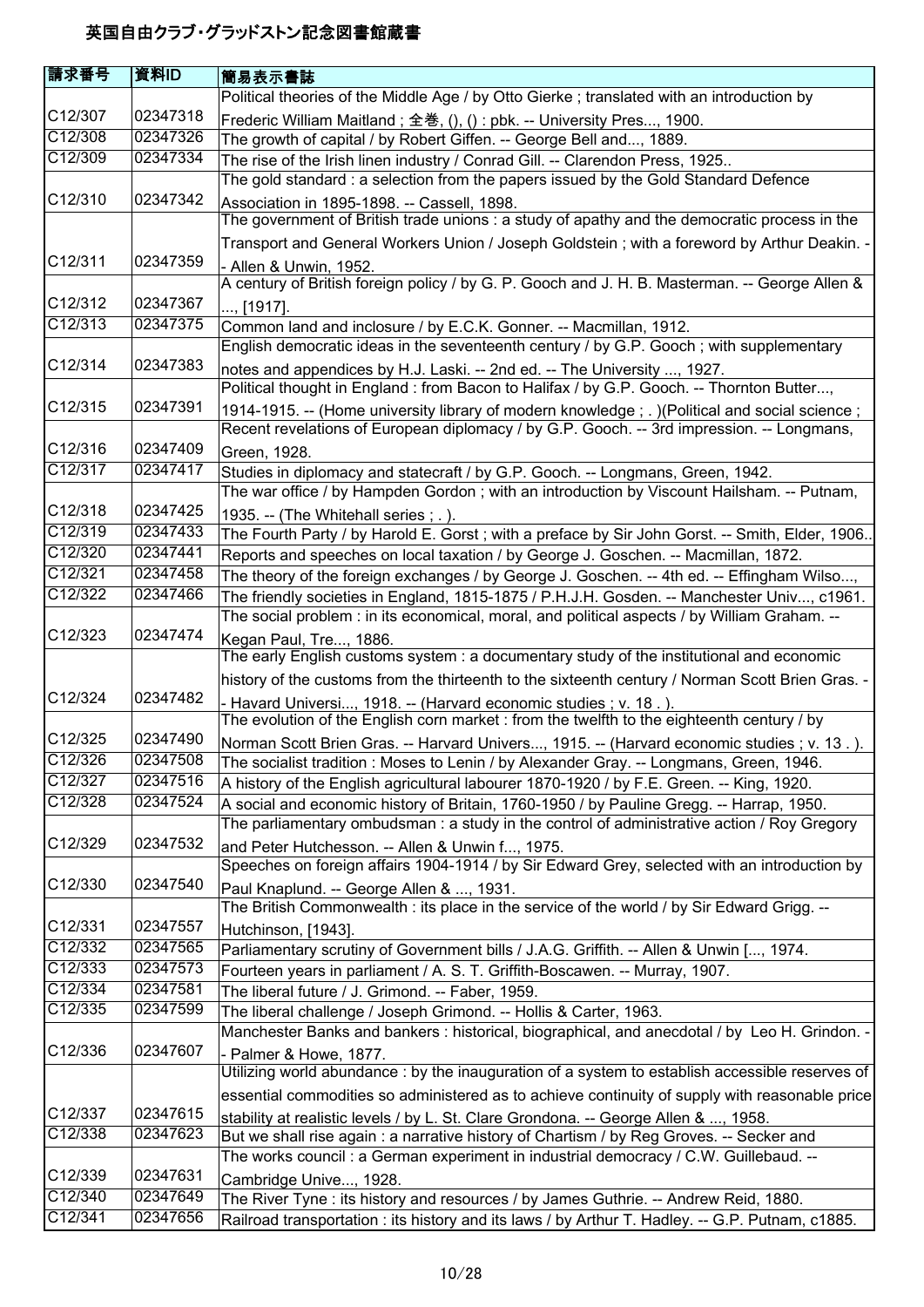| 請求番号                 | 資料ID     | 簡易表示書誌                                                                                                                                                                                             |
|----------------------|----------|----------------------------------------------------------------------------------------------------------------------------------------------------------------------------------------------------|
|                      |          | The growth of philosophic radicalism / by Elie Halévy ; translated by Mary Morris ; with a                                                                                                         |
| C <sub>12</sub> /342 | 02347664 | preface by A.D. Lindsay. -- Faber & Gwyer, 1928.                                                                                                                                                   |
|                      |          | Liberal politics in the age of Gladstone and Rosebery : a study in leadership and policy / [by]                                                                                                    |
| C12/343              | 02347672 | D.A. Hamer. -- Clarendon Press, 1972.                                                                                                                                                              |
|                      |          | Constitutional history. -- Elliot Stock, 1885. -- (A history of the custom-revenue in England :                                                                                                    |
| C12/344              | 02347680 | from the earliest times to the year 1827 / compiled exclusively from original authorities; by                                                                                                      |
|                      |          | Fiscal history. -- Elliot Stock, 1885. -- (A history of the custom-revenue in England : from the                                                                                                   |
| C12/345              | 02347698 | earliest times to the year 1827 / compiled exclusively from original authorities; by Hubert Hall;                                                                                                  |
|                      |          | The English brass and copper industries to 1800 / by Henry Hamilton; with an introd. by                                                                                                            |
| C12/346              | 02347706 | William Ashley. -- Longmans, Green, 1926.                                                                                                                                                          |
| C12/347              | 02347714 | The industrial revolution in Scotland / by Henry Hamilton. -- Clarendon Press, 1932.                                                                                                               |
| C12/348              | 02347722 | My Queen and I / Willie Hamilton. -- Quartet Books, 1975.                                                                                                                                          |
|                      |          | The age of the Chartists, 1832-1854 : a study of discontent / by J.L. Hammond and Barbara                                                                                                          |
| C12/349              | 02347730 | Hammond. -- Longmans, Green, 1930.                                                                                                                                                                 |
|                      |          | The bleak age: based on "The Age of the Chartists" / by J.L. Hammond and Barbara                                                                                                                   |
| C12/350              | 02347748 | Hammond. -- Longmans, Green, 1934. -- (The swan library ; v. 26.).                                                                                                                                 |
| C12/351              | 02347755 | The rise of modern industry / by J. L. Hammond and Barbara Hammond. -- Methuen, 1925.                                                                                                              |
| C12/352              | 02347763 | The skilled labourer, 1760-1832 / by J. L. Hammond and Barbara Hammond. -- Longmans,                                                                                                               |
|                      |          | The town labourer, 1760-1832 : the new civilisation / by J.L. Hammond and Barbara                                                                                                                  |
| C12/353              | 02347771 | Hammond. -- Longmans, Green, 1917.                                                                                                                                                                 |
|                      |          | The village labourer, 1760-1832 : a study in the government of England before the reform bill /                                                                                                    |
| C12/354              | 02347789 | by J.L. Hammond and Barbara Hammond. -- Longmans, Green, 1911.                                                                                                                                     |
| C <sub>12</sub> /355 | 02347797 | Executive discretion and judicial control : an aspect of the French Conseil d'Etat / by C.J.                                                                                                       |
|                      |          | Hamson. -- Stevens, 1954. -- (The Hamlyn lectures; 6th ser.).                                                                                                                                      |
| C <sub>12</sub> /356 | 02347805 | British war economy / by W.K. Hancock and M.M. Gowing. -- H.M.S.O., 1949. -- (History of the                                                                                                       |
| C12/357              | 02347813 | Second World War: United Kingdom civil series; .).                                                                                                                                                 |
| C12/358              | 02347821 | Diplomacy by conference : studies in public affairs, 1920-1946 / by Lord Hankey. -- E. Benn,                                                                                                       |
| C12/359              | 02347839 | Parliament and public ownership / by A.H. Hanson. -- Published for t, 1961.                                                                                                                        |
| C12/360              | 02347847 | The diplomatic diaries of Oliver Harvey, 1937-1940 / edited by John Harvey. -- Collins, 1970.                                                                                                      |
| C12/361              | 02347854 | From serfdom to socialism / by J. Keir Hardie. -- G. Allen, 1907. -- (The labour ideal series ; . ).<br>Local government in many lands : a comparative study / by G. Montagu Harris. -- P.S. King, |
|                      |          | Unemployment and politics: a study in English social policy, 1886-1914 / by José Harris. --                                                                                                        |
| C12/362              | 02347862 | Clarendon Press, 1972.                                                                                                                                                                             |
| C12/363              | 02347870 | The history of the radical party in Parliament / by William Harris. -- K. Paul, Trench, 1885.                                                                                                      |
| C12/364              | 02347888 | Order and progress / by Frederic Harrison. -- Longmans, Green, 1875.                                                                                                                               |
| C12/365              | 02347896 | $. -0000.$                                                                                                                                                                                         |
| C12/366              | 02347904 | Europe in arms / by Liddell Hart. -- Faber and Faber, 1937.                                                                                                                                        |
| C12/367              | 02347912 | Foreign affairs, 1919-1937 / by E.L. Hasluck. -- University Pres, 1938.                                                                                                                            |
| C12/368              | 02347920 | Local government in England / by E.L. Hasluck. -- Cambridge Unive, 1936.                                                                                                                           |
|                      |          | Parliament House: the chambers of the House of Commons / Maurice Hastings. --                                                                                                                      |
| C12/369              | 02347938 | Architectural P, 1950.                                                                                                                                                                             |
| C12/370              | 02347946 | Bretton woods for better or worse / by R. G. Hawtrey. -- Longmans, Green, 1946.                                                                                                                    |
| C12/371              | 02347953 | Trade and credit / by R.G. Hawtrey. -- Longmans, Green, 1928.                                                                                                                                      |
| C12/372              | 02347961 | The road to serfdom / by F.A. Hayek. -- George Routledg, 1944.                                                                                                                                     |
| C12/373              | 02347979 | Tenures of land and customs of manors / by W. Carew Hazlitt. -- New ed. -- Reeves and                                                                                                              |
| C12/374              | 02347987 | Studies in diplomatic history / by Sir James Headlam-Morley. -- Methuen, 1930.                                                                                                                     |
|                      |          | Conservatism in England : an analytical, historical, and political survey / by F.J.C. Hearnshaw.                                                                                                   |
| C <sub>12</sub> /375 | 02347995 | -- Macmillan, 1933.                                                                                                                                                                                |
|                      |          | The social and political ideas of some great mediæval thinkers : a series of lectures delivered                                                                                                    |
| C <sub>12</sub> /376 | 02348001 | at King's College University of London / edited by F.J.C. Hearnshaw. -- G.G. Harrap, 1923.                                                                                                         |
|                      |          | The social & political ideas of some great thinkers of the Renaissance and the Reformation : a                                                                                                     |
|                      |          | series of lectures delivered at King's College University of London / ed. by F.J.C. Hearnshaw;                                                                                                     |
| C12/377              | 02348019 | with a pref. by Ernest Barker. -- Harrap, 1925.                                                                                                                                                    |
|                      |          | The social & political ideas of some great French thinkers of the age of reason : a series of                                                                                                      |
|                      |          | lectures delivered at King's College University of London during the session 1928-29 / edited                                                                                                      |
| C12/378              | 02348027 | by F.J.C. Hearnshaw. -- G.G. Harrap, 1930.                                                                                                                                                         |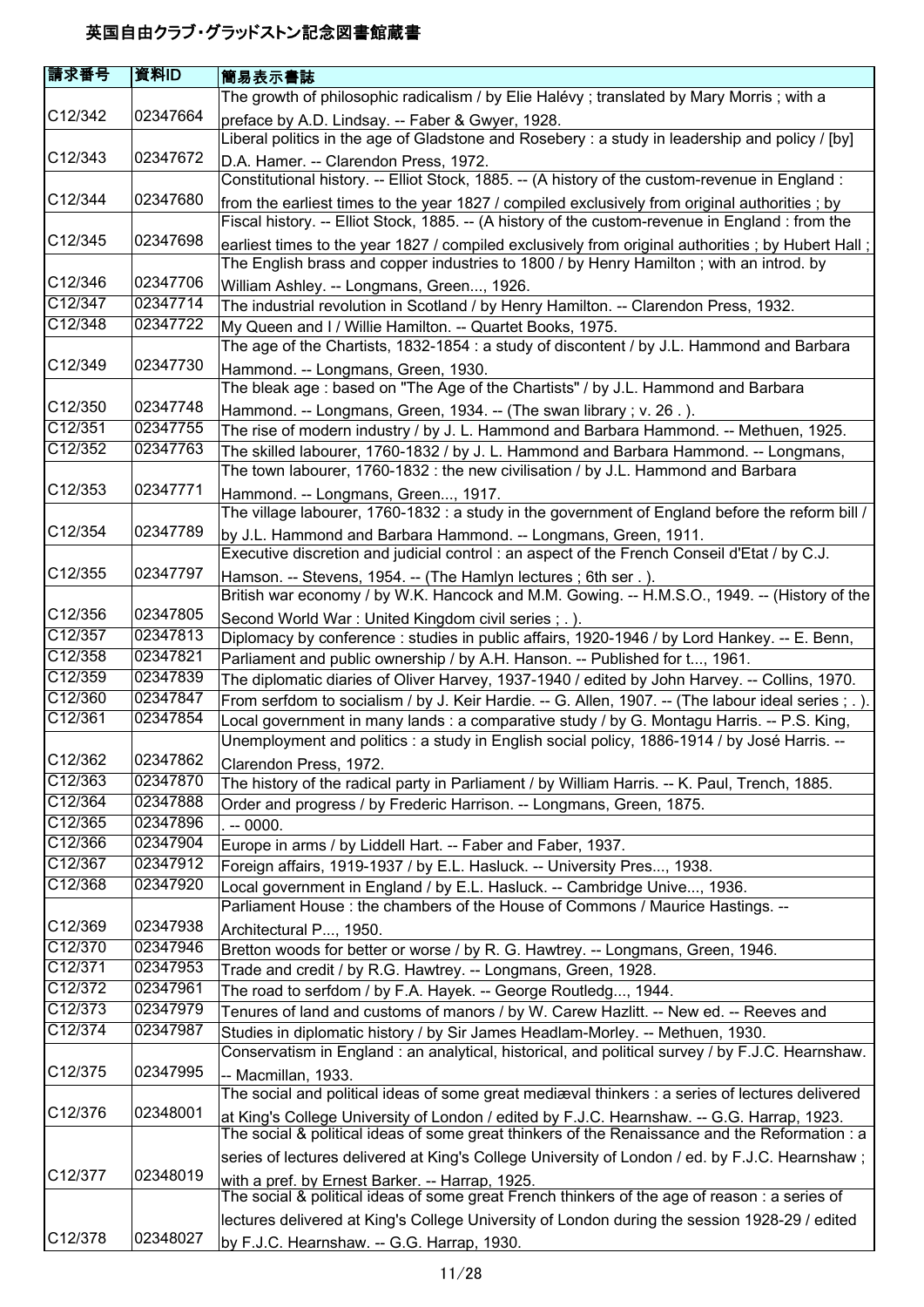| 請求番号                 | 資料ID     | 簡易表示書誌                                                                                                                                                                                  |
|----------------------|----------|-----------------------------------------------------------------------------------------------------------------------------------------------------------------------------------------|
|                      |          | The social & political ideas of some representative thinkers of the age of reaction &                                                                                                   |
|                      |          | reconstruction, 1815-65 : a series of lectures delivered at King's College University of London,                                                                                        |
| C12/379              | 02348035 | during the session 1930-31 / edited by F. J. C. Hearnshaw. -- George G. Harra, 1932.<br>The social & political ideas of some representative thinkers of the Victorian age : a series of |
|                      |          | lectures delivered at King's College, University of London, during the session 1931-32 / edited                                                                                         |
| C <sub>12</sub> /380 | 02348043 | by F.J.C. Hearnshaw. -- George G. Harra, 1933.                                                                                                                                          |
| C12/381              | 02348050 | The treasury / by Sir Thomas L. Heath. -- G.P. Putnam, 1927. -- (The Whitehall series; .).                                                                                              |
|                      |          | The inter-war years, and other papers : a selection from the writings of Hubert Douglas                                                                                                 |
| C <sub>12</sub> /382 | 02348068 | Henderson / edited by Henry Clay. -- Clarendon Press, 1955.<br>Supply and demand / by Hubert D. Henderson; with an introduction by J.M. Keynes. -- Nisbet,                              |
| C12/383              | 02348076 | 1922. -- (Cambridge economic handbooks; 1.).                                                                                                                                            |
|                      |          | The conduct and management of parliamentary elections : a practical manual by William                                                                                                   |
| C12/384              | 02348084 | Woodings / by Aubrey Herbert. -- 10th ed. -- Liberal Pub. De, 1949.                                                                                                                     |
| C12/385              | 02348092 | English trade and finance chiefly in the seventeenth century / by W.A.S. Hewins. -- Methuen &                                                                                           |
|                      |          | Co., 1892. -- (University extension series; .).                                                                                                                                         |
| C12/386              | 02348100 | The theory of legislation / by Jeremy Bentham; translated from the French of Etienne Dumont                                                                                             |
| C12/387              | 02348118 | by R. Hildreth. -- 2nd ed. -- Trübner, 1871.                                                                                                                                            |
| C12/388              | 02348126 | The decline of working-class politics / [by] Barry Hindess. -- MacGibbon & Kee, 1971.                                                                                                   |
|                      |          | Money: gold, silver & paper / by Francis W. Hirst. -- Charles Scribne, 1933.<br>The stock exchange: a short study of investment and speculation / by Francis W. Hirst. --               |
| C12/389              | 02348134 |                                                                                                                                                                                         |
| C12/390              | 02348142 | Williams & Norg, [19--]. -- (Home university library of modern knowledge; .).<br>Principles of prosperity / by F. W. Hirst. -- Hollis & Carter, 1944.                                   |
| C12/391              | 02348159 | Armaments : the race and the crisis / Francis W. Hirst. -- Cobden-Sanderso, [1937].                                                                                                     |
|                      |          | Free trade and other fundamental doctrines of the Manchester School, set forth in selections                                                                                            |
|                      |          | from the speeches and writings of its founders and followers / edited, with an introduction by                                                                                          |
| C12/392              | 02348167 |                                                                                                                                                                                         |
|                      |          | Francis W. Hirst. -- Harper & Brothe, 1903.<br>Leviathan / by Thomas Hobbes. -- J.M. Dent, 1914. -- (Everyman's library; no. 691.                                                       |
| C <sub>12</sub> /393 | 02348175 | )(Philosophy & theology; .).                                                                                                                                                            |
|                      |          | Leviathan, or, The matter, forme, and power of a common-wealth ecclesiasticall and civill / by                                                                                          |
| C12/394              | 02348183 | Thomas Hobbes. -- J. Thornton, 1881.                                                                                                                                                    |
|                      |          | Co-operative labour upon the land (and other papers) : the report of a conference upon 'land,                                                                                           |
| C12/395              | 02348191 | co-operative and the unemployed', held at Holborn town Hall in October, 1894 / edited by J. A.                                                                                          |
|                      |          | Democracy and a changing civilisation / by J.A. Hobson. -- John Lane the B, 1934. --                                                                                                    |
| C12/396              | 02348209 | (Twentieth century library; .).                                                                                                                                                         |
|                      |          | The industrial system: an inquiry into earned and unearned income / by J.A. Hobson. --                                                                                                  |
| C12/397              | 02348217 | Longmans, Green, 1909.                                                                                                                                                                  |
| C12/398              | 02348225 | Imperialism : a study / by J. A. Hobson. -- James Nisbet, 1902.                                                                                                                         |
|                      |          | The economics of distribution / by John A. Hobson. -- The Macmillan C, 1900. -- (The                                                                                                    |
| C12/399              | 02348233 | Citizen's library of economics, politics, and sociology; .).                                                                                                                            |
|                      |          | Problems of poverty : an inquiry into the industrial condition of the poor / by John A. Hobson. --                                                                                      |
| C12/400              | 02348241 | Methuen, 1891. -- (University extension series; .).                                                                                                                                     |
| C12/401              | 02348258 | How the City works / by Oscar R. Hobson. -- News Chronicle, 1954.                                                                                                                       |
| C12/402              | 02348266 | How the City works / by Oscar R. Hobson. -- 5th ed. (revised). -- News Chronicle, 1955.                                                                                                 |
|                      |          | A hundred years of the Halifax: the history of the Halifax Building Society, 1853-1953 / by                                                                                             |
| C12/403              | 02348274 | Oscar R. Hobson; with a foreword by the Earl of Halifax -- B.T. Batsford, 1953.                                                                                                         |
| C12/404              | 02348282 | Kingship / by A.M. Hocart. -- Oxford Universi, 1927.                                                                                                                                    |
| C12/405              | 02348290 | The manor and manorial records / by Nathaniel J. Hone. -- Methuen, 1906. -- (The Antiquary's                                                                                            |
| C12/406              | 02348308 | Can parliament survive? / by Christopher Hollis. -- Hollis & Carter, 1949.                                                                                                              |
|                      |          | The co-operative movement to-day / by George Jacob Holyoake. -- Methuen, 1891. -- (Social                                                                                               |
| C12/407              | 02348316 | questions of to-day / edited by H. de B. Gibbins ; . ).                                                                                                                                 |
|                      |          | A handy-book of the labour laws : being a popular guide / by George Howell. -- 3d ed., rev. --                                                                                          |
| C12/408              | 02348324 | Macmillan, 1895.                                                                                                                                                                        |
|                      |          | Trade unionism new and old / by George Howell. -- Methuen, 1891. -- (Social questions of to-                                                                                            |
| C12/409              | 02348332 | day / edited by H. de B. Gibbins; .).                                                                                                                                                   |
|                      |          | Trade unionism new and old / by George Howell. -- 3rd ed. -- Methuen, 1900. -- (Social                                                                                                  |
| C12/410              | 02348340 | questions of to-day / edited by H. de B. Gibbins ; . ).                                                                                                                                 |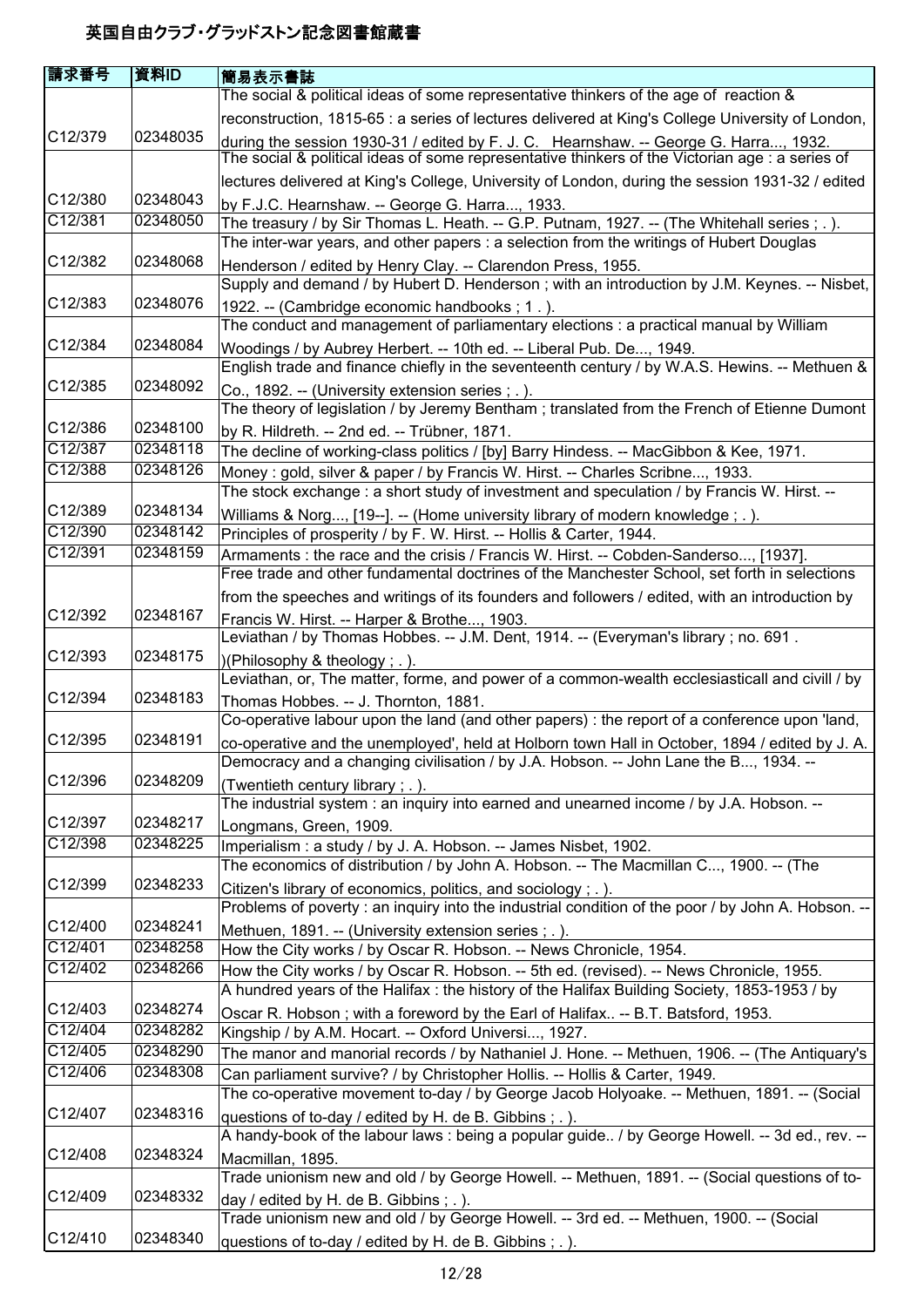| 請求番号                 | 資料ID     | 簡易表示書誌                                                                                                                                                                       |
|----------------------|----------|------------------------------------------------------------------------------------------------------------------------------------------------------------------------------|
| C12/411              | 02348357 | The House of Morgan / Edwin P. Hoyt, Jr -- Muller, 1968.                                                                                                                     |
| C12/412              | 02348365 | Parliament and mumbo-jumbo / by Emrys Hughes. -- Allen & Unwin, 1966.                                                                                                        |
|                      |          | University representation / T. Lloyd Humberstone; foreword by A.P. Herbert; complete                                                                                         |
| C12/413              | 02348373 | biographical index of university members by lan Grimble. -- Hutchinson, 1951.                                                                                                |
| C12/414              | 02348381 | The road to Brighton Pier / by Leslie Hunter. -- A. Barker, 1959.                                                                                                            |
|                      |          | The printers' devil: an account of the history and objects of the printers' pension, Almshouse                                                                               |
|                      |          | and Orphan Asylum Corporation / edited by Walter Hutchinson; compiled by John Creasey. --                                                                                    |
| C12/415              | 02348399 | Hutchinson & Co, [1943].                                                                                                                                                     |
| C12/416              | 02348407 | The post-war history of the British working class / by Allen Hutt. -- Victor Gollancz, 1937.                                                                                 |
| C12/417              | 02348415 | A dictionary of international affairs /by A. M. Hyamson. -- Methuen, 1946.                                                                                                   |
| C12/418              | 02348423 | The future of democracy / by H.M. Hyndman. -- Allen & Unwin, 1915.                                                                                                           |
|                      |          | Parliament : its history, constitution and practice / by Sir Courtenay Ilbert. -- Williams and No,                                                                           |
| C12/419              | 02348431 | [19--]. -- (Home university library of modern knowledge).                                                                                                                    |
|                      |          | Appeal to the people / by Sir Ivor Jennings. -- University Pres, 1960. -- (Party politics / Sir                                                                              |
| C12/420              | 02348449 | William Ivor Jennings; v. 1.).                                                                                                                                               |
| C12/421              | 02348456 | Robinson the great : a political fantasia / by Ramsay Muir. -- Christophers, [19--].                                                                                         |
|                      |          | Opposition: past and present of a political institution / by Ghita lonescu and Isabel de                                                                                     |
| C <sub>12</sub> /422 | 02348464 | Madariaga. -- Watts, 1968.                                                                                                                                                   |
|                      |          | Studies in socialism / by Jean Jaurès ; translated with an introduction by Mildred Minturn. --                                                                               |
| C12/423              | 02348472 | Independent Lab, 1906. -- (The socialist library ; 3.).                                                                                                                      |
|                      |          | An anatomy of social welfare services : a survey of social welfare staff and their clients in the                                                                            |
| C12/424              | 02348480 | county of Buckinghamshire / Margot Jefferys. -- Joseph, 1965. -- (Michael Joseph books on                                                                                    |
| C12/425              | 02348498 | The battle of Downing Street / Peter Jenkins ; 全巻, (), (). -- C. Knight, 1970.                                                                                               |
|                      |          | Mr Balfour's poodle: an account of the struggle between the House of Lords and the                                                                                           |
| C12/426              | 02348506 | government of Mr. Asquith / by Roy Jenkins. -- William Heinema, 1954.                                                                                                        |
| C12/427              | 02348514 | The British constitution / Sir William Ivor Jennings. -- Cambridge Unive, 1941.                                                                                              |
| C12/428              | 02348522 | Cabinet government / by W. Ivor Jennings. -- Macmillan, 1936.                                                                                                                |
| C12/429              | 02348530 | Parliament / by W. Ivor Jennings. -- University Pres, 1939.                                                                                                                  |
| C12/430              | 02348548 | A federation for Western Europe / by W. Ivor Jennings. -- Cambridge Unive, 1940.                                                                                             |
| C12/431              | 02348555 | The platform : its rise and progress / [by] Henry Jephson ; 全巻, v. 1, v. 2. -- Macmillan, 1892.                                                                              |
| C12/432              | 02348563 | The platform : its rise and progress / [by] Henry Jephson ; 全巻, v. 1, v. 2. -- Macmillan, 1892.                                                                              |
|                      |          | The state in relation to labour / by W. Stanley Jevons. -- Macmillan, 1882. -- (The English                                                                                  |
| C12/433              | 02348571 | citizen : his rights and responsibilities ; . ).                                                                                                                             |
| C12/434              | 02348589 | Ordeal by planning / by John Jewkes. -- Macmillan, c1948.                                                                                                                    |
|                      |          | Selected speeches on British foreign policy, 1738-1914 / edited by Edgar R. Jones. -- H.                                                                                     |
| C12/435<br>C12/436   | 02348597 | Milford: Ox, 1914. -- (The World's classics ; 201.).                                                                                                                         |
|                      | 02348605 | The anarchists / James Joll. -- Eyre & Spottisw, 1964.<br>Increasing return : a study of the relation between the size and efficiency of industries with                     |
|                      |          |                                                                                                                                                                              |
| C12/437              | 02348613 | special reference to the history of selected British & American industries 1850-1910 / by the                                                                                |
|                      |          | late G.T. Jones; edited by Colin Clark. -- University Pres, 1933.<br>Borough politics : a study of the Wolverhampton Town Council, 1888-1964 / [by] G. W. Jones.             |
| C12/438              | 02348621 |                                                                                                                                                                              |
|                      |          | -- Macmillan, 1969.<br>Privacy / compiled and edited by Mervyn Jones. -- David & Charles, c1974. -- (David &                                                                 |
| C12/439              | 02348639 |                                                                                                                                                                              |
| C12/440              | 02348647 | Charles sources for contemporary issues series; .).                                                                                                                          |
| C12/441              | 02348654 | The life's work in Ireland : of a landlord who tried to do his duty / by W. Bence Jones. --<br>The great unwashed / by The Journeyman Engineer. -- Tinsley Brother, 1868.    |
| C12/442              | 02348662 | The ethics of redistribution / by Bertrand de Jouvenel. -- At the Universi, 1951.                                                                                            |
|                      |          | Sovereignty: an inquiry into the political good / by Bertrand de Jouvenel; translated by J.F.                                                                                |
| C12/443              | 02348670 |                                                                                                                                                                              |
|                      |          | Huntington. -- Cambridge Unive, 1957.<br>A brief history of panics and their periodical occurrence in the United States / by Clement                                         |
|                      |          | Juglar; Englished and edited with an introductory essay setting forth the indications of                                                                                     |
| C12/444              | 02348688 |                                                                                                                                                                              |
| C12/445              | 02348696 | approaching panic by DeCourcy W. Thom. -- G.P. Putnam, 1893. -- (Questions of the day; .).<br>Lord Beaconsfield and other Tory memories / by T. E. Kebbel. -- Cassell, 1907. |
| C12/446              | 02348704 | The passing of parliament / by G.W. Keeton. -- Earnest Benn, 1952.                                                                                                           |
| C12/447              | 02348712 | Problems of socialist policy in the countryside / Edward Kardelj. -- Lincolns-Prager, 1962.                                                                                  |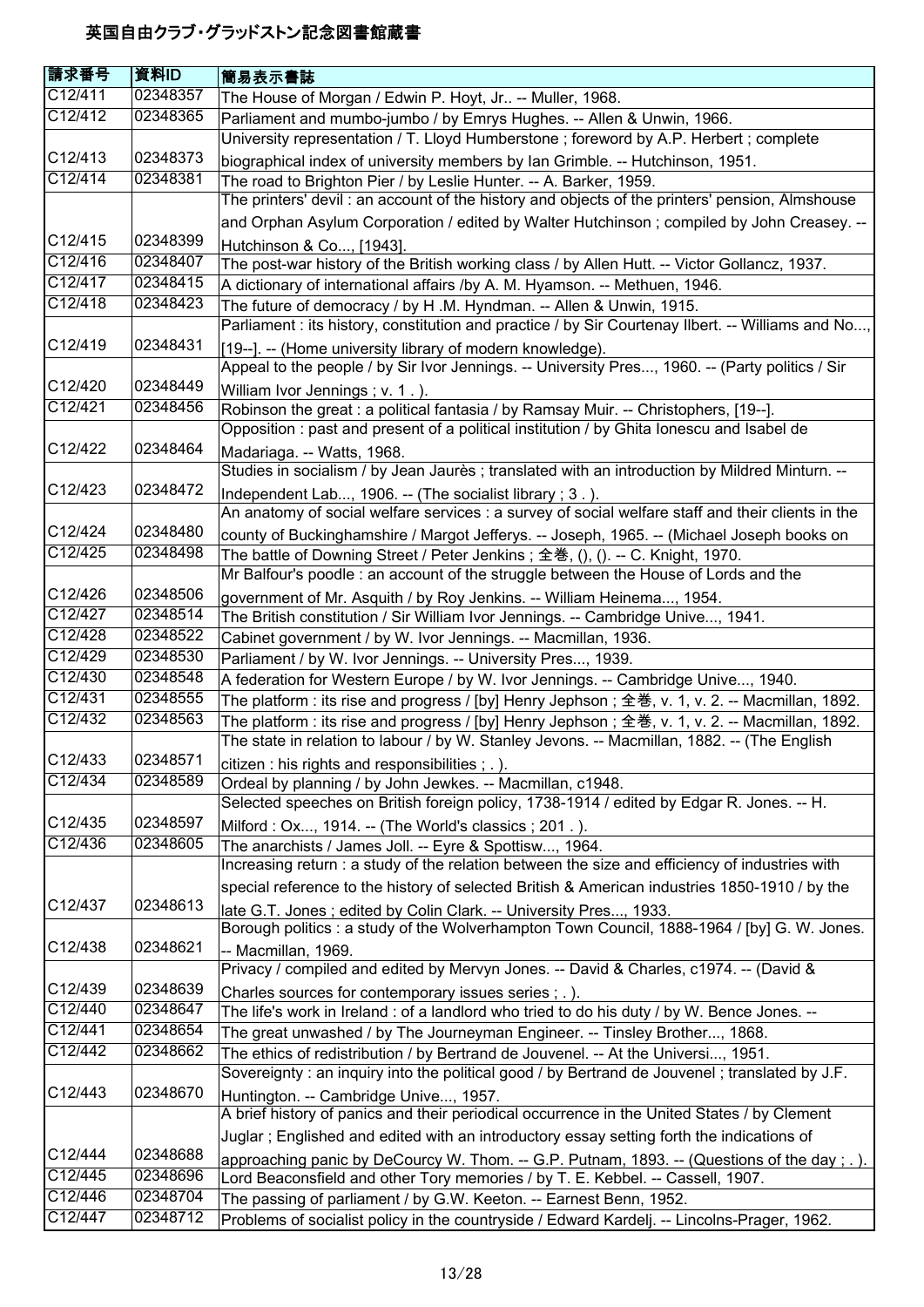| <b>請求番号</b>          | 資料ID     | 簡易表示書誌                                                                                                                                                                                   |
|----------------------|----------|------------------------------------------------------------------------------------------------------------------------------------------------------------------------------------------|
|                      |          | The year book of world affairs / edited by George W. Keeton and Georg Schwarzenberger; $\pm$                                                                                             |
| C12/448              | 02348720 | 巻 - 1983. -- Stevens, 1949-.<br>The year book of world affairs / edited by George W. Keeton and Georg Schwarzenberger; 全                                                                 |
| C12/449              | 02348738 | 巻 - 1983. -- Stevens, 1949-.<br>The year book of world affairs / edited by George W. Keeton and Georg Schwarzenberger; 全                                                                 |
| C12/450              | 02348746 | 巻 - 1983. -- Stevens, 1949-.                                                                                                                                                             |
| C12/451              | 02348753 | The Scottish political system / [by] James G. Kellas; 全巻, (), (): pbk. -- Cambridge Unive,                                                                                               |
|                      |          | The ABC of the Federal Reserve System : why the Federal Reserve System was called into                                                                                                   |
|                      |          | being, the main features of its organization, and how it works / by Edwin Walter Kemmerer;                                                                                               |
| C12/452              | 02348761 | with a preface by Benjamin Strong. -- 6th ed. -- Princeton Unive, 1926.<br>The revolutionary movement in Britain, 1900-21 : the origins of British Communism / Walter                    |
| C12/453              | 02348779 | Kendall. -- Weidenfeld & Ni, c1969.<br>How to pay for the war : a radical plan for the Chancellor of the Exchequer / by John Maynard                                                     |
| C12/454              | 02348787 | Keynes. -- Macmillan, 1940.                                                                                                                                                              |
| C12/455              | 02348795 | A tract on monetary reform / by John Maynard Keynes. -- Macmillan, 1923.                                                                                                                 |
|                      |          | British finance: during and after the War 1914-21: being the result of investigations and                                                                                                |
|                      |          | materials collected by a committee of section F of the British Association ; co-ordinated and                                                                                            |
| C12/456              | 02348803 | brought up to date for the committee / by A.H. Gibson; edited by A.W. Kirkaldy. -- I. Pitman,                                                                                            |
|                      |          | Central banks : a study of the constitutions of banks of issue, with an analysis of                                                                                                      |
| C12/457              | 02348811 | representative charters / by C.H. Kisch and W.A. Elkin; with a foreword by Montagu C.                                                                                                    |
| C12/458              | 02348829 | The challenge of the Common Market / by U.W. Kitzinger. -- Blackwell, 1961.                                                                                                              |
|                      |          | The state theory of money / by Georg Friedrich Knapp; translated by H.M. Lucas and J.                                                                                                    |
| C12/459              | 02348837 | Bonar. -- Abridged ed. -- Macmillan, 1924.                                                                                                                                               |
| C12/460              | 02348845 | Northern Ireland, the elections of 1973 / by James Knight. -- Arthur McDougal, 1974.<br>Northern Ireland--the elections of the twenties : the general elections for the House of         |
|                      |          | Commons of the Parliament of Northern Ireland: May 1921 and April 1925 by the system of                                                                                                  |
|                      |          | proportional representation by the single transferable vote in multi-member constituencies and                                                                                           |
| C12/461              | 02348852 | May 1929 by the X-vote in single member constituencies / by James Knight and Nicolas<br>Economic development in the nineteenth century : France, Germany, Russia, and the United         |
| C12/462              | 02348860 | States / by L.C.A. Knowles. -- Routledge, 1932. -- (Studies in economics and political science;                                                                                          |
| C <sub>12</sub> /463 | 02348878 | The industrial and commercial revolutions in Great Britain during the nineteenth century / by                                                                                            |
|                      |          | L.C.A. Knowles. -- 3rd rev. ed. -- G. Routledge ;  -- (Studies in economics and political<br>Fields, factories, and workshops or, Industry combined with agriculture and brain work with |
| C12/464              | 02348886 | manual work / by P. Kropotkin. -- 2nd large impression of the popular ed. -- Putnam, 1901.                                                                                               |
| C12/465              | 02348894 | Britain's way to social security / by François Lafitte. -- Pilot, 1945.                                                                                                                  |
| C12/466              | 02348902 | A history of socialist thought / by Harry W. Laidler. -- Constable, 1927.                                                                                                                |
|                      |          | How democracies vote : a study of majority and proportional electoral systems / by Enid                                                                                                  |
| C12/467              | 02348910 | Lakeman [and James Douglas Lambert]. -- 3rd ed., by Enid Lakeman. -- Faber, 1970.<br>Voting in democracies : a study of majority and proportional electoral systems / Enid Lakeman       |
| C12/468              | 02348928 | and James D. Lambert. -- Faber and Faber, 1955.<br>Two thousand years of gild life : or, An outline of the history and development of the gild                                           |
|                      |          | system from early times, with special reference to its application to trade and industry, together                                                                                       |
|                      |          | with a full account of the gildsdand trading companies of Kingston-upon-Hull, from the 14th to                                                                                           |
| C12/469              | 02348936 | the 18th century / by J. Malet Lambert. -- A. Brown & sons, 1891.<br>Communism / by Harold J. Laski. -- Thornton Butter, 1927. -- (Home university library of                            |
| C12/470              | 02348944 | modern knowledge; .) (Political and social science; 131.).                                                                                                                               |
| C12/471              | 02348951 | A grammar of politics / by Harold J. Laski. -- George Allen & , 1925.                                                                                                                    |
|                      |          | Political thought in England from Locke to Bentham / by Harold J. Laski. -- Henry Holt, 1920. --                                                                                         |
| C12/472              | 02348969 | (Home university library of modern knowledge; no. 121.).                                                                                                                                 |
| C12/473              | 02348977 | The state in theory and practice / Harold J. Laski. -- Allen & Unwin, 1935.                                                                                                              |
| C12/474              | 02348985 | The office of Speaker / by Philip Laundy. -- Cassell, 1964.                                                                                                                              |
| C12/475              | 02348993 | The English capital market / by F. Lavington. -- Methuen, 1921.                                                                                                                          |
| C12/476              | 02349009 | An economic history of Soviet Russia / by Lancelot Lawton; 全巻, v. 1, v. 2. -- Macmillan,                                                                                                 |
| C12/477              | 02349017 | An economic history of Soviet Russia / by Lancelot Lawton; 全巻, v. 1, v. 2. -- Macmillan,                                                                                                 |
|                      |          | An introduction to the study of prices : with special reference to the history of the nineteenth                                                                                         |
| C12/478              | 02349025 | century / by Walter T. Layton. -- [1920 ed]. -- Macmillan, 1920.                                                                                                                         |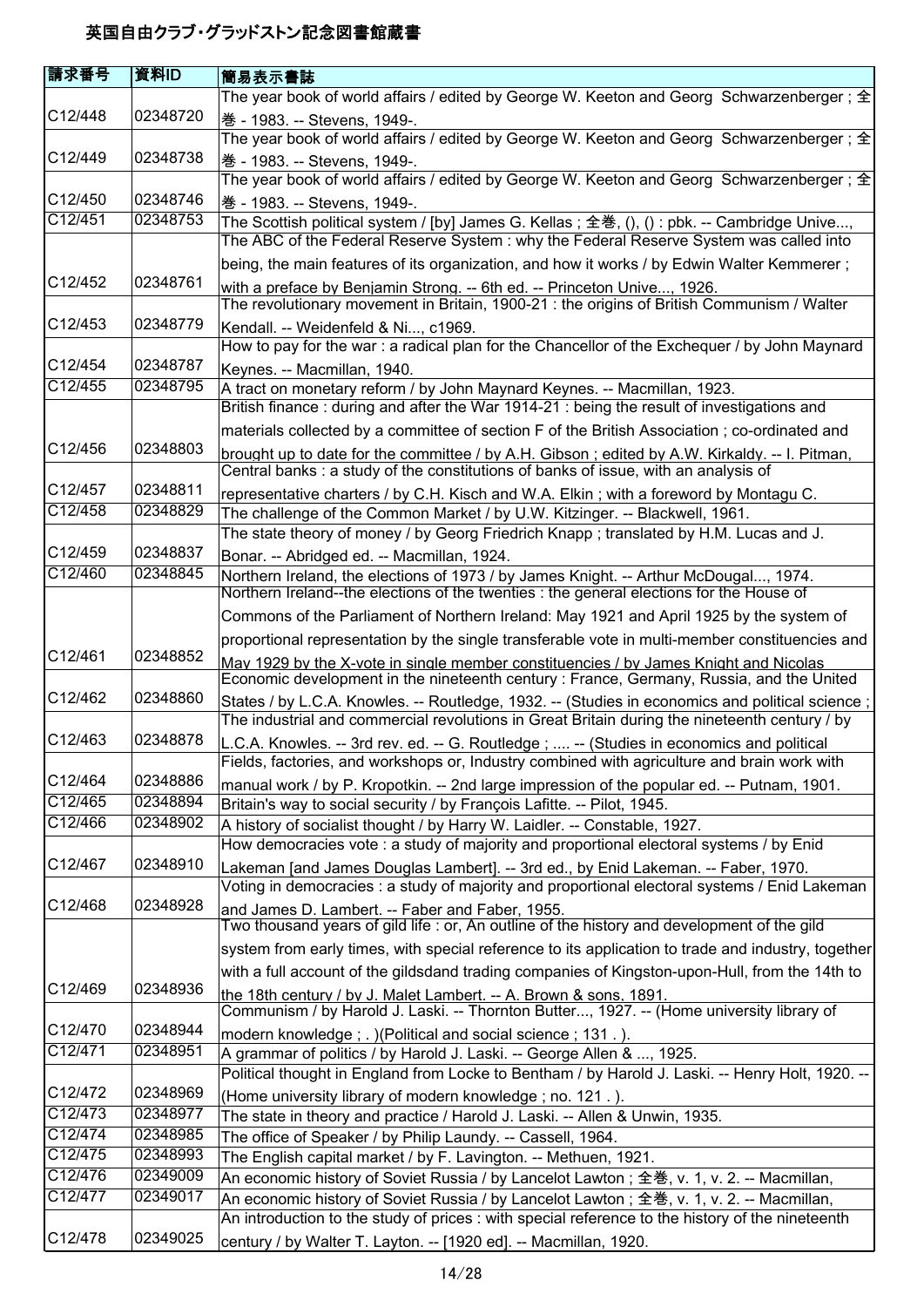| 請求番号               | 資料ID                 | 簡易表示書誌                                                                                                                                                                              |
|--------------------|----------------------|-------------------------------------------------------------------------------------------------------------------------------------------------------------------------------------|
| C12/479            | 02349033             | The psychology of socialism / by Gustave Le Bon. -- Unwin, 1899.                                                                                                                    |
|                    |                      | Banking / by Walter Leaf. -- Williams and No, [1926]. -- (Home university library of modern                                                                                         |
| C12/480            | 02349041             | knowledge; vol. 124.).                                                                                                                                                              |
|                    |                      | International currency experience : lessons of the inter-war period / Economic, Financial and                                                                                       |
|                    |                      | Transit Department. -- League of Natio, 1944. -- (Series of League of Nations publications ; 2                                                                                      |
| C12/481            | 02349058             | Economic and financial; 1944.II.A.4).                                                                                                                                               |
|                    |                      | English commons and forests : the story of the battle during the last thirty years for public                                                                                       |
| C12/482            | 02349066             | rights over the commons and forests of England and Wales / by Rt. Hon. G. Shaw Lefevre,                                                                                             |
| C12/483            | 02349074             | The age of Keynes / by Robert Lekachman. -- Allen Lane The , 1967, c1966.                                                                                                           |
|                    |                      | Guide to the general election / R. L. Leonard; foreword by David Butler. -- Pan Books, 1964. --                                                                                     |
| C12/484            | 02349082             | (Pan books; XP59.).                                                                                                                                                                 |
|                    |                      | Wages and earnings of the working classes : report to Sir Arthur Bass, M.P. / Leone Levi. -- J.                                                                                     |
| C12/485            | 02349090             | Murray, 1885.                                                                                                                                                                       |
| C12/486            | 02349108             | On taxation : how it is raised and how it is expended / by Leone Levi. -- J.H. Parker, 1860.                                                                                        |
|                    |                      | The railway mania and its aftermath 1845-1852 : (Being a sequel to "early British railways".) /                                                                                     |
| C12/487            | 02349116             | Henry Grote Lewin. -- Railway Gazette, 1936                                                                                                                                         |
| C12/488            | 02349124             | Fairer shares : a possible advance in civilisation and perhaps the only alternative to                                                                                              |
| C12/489            | 02349132             | communism / John Spedan Lewis. -- Staples Press, 1954.                                                                                                                              |
|                    |                      | Remarks on the use and abuse of some political terms / George Cornewall Lewis. -- Fellowes,<br>An essay on the government of dependencies / by George Cornewall Lewis ; ed. with an |
| C12/490            | 02349140             |                                                                                                                                                                                     |
| C12/491            | 02349157             | introduction by C.P. Lucas. -- Clarendon, 1891.<br>The navy of Britain: a historical portrait / by Michael Lewis. -- G. Allen and Un, 1948.                                         |
| C12/492            | 02349165             | Professional people / by Roy Lewis & Angus Maude. -- Phoenix, 1952.                                                                                                                 |
|                    |                      | The principles of economic planning : a study prepared for the Fabian Society / W. Arthur                                                                                           |
| C12/493            | 02349173             | Lewis. -- Dennis Dobson :, 1949.                                                                                                                                                    |
| C12/494            | 02349181             | The Conservative Party, 1918-1970 / T. F. Lindsay and Michael Harrington. -- Macmillan,                                                                                             |
|                    |                      | The history of the woollen and worsted industries / by E. Lipson. -- A. & C. Black, 1921. -- (The                                                                                   |
| C12/495            | 02349199             | histories of English industries; .).                                                                                                                                                |
|                    |                      | An introduction to the economic history of England / by E. Lipson; 1. The Middle Ages. -- A. &                                                                                      |
| C12/496            | 02349207             | C. Black, 1915.                                                                                                                                                                     |
|                    |                      | A planned economy or free enterprise : the lessons of history / by E. Lipson. -- Adam &                                                                                             |
| C12/497            | 02349215             | Charles , 1944.                                                                                                                                                                     |
|                    |                      | Labor copartnership: notes of a visit to co-operative workshops, factories and farms in Great                                                                                       |
|                    |                      | Britain and Ireland, in which employer, employé, and consumer share in ownership,                                                                                                   |
| C12/498            | 02349223             | management and results / by Henry Demarest Lloyd. -- Harper, 1898.                                                                                                                  |
|                    |                      | The general election of 1880 / by Trevor Lloyd. -- Oxford Universi, 1968. -- (Oxford historical                                                                                     |
| C12/499            | 02349231             | monographs $;$ $\ldots$ ).                                                                                                                                                          |
| C12/500            | 02349249             | The workhouse / Norman Longmate. -- Temple Smith, 1974.                                                                                                                             |
| C12/501            | 02349256             | The new despotism / by Lord Hewart of Bury. -- Ernest Benn, 1929.                                                                                                                   |
| C12/502            | 02349264             | The problem of power: the Reith memorial lectures 1951. -- Secker & Warbur, 1952.                                                                                                   |
|                    |                      | British military administration of occupied territories in Africa during the years 1941-1947 / by                                                                                   |
| C12/503            | 02349272             | Lord Rennell of Rodd. -- His Majesty's S, 1948.                                                                                                                                     |
| C12/504            | 02349280             | Air power in war / by the Lord Tedder. -- Hodder and Stou, [19--].                                                                                                                  |
|                    |                      | The Balfourian parliament 1900-1905 / Henry W. Lucy; illustrated by E. T. Reed and Phil May.                                                                                        |
| C12/505            | 02349298             | -- Hodder and Stou, 1906.                                                                                                                                                           |
|                    |                      | A diary of the Salisbury parliament, 1886-1892 / by Henry W. Lucy; illustrated by Harry                                                                                             |
| C12/506<br>C12/507 | 02349306<br>02349314 | Furniss. -- Cassell, 1892                                                                                                                                                           |
| C12/508            | 02349322             | A diary of the unionist Parliament, 1895-1900 / Henry W. Lucy. -- Arrowsmith, 1901.                                                                                                 |
| C12/509            | 02349330             | A diary of two parliaments / by Henry W. Lucy; 全巻, v. 1, v. 2. -- 2nd ed. -- Cassell, 1885-1                                                                                        |
| C12/510            | 02349348             | The first Labour government 1924 / Richard Wall Lyman. -- Chapman & Hall, [1957].                                                                                                   |
| C12/511            | 02349355             | English radicalism / by S. Maccoby; 全巻 - The end?. -- George Allen, 1955-.<br>English radicalism / by S. Maccoby; 全巻 - The end?. -- George Allen, 1955-.                            |
| C12/512            | 02349363             | English radicalism / by S. Maccoby; 全巻 - The end?. -- George Allen, 1955-.                                                                                                          |
| C12/513            | 02349371             | English radicalism / by S. Maccoby; 全巻 - The end?. -- George Allen, 1955-.                                                                                                          |
|                    |                      | A policy for the Labour Party / by J. Ramsay MacDonald. -- L. Parsons, 1920. -- (The new era                                                                                        |
| C12/514            | 02349389             | series; v. 7.).                                                                                                                                                                     |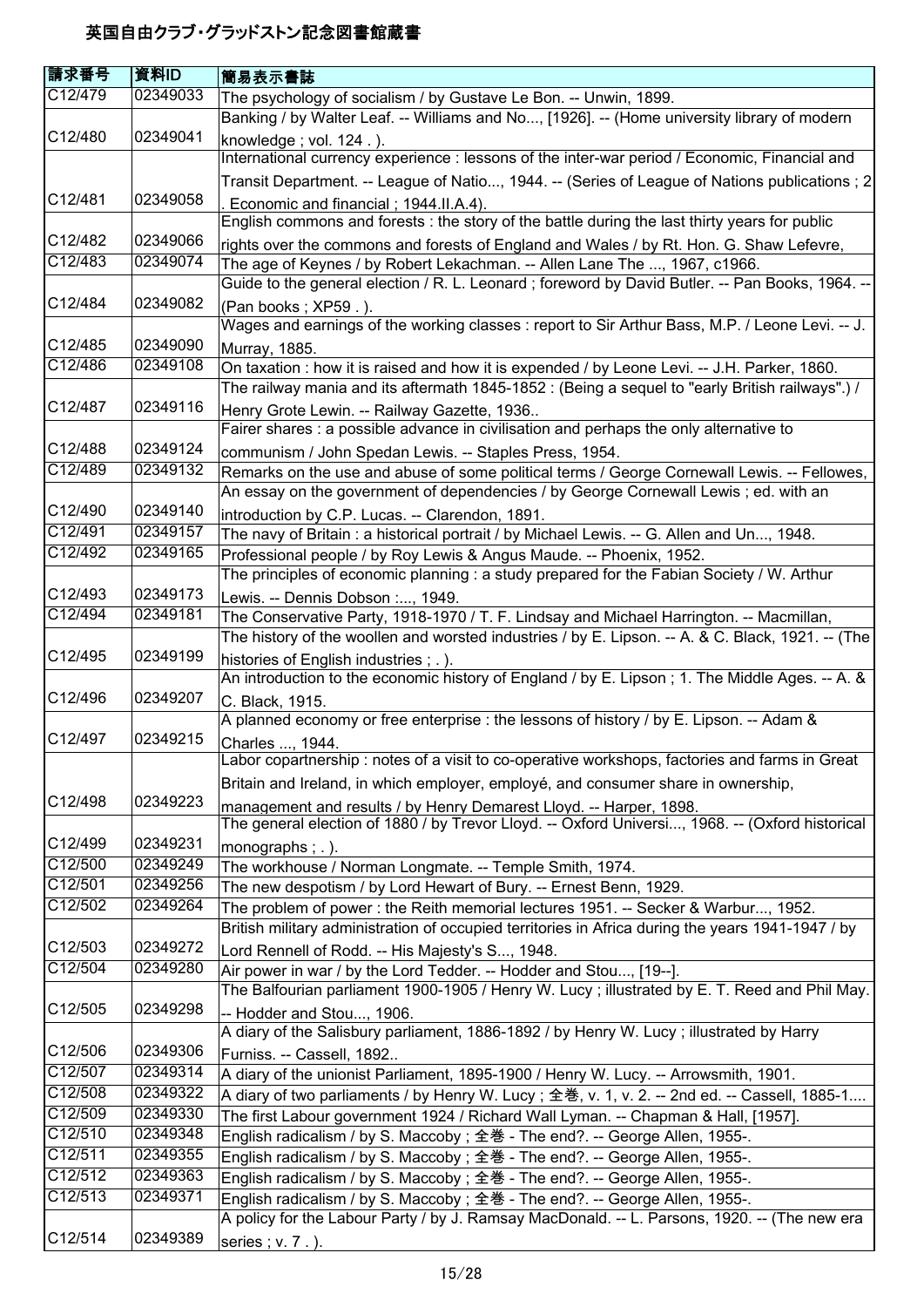| 請求番号                 | 資料ID     | 簡易表示書誌                                                                                             |
|----------------------|----------|----------------------------------------------------------------------------------------------------|
|                      |          | The socialist movement / by J. Ramsay MacDonald. -- Thornton Butter, 1911. -- (Home                |
| C12/515              | 02349397 | university library of modern knowledge; 10.).                                                      |
| C12/516              | 02349405 | A history of the English poor law / by Thomas Mackay ; v. 3. -- P.S. King, 1899.                   |
| C12/517              | 02349413 | Industrial combination / by D. H. Macgregor. -- George Bell & S, 1906.                             |
| C12/518              | 02349421 | The prince / by Niccolo Machiavelli ; translated from the Italian by N. H. T -- Kegan Paul,        |
|                      |          | The prince / by Niccolò Machiavelli ; translated from the Italian by Ninian Hill Thomson. -- 2nd   |
| C12/519              | 02349439 | ed. rev. and corr. -- Clarendon Press, 1897.                                                       |
|                      |          | Realms of silver : one hundred years of banking in the East / Compton Mackenzie. --                |
| C12/520              | 02349447 | Routledge & Keg, 1954.                                                                             |
| C12/521              | 02349454 | Central administration in Britain / by W.J.M. Mackenzie and J.W. Grove. -- Longmans, Green,        |
| C12/522              | 02349462 | The British Cabinet / by John P. Mackintosh. -- Stevens & Sons, 1962.                              |
| C12/523              | 02349470 | The history of economics / by Henry Dunning Macleod. -- Bliss, Sands an, 1896.                     |
|                      |          | The middle way: a study of the problem of economic and social progress in a free and               |
| C12/524              | 02349488 | democratic society by Harold Macmillan. -- Macmillan, 1938.                                        |
|                      |          | Sea power in its relations to the War of 1812 : in two vols. / Alfred Thayer Mahan; 全巻, v. 1,      |
| C12/525              | 02349496 | v. 2. -- Sampson Low, Ma, 1905.                                                                    |
|                      |          | Sea power in its relations to the War of 1812 : in two vols. / Alfred Thayer Mahan; 全巻, v. 1,      |
| C12/526              | 02349504 | v. 2. -- Sampson Low, Ma, 1905.                                                                    |
| C12/527              | 02349512 | Popular government : four essays / by Henry Sumner Maine. -- 3. ed. -- J. Murray, 1886.            |
|                      |          | Village-communities in the East and West : six lectures delivered at Oxford / by Sir Henry         |
| C12/528              | 02349520 | Sumner Maine. -- 5th ed., to which are added other lectures, addresses, and essays. -- John        |
|                      |          | Township and borough: being the Ford Lectures: delivered in the University of Oxford in the        |
| C12/529              | 02349538 | October Term of 1897 / by Frederic William Maitland. -- The University , 1898.                     |
|                      |          | British budgets / by Bernard Mallet and C. Oswald George; 全巻 - 3rd ser. 1921-22 to 1932-           |
| C12/530              | 02349546 | 33. -- Macmillan, 1913-1933.                                                                       |
|                      |          | British budgets / by Bernard Mallet and C. Oswald George; 全巻 - 3rd ser. 1921-22 to 1932-           |
| C12/531              | 02349553 | 33. -- Macmillan, 1913-1933.                                                                       |
|                      |          | British budgets / by Bernard Mallet and C. Oswald George; 全巻 - 3rd ser. 1921-22 to 1932-           |
| C12/532              | 02349561 | 33. -- Macmillan, 1913-1933.                                                                       |
|                      |          | Free exchange : papers on political and economical subjects including chapters on the law of       |
|                      |          | value and unearned increment / by the late Right Honourable Sir Louis Mallet; edited by            |
| C12/533              | 02349579 | Bernard Mallet. -- Kagen Paul, Tre, 1891.                                                          |
|                      |          | Aristocracy & evolution : a study of the rights, the origin, and the social functions of the       |
| C12/534              | 02349587 | wealthier classes / W. H. Mallock. -- Adam & Charles , 1898.                                       |
|                      |          | Classes and masses or wealth, wages, and welfare in the United Kingdom: a handbook of              |
| C12/535              | 02349595 | social facts for political thinkers and speakers / by W.H. Mallock. -- Adam & Charles , 1896.      |
|                      |          | Property and progrees : or, a brief enquiry into contemporary social agitation in England / by     |
| C <sub>12</sub> /536 | 02349603 | W. H. Mallock. -- Murray, 1884.                                                                    |
|                      |          | Man and society in an age of reconstruction : studies in modern social structure / by Karl         |
|                      |          | Mannheim; [translated from the German by Edward Shils]; [revised and considerably                  |
| C12/537              | 02349611 | enlarged by the author]. -- K. Paul, Trench, 1940.                                                 |
|                      |          | The Industrial Revolution in the eighteenth century : an outline of the beginnings of the modern   |
|                      |          | factory system in England / by Paul Mantoux. -- Rev. ed. / translated by Marjorie Vernon. -- J.    |
| C <sub>12</sub> /538 | 02349629 | Cape, 1928. -- (The Bedford series of economic handbooks; 1.).                                     |
|                      |          | The road to prosperity : an industrial policy / by Ernest Marples ; introduction by Lord Woolton.  |
| C12/539              | 02349637 | -- Staples Press, 1947.                                                                            |
| C12/540              | 02349645 | Economics and ethics : a treatise on wealth and life / by J.A.R. Marriott. -- Methuen, 1923.       |
| C12/541              | 02349652 | The officers of the Commons, 1363-1965 / Philip Marsden. -- Barrie and Rock, 1966.                 |
| C12/542              | 02349660 | Money credit & commerce / by Alfred Marshall. -- Macmillan, 1923.                                  |
| C12/543              | 02349678 | An essay on racial tension / by Philip Mason. -- Royal Institute, 1954.                            |
| C12/544              | 02349686 | The new liberalism / by C.F.G. Masterman. -- L. Parsons, 1920.                                     |
|                      |          | The liberal imperialists : the ideas and politics of a post-Gladstonian élite / by H.C.G. Matthew. |
| C12/545              | 02349694 | -- Oxford Universi, 1973. -- (Oxford historical monographs ; . ).                                  |
|                      |          | Local government in modern England / John P.R. Maud. -- Thornton Butter, [1932]. -- (Home          |
| C12/546              | 02349702 | university library of modern knowledge; 159.).                                                     |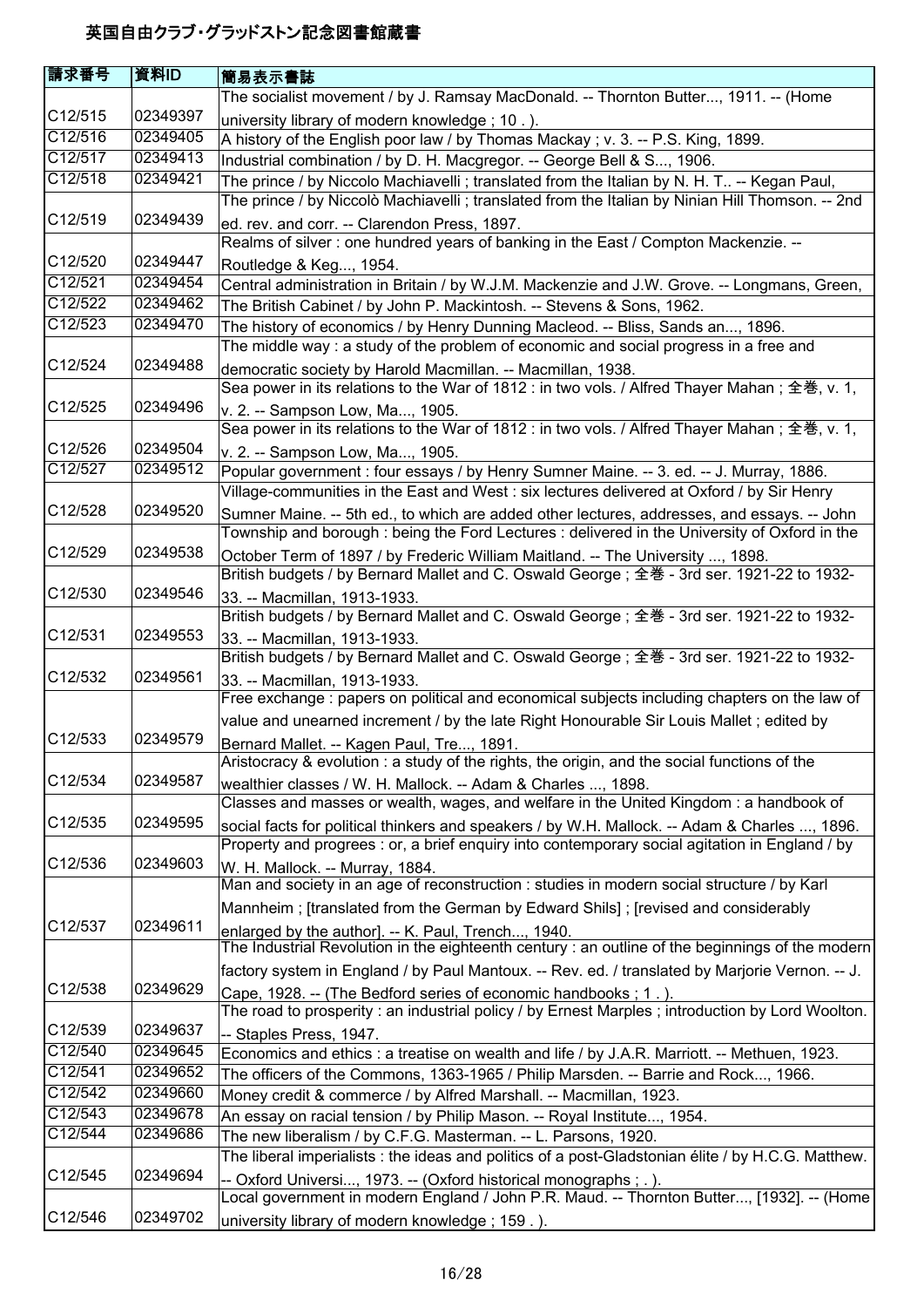| 請求番号                 | 資料ID     | 簡易表示書誌                                                                                             |
|----------------------|----------|----------------------------------------------------------------------------------------------------|
|                      |          | Max Weber and German politics : a study in political sociology / J.P. Mayer. -- 2. rev. and        |
| C12/547              | 02349710 | enlarged ed. -- Faber and Faber, [1955].                                                           |
| C12/548              | 02349728 | Britain's role tomorrow / [by] Christopher Mayhew. -- Hutchinson, 1967.                            |
|                      |          | Mayhew's London : being selections from 'London labour and the London poor' / by Henry             |
| C <sub>12</sub> /549 | 02349736 | Mayhew. -- Spring Books, [19--?].                                                                  |
|                      |          | The works of David Ricardo: with a notice of the life and writings of the author / by John         |
| C12/550              | 02349744 | Ramsay McCulloch. -- New ed. -- Murray, 1886.                                                      |
| C12/551              | 02349751 | British Conservatism, 1832-1914 / R. B. McDowell. -- Faber and Faber, 1959.                        |
|                      |          | British political parties : the distribution of power within the Conservative and Labour parties / |
| C12/552              | 02349769 | R.T. McKenzie. -- William Heinema, 1955.                                                           |
|                      |          | The evolution of the Labour Party, 1910-1924 / by Ross McKibbin. -- Oxford Universi, 1974. -       |
| C12/553              | 02349777 | - (Oxford historical monographs; .).                                                               |
| C12/554              | 02349785 | The Guardian/Quartet election guide / David McKie and Chris Cook. -- Quartet Books, 1974.          |
|                      |          | The parliamentary representation of the English boroughs during the Middle Ages / by May           |
| C12/555              | 02349793 | McKisack. -- Oxford Universi, [1932]. -- (Oxford historical series ; . ).                          |
|                      |          | Sterling in the sixties / by Christopher McMahon. -- Issued under th, 1964. -- (Chatham            |
| C12/556              | 02349801 | House essays; no. $4$ .).                                                                          |
| C12/557              | 02349819 | An introduction to economic analysis and policy / by J.E. Meade. -- Clarendon Press, 1936.         |
|                      |          | The free trade speeches of the Right Hon. Charles Pelham Villiers, M.P. : with a political         |
| C12/558              | 02349827 | memoir / edited by a member of the Cobden Club; 全巻, v. 1, v. 2. -- K. Paul, 1883.                  |
|                      |          | The free trade speeches of the Right Hon. Charles Pelham Villiers, M.P. : with a political         |
| C12/559              | 02349835 | memoir / edited by a member of the Cobden Club; 全巻, v. 1, v. 2. -- K. Paul, 1883.                  |
| C12/560              | 02349843 | Parliamentary socialism: a study in the politics of labour / Ralph Miliband. -- G. Allen, c1961.   |
| C12/561              | 02349850 | Considerations on representative government / by John Stuart Mill. -- Parker, 1861.                |
|                      |          | Principles of political economy : with some of their applications to social philosophy / by John   |
| C <sub>12</sub> /562 | 02349868 | Stuart Mill. -- People's ed. -- Longmans, Green, 1892.                                             |
|                      |          | Principles of political economy : with some of their applications to social philosophy / by John   |
| C <sub>12</sub> /563 | 02349876 | Stuart Mill; edited with an introduction by W.J. Ashley. -- New impression. -- Longmans,           |
|                      |          | Income stabilization for a developing democracy : a study of the politics and economics of high    |
|                      |          | employment without inflation / edited by Max F. Milikan. -- Yale University, 1953. -- (Studies     |
| C12/564              | 02349884 | in national policy $;$ $\ldots$ ).                                                                 |
|                      |          | British foreign policy and the coming of the Franco-Prussian War / by Richard Millman. --          |
| C12/565              | 02349892 | Clarendon Press, 1965.                                                                             |
| C12/566              | 02349900 | Questions of the hour / Viscount Milner. -- Hodder and Stou, [1924].                               |
| C12/567              | 02349918 | Socialism: an economic and sociological analysis / Ludwig von Mises; tr. by J. Kahane. --          |
|                      |          | The state & the individual: an introduction to political science, with special reference to        |
| C12/568              | 02349926 | socialistic and individualistic theories / William Sharp McKechnie. -- J. MacLehose, 1896.         |
| C12/569              | 02349934 | The history of the Reform bill of 1832 / by the W.N. Molesworth. -- 2nd ed. -- Chapman and         |
|                      |          | The nation's wealth : will it endure? / L.G. Chiozza Money. -- Collins' Clear-, [1914?]. -- (The   |
| C12/570              | 02349942 | nation's library; .).                                                                              |
| C12/571              | 02349959 | Riches and poverty / by L.G. Chiozza Money. -- 2nd ed. -- Methuen, 1906.                           |
|                      |          | Early economic thought : selections from economic literature prior to Adam Smith / edited by       |
| C12/572              | 02349967 | Arthur Eli Monroe. -- Harvard Univers, 1924.                                                       |
|                      |          | Ten years of secret diplomacy : an unheeded warning / by E.D. Morel. -- 3rd ed. -- National        |
| C12/573              | 02349975 | Labour, 1915.                                                                                      |
| C12/574              | 02349983 | The House of Lords and the Labour government, 1964-1970 / Janet P. Morgan. -- Clarendon            |
|                      |          | Ideal commonwealths: Plutarch's Lycurgus, More's Utopia, Bacon's New Atlantis,                     |
|                      |          | Companella's City of the sun and a fragment of Hall's Mundus alter et idem / with an               |
| C12/575              | 02349991 | introduction by Henry Morley. -- 2nd ed. -- George Routledg, 1886. -- (Morley's universal          |
| C12/576              | 02350007 | On compromise / by John Morley. -- Macmillan, 1886.                                                |
| C12/577              | 02350015 | Notes on politics & history : a university address / by Viscount Morley. -- Macmillan, 1913.       |
| C12/578              | 02350023 | British colonial policy in the age of Peel and Russell / W.P. Morrell. -- Clarendon, 1930.         |
|                      |          | Radicalism against war, 1906-1914 : the advocacy of peace and retrenchment / A.J. Anthony          |
| C12/579              | 02350031 | Morris. -- Longman, 1972.                                                                          |
| C12/580              | 02350049 | Government and parliament : a survey from the inside / Herbert Morrison. -- Geoffrey               |
| C12/581              | 02350056 | How greater London is governed / by Herbert Morrison. -- L. Dickson & Th, 1935.                    |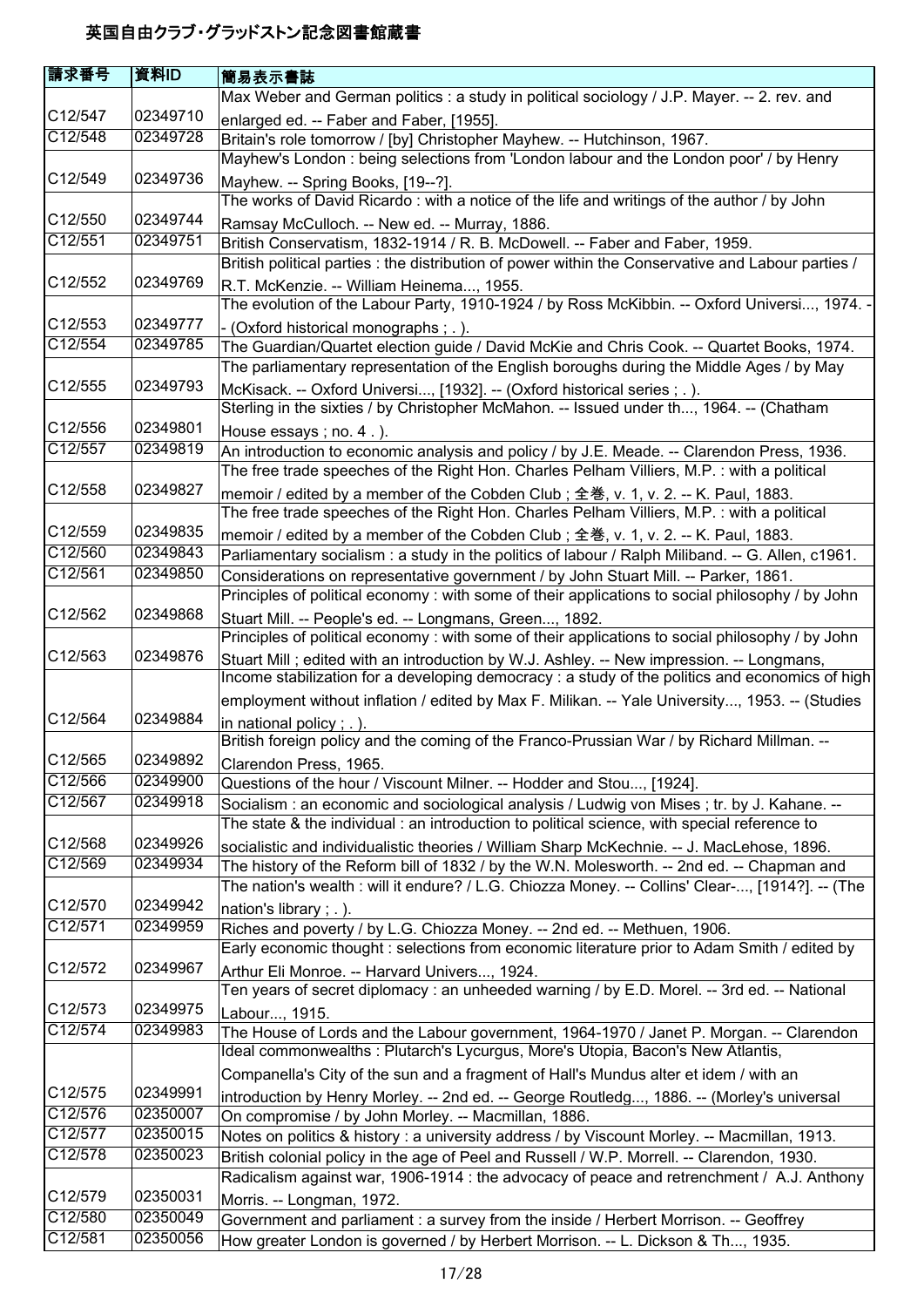| 請求番号    | 資料ID     | 簡易表示書誌                                                                                                                                                                                   |
|---------|----------|------------------------------------------------------------------------------------------------------------------------------------------------------------------------------------------|
|         |          | Trade unions and technological change / J. E. Mortimer. -- Oxford Universi, 1971. -- (Science                                                                                            |
| C12/582 | 02350064 | and engineering policy series; .).                                                                                                                                                       |
| C12/583 | 02350072 | A history of European diplomacy, 1815-1914 / by R. B. Mowat. -- E. Arnold, 1922.                                                                                                         |
|         |          | Scotland Yard and the metropolitan police / by J.F. Moylan. -- Putnam, 1929. -- (The Whitehall                                                                                           |
| C12/584 | 02350080 | series $;$ $\ldots$ ).                                                                                                                                                                   |
| C12/585 | 02350098 | Future for democracy / by Ramsay Muir. -- Nicholson & Wat, 1939. -- (Liberal book club; .).                                                                                              |
|         |          | How Britain is governed : a critical analysis of modern developments in the British system of                                                                                            |
| C12/586 | 02350106 | government / by Ramsay Muir. -- Constable, 1930.                                                                                                                                         |
| C12/587 | 02350114 | The interdependent world and its problems / by Ramsay Muir. -- Constable, 1932.                                                                                                          |
| C12/588 | 02350122 | Politics and progress : a survey of the problems of to-day / Ramsay Muir. -- Methuen, [1923].                                                                                            |
|         |          | Trade unionism and the trade union bill / by W.A. Jowitt, A.D. McNair and Hubert Phillips : by                                                                                           |
| C12/589 | 02350130 | Ramsay Muir; with an appendix on the legal position of trade unions. -- Published for t,                                                                                                 |
| C12/590 | 02350148 | Principles of economics / by Alfred Marshall ; Vol. 1. -- 2d ed -- Macmillan & Co., 1891.                                                                                                |
| C12/591 | 02350155 | History of prices since the year 1850 / by Michael G. Mulhall. -- Longmans, Green, 1885.<br>England's treasure by forraign trade / by Thomas Mun. -- Published for t, 1928. -- (Reprints |
| C12/592 | 02350163 | of economic history classics; no. 1.).                                                                                                                                                   |
|         |          | Preparing for power : a critical study of the history of the British working-class movement / by                                                                                         |
| C12/593 | 02350171 | J.T. Murphy; with foreword by Sir Stafford Cripps. -- J. Cape, 1934.                                                                                                                     |
| C12/594 | 02350189 | A conversation with Bryce / Gilbert Murray. -- Oxford Universi, 1944.                                                                                                                    |
| C12/595 | 02350197 | The foreign policy of Sir Edward Grey, 1906-1915 / by Gilbert Murray. -- Clarendon Press,                                                                                                |
|         |          | Liberality and civilization : lectures given at the invitation of the Hibbert trustees in the                                                                                            |
|         |          | Universities of Bristol, Glasgow, and Birmingham in October and November 1937 / by Gilbert                                                                                               |
| C12/596 | 02350205 | Murray. -- George Allen & , 1938. -- (Hibbert lectures ; . ).                                                                                                                            |
|         |          | Studies in the English social and political thinkers of the nineteenth century / by Robert H.                                                                                            |
| C12/597 | 02350213 | Murray; 全巻, v. 1, v. 2. -- W. Heffer, 1929.                                                                                                                                              |
|         |          | Studies in the English social and political thinkers of the nineteenth century / by Robert H.                                                                                            |
| C12/598 | 02350221 | Murray; 全巻, v. 1, v. 2. -- W. Heffer, 1929.                                                                                                                                              |
| C12/599 | 02350239 | The influence of sea power upon history, 1660-1783 / by A.T. Mahan. -- Sampson Low, Ma,                                                                                                  |
|         |          | The House of Commons, 1754-1790 / Sir Lewis Namier and John Brooke ; 全巻 - 3. --                                                                                                          |
| C12/600 | 02350247 | Published for t, 1964. -- (The history of parliament; .).                                                                                                                                |
| C12/601 | 02350254 | The House of Commons, 1754-1790 / Sir Lewis Namier and John Brooke; 全巻 - 3. --                                                                                                           |
|         |          | Published for t, 1964. -- (The history of parliament ; . ).<br>The House of Commons, 1754-1790 / Sir Lewis Namier and John Brooke; 全巻 - 3. --                                            |
| C12/602 | 02350262 |                                                                                                                                                                                          |
|         |          | Published for t, 1964. -- (The history of parliament; .).<br>Liberal points of view / edited by H. L. Nathan and H. Heathcote Williams; with a foreword by                               |
| C12/603 | 02350270 |                                                                                                                                                                                          |
|         |          | the Rt. Hon. D. Lloyd George. -- E. Benn, 1927.<br>Liberalism and some problems of to-day / edited by H.L. Nathan and H. Heathcote Williams. --                                          |
| C12/604 | 02350288 | Victor Gollancz, 1929.                                                                                                                                                                   |
| C12/605 | 02350296 | Elizabeth I and her parliaments / J.E. Neale; 全巻, 1559-1581, 1584-1601. -- J. Cape, 1953-                                                                                                |
| C12/606 | 02350304 | The Elizabethan House of Commons / by J.E. Neale. -- J. Cape, 1949.                                                                                                                      |
|         |          | The rise of the British coal industry / J. U. Nef; 全巻, V. 1, V. 2. -- Routledge, 1932. -- (Studies                                                                                       |
|         |          | in economic and social history / London School of Economics and Political Science (University                                                                                            |
| C12/607 | 02350312 | of London); $6$ .).                                                                                                                                                                      |
|         |          | The rise of the British coal industry / J. U. Nef; 全巻, V. 1, V. 2. -- Routledge, 1932. -- (Studies                                                                                       |
|         |          | in economic and social history / London School of Economics and Political Science (University                                                                                            |
| C12/608 | 02350320 | of London $)$ ; 6.                                                                                                                                                                       |
| C12/609 | 02350338 | Economic organization of the British coal industry / A.M. Neuman. -- George Routledg, 1934.                                                                                              |
|         |          | The railways: 1825-1925 / by J. T. Walton Newbold; with a foreword by J. H. Thomas. --                                                                                                   |
| C12/610 | 02350346 | Labour Publishi, 1925.                                                                                                                                                                   |
| C12/611 | 02350353 | The Ministry of Health / by Sir Arthur Newsholme. -- G.P. Putnams, 1925. -- (The Whitehall                                                                                               |
|         |          | A history of the English poor law : in connection with the state of the country and the condition                                                                                        |
|         |          | of the people / by Sir George Nicholls; 全巻, v. 1, v. 2. -- New ed. / containing the revisions                                                                                            |
| C12/612 | 02350361 | made by the author and a biography by H.G. Willink. -- P.S. King, 1898.                                                                                                                  |
|         |          | A history of the English poor law : in connection with the state of the country and the condition                                                                                        |
|         |          | of the people / by Sir George Nicholls; 全巻, v. 1, v. 2. -- New ed. / containing the revisions                                                                                            |
| C12/613 | 02350379 | made by the author and a biography by H.G. Willink. -- P.S. King, 1898.                                                                                                                  |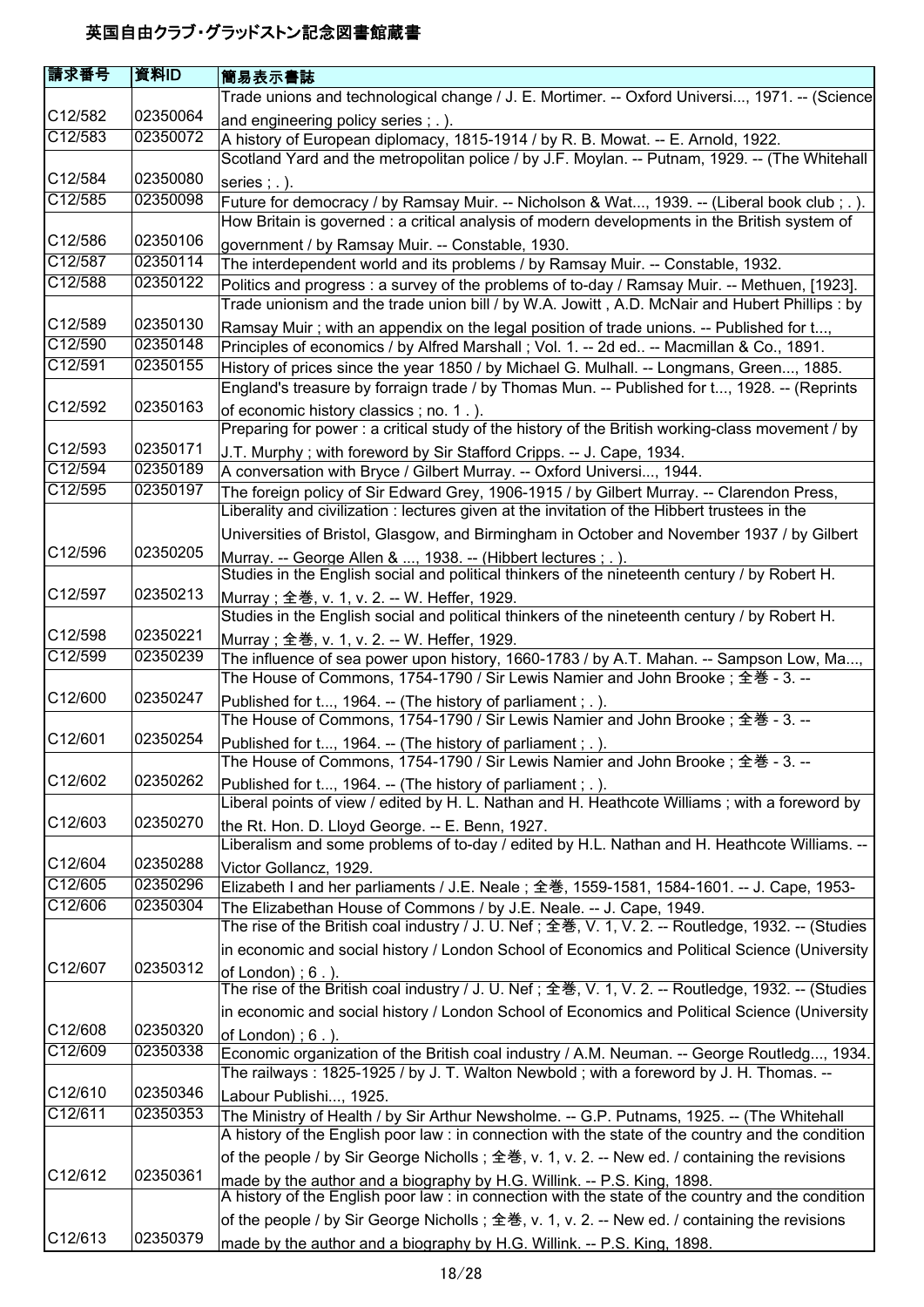| 請求番号                 | 資料ID     | 簡易表示書誌                                                                                                                                                             |
|----------------------|----------|--------------------------------------------------------------------------------------------------------------------------------------------------------------------|
|                      |          | Britain and the United States / H. G. Nicholas. -- Chatto & Windus, 1963. -- (Britain in the world                                                                 |
| C12/614              | 02350387 | today; $.$ ).                                                                                                                                                      |
|                      |          | The British General Election of 1950 / by H.G. Nicholas; with an appendix by D.E. Butler. --                                                                       |
| C12/615              | 02350395 | Macmillan, 1951.                                                                                                                                                   |
|                      |          | A treatise on money and essays on present monetary problems / by J. Shield Nicholson. --                                                                           |
| C12/616              | 02350403 | William Blackwo, 1888.                                                                                                                                             |
| C12/617              | 02350411 | The system: the misgovernment of modern Britain / Max Nicholson. -- Hodder and Stou,                                                                               |
|                      |          | The queen's taxes : an inquiry into the amount, incidence, & economic results, of the taxation                                                                     |
| C12/618              | 02350429 | of the United Kingdom, direct and indirect / by John Noble. -- Longmans, Green, 1870.                                                                              |
|                      |          | The communistic societies of the United States : from personal visit and observation : including                                                                   |
|                      |          | detailed accounts of the economists, zoarites, shakers,  / by Charles Nordhoff, with                                                                               |
| C12/619              | 02350437 | illustrations. -- J. Murray, 1875.                                                                                                                                 |
|                      |          | The working-class Tories : authority, deference and stable democrary / Eric A. Nordlinger. --                                                                      |
| C12/620              | 02350445 | MacGibbon & Kee, 1967.                                                                                                                                             |
|                      |          | Twenty years of financial policy: a summary of the chief financial measures passed between                                                                         |
| C12/621              | 02350452 | 1842 and 1861, with a table of budgets / by Sir Stafford H. Northcote. -- Saunders, Otley,                                                                         |
| C12/622              | 02350460 | History of American socialisms / John Humphrey Noyes. -- J.B. Lippincott, 1870.                                                                                    |
|                      |          | The social and political doctrines of contemporary Europe / by Michael Oakeshott; with a                                                                           |
| C <sub>12</sub> /623 | 02350478 | foreword by Ernest Barker. -- Cambridge Unive, 1939.                                                                                                               |
| C12/624              | 02350486 | Local government / William Blake Odgers. -- 2nd ed. -- Macmillan, 1907.                                                                                            |
| C12/625              | 02350494 | England a nation : being the papers of the Patriots' Club / edited by Lucian Oldershaw. --                                                                         |
| C12/626              | 02350502 | $. -0000.$                                                                                                                                                         |
|                      |          | The Indian civil service, 1601-1930 / by L.S.S. O'Malley ; with a foreword by the Marquess of                                                                      |
| C12/627              | 02350510 | Zetland. -- John Murray, 1931.                                                                                                                                     |
| C12/628              | 02350528 | English philanthropy, 1660-1960 / David Owen. -- The Belknap Pre, 1965, c1964.                                                                                     |
|                      |          | Commerce and industry: tables of statistics for the British Empire from 1815 / edited by                                                                           |
| C12/629              | 02350536 | William Page. -- Constable, 1919.                                                                                                                                  |
|                      |          | Commerce and industry : a historical review of the economic conditions of the British empire                                                                       |
| C12/630              | 02350544 | from the peace of Paris in 1815 to the declaration of War in 1914, based on parliamentary                                                                          |
|                      |          | debates / edited by William Page. -- Constable, 1919.<br>Rights of man: being an answer to Mr. Burke's attack on the French Revolution / by Thomas                 |
| C12/631              | 02350551 |                                                                                                                                                                    |
|                      |          | Paine. -- Freethought Publishing Company's ed -- Freethought Pub, 1883.<br>Bank rate and the money market in England, France, Germany, Holland, and Belgium, 1844- |
| C12/632              | 02350569 | 1900 / by R. H. Inglis Palgrave. -- John Murray, 1903.                                                                                                             |
|                      |          | The life & adventures of Peter Wilkins / by Robert Paltock. -- J.M. Dent & Son, [19--?]. --                                                                        |
| C12/633              | 02350577 | (Everyman's library; .) (Fiction; .).                                                                                                                              |
| C12/634              | 02350585 | Pure economics / by Maffeo Pantaleoni ; translated by T. Boston Bruce. -- Macmillan, 1898.                                                                         |
| C12/635              | 02350593 | Parkinson's law, or, The pursuit of progress / with illustrations by Osbert Lancaster. -- J.                                                                       |
| C12/636              | 02350601 | Parkinson's law, or the pursuit of progress / C. Northcote Parkinson. -- [2nd ed.]. -- Murray,                                                                     |
| C12/637              | 02350619 | Ownership of industry / by Hargreaves Parkinson. -- Eyre & Spottisw, 1951.                                                                                         |
|                      |          | Government and the railways in nineteenth-century Britain / Henry Parris. -- Routledge &                                                                           |
| C12/638              | 02350627 | Keg, 1965. -- (Studies in political history; $\ldots$ ).                                                                                                           |
| C12/639              | 02350635 | The economics of national insurance / by Alan T. Peacock. -- Hodge, 1952.                                                                                          |
| C12/640              | 02350643 | The history of the Fabian Society / by Edward R. Pease. -- A.C. Fifield, 1916.                                                                                     |
| C12/641              | 02350650 | The Risings of the Luddites, Chartists & Plug-Drawers / by Frank Peel. -- 3rd ed -- J. Hartley,                                                                    |
| C12/642              | 02350668 | America and the British Left : from Bright to Bevan / by Henry Pelling. -- Adam and Charle,                                                                        |
| C12/643              | 02350676 | Popular politics and society in late Victorian Britain / essays by Henry Pelling. -- Macmillan,                                                                    |
| C12/644              | 02350684 | A Short history of the Labour Party / by Henry Pelling. -- Macmillan, 1961.                                                                                        |
| C12/645              | 02350692 | The Carlton Club / Sir Charles Petrie. -- Eyre & Spottisw, 1955.                                                                                                   |
| C12/646              | 02350700 | Handbook on liberal industrial policy / Hubert Phillips. -- Liberal Publica, [1928].                                                                               |
| C12/647              | 02350718 | The economics of welfare / by A.C. Pigou. -- 4th ed. -- Macmillan & Co , 1932.                                                                                     |
| C12/648              | 02350726 | Essays in applied economics / by A. C. Pigou. -- P. S. King, 1923.                                                                                                 |
| C12/649              | 02350734 | The political economy of war / by A. C. Pigou. -- Macmillan, 1921.                                                                                                 |
| C12/650              | 02350742 | A study in public finance / by A. C. Pigou. -- Macmillan, 1928.                                                                                                    |
| C12/651              | 02350759 | The theory of unemployment / by A.C. Pigou. -- Macmillan, 1933.                                                                                                    |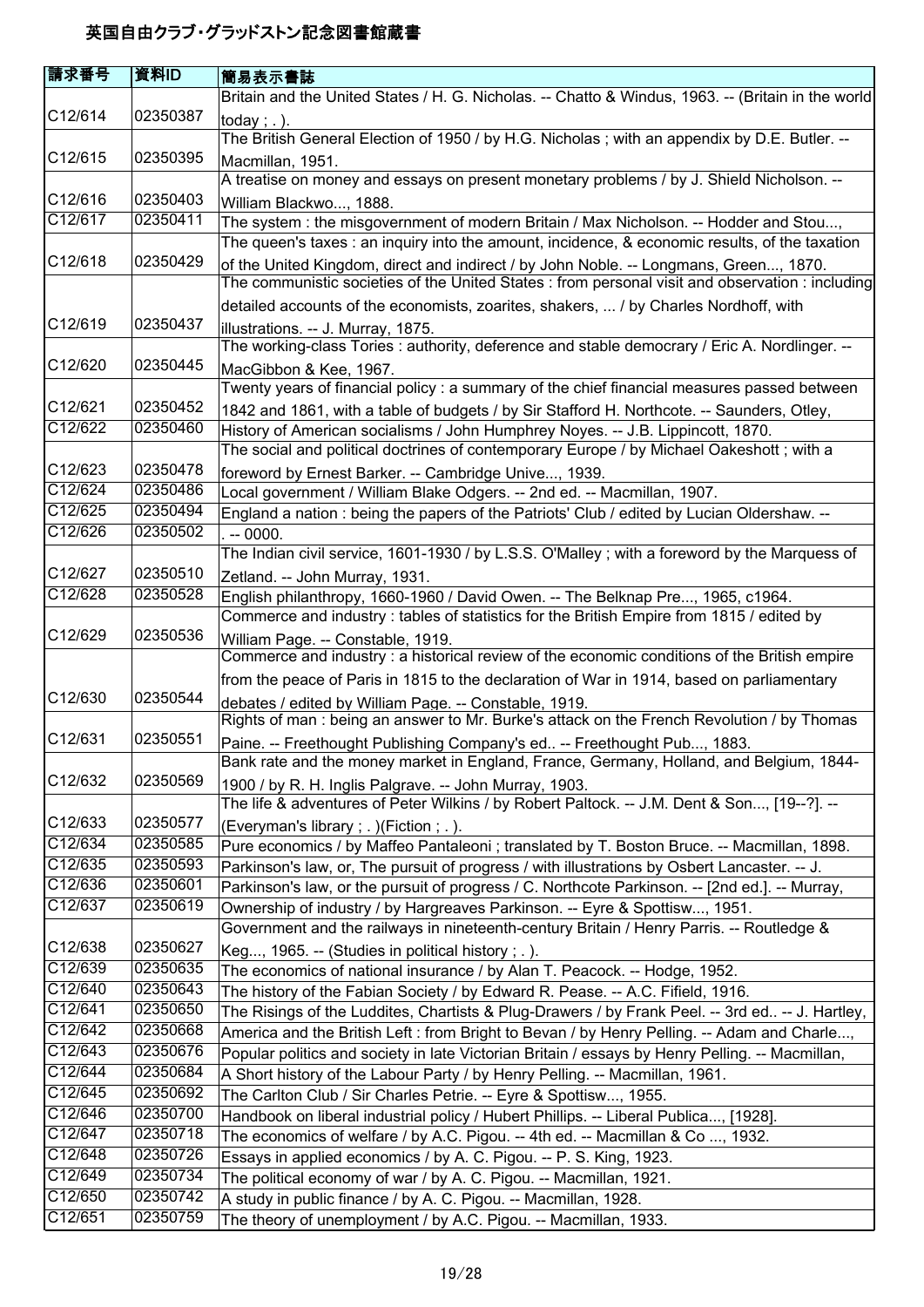| 請求番号                 | 資料ID     | 簡易表示書誌                                                                                             |
|----------------------|----------|----------------------------------------------------------------------------------------------------|
|                      |          | Unemployment / by A.C. Pigou. -- Williams & Norg, 1913. -- (Home university library of             |
| C12/652              | 02350767 | modern knowledge; .).                                                                              |
| C12/653              | 02350775 | Human documents of the industrial revolution in Britain / by E. Royston Pike. -- G. Allen &        |
|                      |          | Human documents of the Victorian golden age, 1850-1875 / by E. Royston Pike ; 全巻, 全巻 :             |
| C12/654              | 02350783 | hbk., 全巻: hbk.: pbk -- Allen & Unwin, 1967. -- (Unwin university books;.).                         |
|                      |          | A constitutional history of the House of Lords : from original sources / by Luke Owen Pike. --     |
| C12/655              | 02350791 | Macmillan, 1894.                                                                                   |
| C12/656              | 02350809 | Land tenure by registration / by William Pilling. -- Chapman and Hil, 1890.                        |
| C12/657              | 02350817 | On alien rule and self-government / John Plamenatz. -- Longmans, c1960.                            |
|                      |          | Oversea settlement : migration from the United Kingdom to the Dominions / by G.F. Plant. --        |
| C12/658              | 02350825 | Oxford Universi, 1951.                                                                             |
| C12/659              | 02350833 | The evolution of Parliament / by A.F. Pollard. -- Longmans, Green, 1920.                           |
|                      |          | An introduction to the history of the science of politics / by Sir Frederick Pollock. -- New ed.,  |
| C12/660              | 02350841 | rev. -- Macmillan, c1911.                                                                          |
|                      |          | The land laws / by Frederick Pollock. -- 2nd ed. -- Macmillan, 1887. -- (The English citizen : his |
| C12/661              | 02350858 | rights and responsibilities; .).                                                                   |
| C12/662              | 02350866 | The builders' hisotry / by R. W. Postgate. -- Labour pub., [1923].                                 |
|                      |          | The co-operative movement in Great Britain / by Beatrice Potter. -- S. Sonnenschein, 1891. --      |
| C12/663              | 02350874 | (Social science series; 33.).                                                                      |
| C12/664              | 02350882 | American railways / Edwin A. Pratt. -- Macmillan, 1903.                                            |
| C12/665              | 02350890 | State railways: object lessons from other lands / Edwin A. Pratt. -- P.S. King, 1907.              |
| C12/666/1            | 02350908 | History of the Anti-Corn-Law League / by Archibald Prentice ; 全巻, v. 1, v. 2. -- W. & F.G.         |
| C12/666/2            | 02350916 | History of the Anti-Corn-Law League / by Archibald Prentice ; 全巻, v. 1, v. 2. -- W. & F.G.         |
|                      |          | Industrial peace : its advantages, methods, and difficulties : a report of an inquiry made for the |
| C12/668              | 02350924 | Toynbee Trustees / by L.L.F.R. Price ; with a preface by Alfred Marshall. -- Macmillan, 1887.      |
| C12/669              | 02350932 | The Chinese in Malaya / by Victor Purcell. -- G. Cumberlege :, 1948.                               |
| C12/670              | 02350940 | Pathways to Parliament : candidate selection in Britain / Austin Ranney. -- Macmillan, 1965.       |
|                      |          | The Liberal Party: a study of retrenchment and revival / by Jorgen Scott Rasmussen. --             |
| C12/671              | 02350957 | Constable, c1965.                                                                                  |
|                      |          | The disinherited family: a plea for the endowment of the family / by Eleanor F. Rathbone. --       |
| C12/672              | 02350965 | Edward Arnold, 1924.                                                                               |
| C12/673              | 02350973 | The new history of the C. W. S. / by Percy Redfern. -- J. M. Dent, 1938.                           |
|                      |          | The story of the C. W. S. : the jubilee history of the Co-operative Wholesale Society Limited,     |
|                      |          | 1863-1913 / by Percy Redfern; with three diagrams illustrative of economic history from 1860       |
| C12/674              | 02350981 | to 1912, by G.H. Wood. -- Co-operative Wh, [1913].                                                 |
|                      |          | Local government in England / by Josef Redlich; edited with additions by Francis W. Hirst; $\pm$   |
| C12/675/1            | 02350999 | 卷, v. 1, v. 2. -- Macmillan, 1903.                                                                 |
|                      |          | Local government in England / by Josef Redlich; edited with additions by Francis W. Hirst; 全       |
| C <sub>12</sub> /676 | 02351005 | 卷, v. 1, v. 2. -- Macmillan, 1903.                                                                 |
|                      |          | The procedure of the House of Commons: a study of its history and present form / Josef             |
|                      |          | Redlich; tr. from the German by A. Ernest Steinthal; with an introd. and a supplementary           |
| C12/677              | 02351013 | chapter by Sir Courtenay Ilbert; 全巻 - v. 3. -- Constable, 1908.                                    |
|                      |          | The procedure of the House of Commons: a study of its history and present form / Josef             |
|                      |          | Redlich; tr. from the German by A. Ernest Steinthal; with an introd. and a supplementary           |
| C <sub>12</sub> /678 | 02351021 | chapter by Sir Courtenay Ilbert ; 全巻 - v. 3. -- Constable, 1908.                                   |
|                      |          | Unionists divided: Arthur Balfour, Joseph Chamberlain and the Unionist Free Traders /              |
| C12/679              | 02351039 | Richard A. Rempel;全巻, uk, us. -- David & Charles, 1972. -- (Library of politics and society ; .    |
| C12/680              | 02351047 | Joint consultation over thirty years : a case study / by C.G. Renold. -- G. Allen & Unwi, 1950.    |
|                      |          | Race, community and conflict: a study of Sparkbrook / by John Rex and Robert Moore with            |
| C12/681              | 02351054 | the assistance of Alan Shuttleworth, Jennifer Williams. -- Published for t, 1967.                  |
| C12/682              | 02351062 | Police headquarters / by Quentin Reynolds. -- Cassell, 1956.                                       |
|                      |          | Economic essays / by David Ricardo; edited with introductory essay and notes by E. C. K.           |
| C12/683              | 02351070 | Gonner. -- G. Bell and Son, 1923.                                                                  |
| C12/684              | 02351088 | Shoemenders : a study of goodwill in industry / Edith Reley Richards. -- G. Allen & Unwi,          |
| C12/685              | 02351096 | Honourable members : a study of the British backbencher. -- Faber & Faber, [c1959].                |
| C12/686              | 02351104 | Patronage in British government / by Peter G. Richards. -- G. Allen & Unwi, 1963.                  |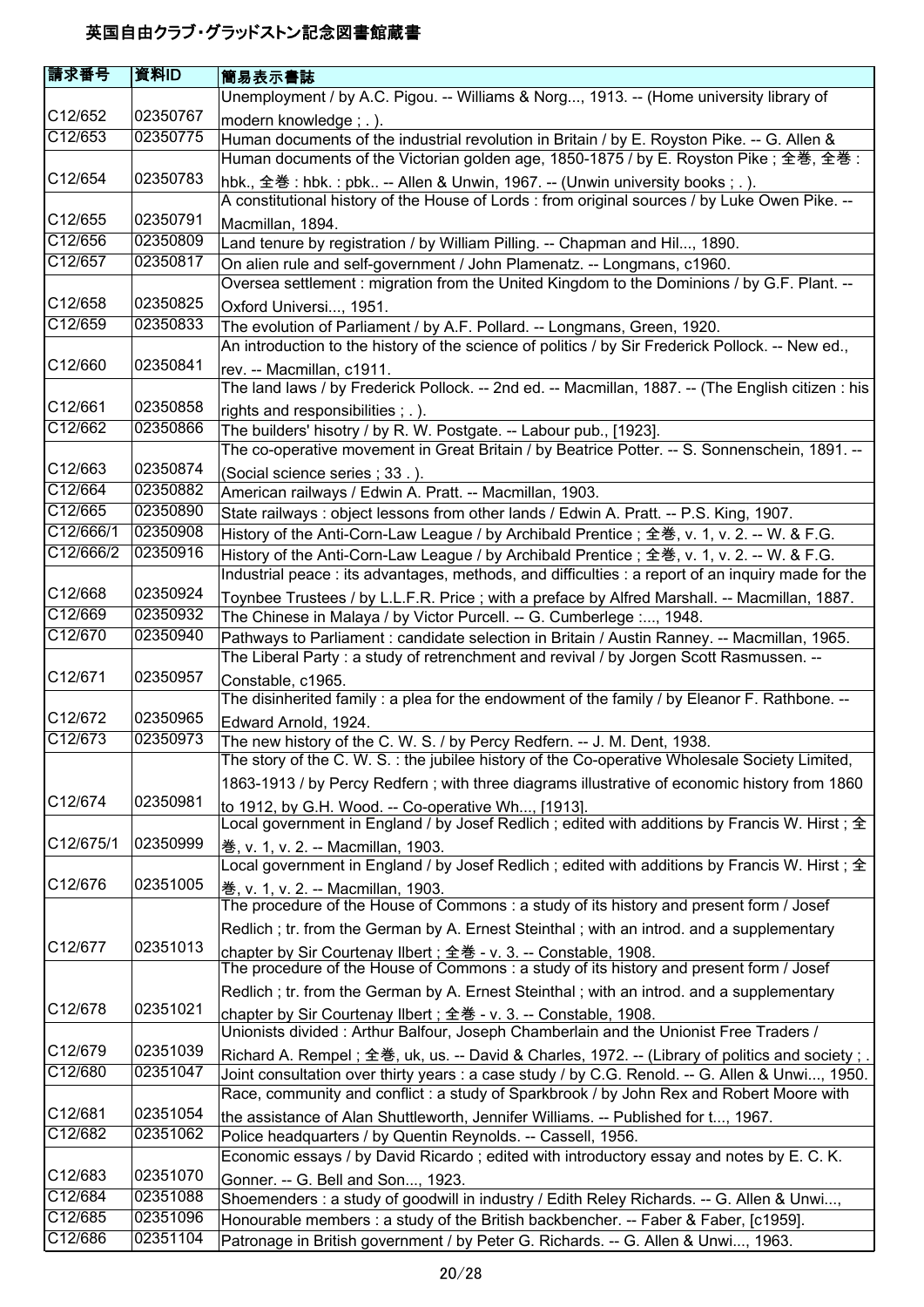| 請求番号                 | 資料ID     | 簡易表示書誌                                                                                                                                                                                      |
|----------------------|----------|---------------------------------------------------------------------------------------------------------------------------------------------------------------------------------------------|
| C12/687              | 02351112 | Statesmen and sea power / by Admiral Sir Herbert Richmond. -- Clarendon Press, 1946.                                                                                                        |
| C12/688              | 02351120 | The origin of metallic currency and weight standards / by William Ridgeway. -- At the                                                                                                       |
| C12/689              | 02351138 | Sans everything : a case to answer / presented by Barbara Robb on behalf of AEGIS. --                                                                                                       |
| C12/690              | 02351146 | Economic planning and international order / by Lionel Robbins. -- Macmillan, 1937.                                                                                                          |
| C12/691              | 02351153 | An essay on the nature & significance of economic science / by Lionel Robbins. -- Macmillan,                                                                                                |
| C12/692              | 02351161 | The Whig Party, 1807-1812 / by Michael Roberts. -- Macmillan, 1939. -- (Studies in modern                                                                                                   |
|                      |          | The control of industry / by D.H. Robertson; with an introduction by J.M. Keynes. -- Nisbet,                                                                                                |
| C12/693              | 02351179 | 1923. -- (Cambridge economic handbooks; 4.).                                                                                                                                                |
|                      |          | Money / by D. H. Robertson; with an introduction by J. M. Keynes. -- Nisbet, c1922. --                                                                                                      |
| C12/694              | 02351187 | (Cambridge economic handbooks; 2.).                                                                                                                                                         |
| C12/695              | 02351195 | Mr. Lloyd George and liberalism / by John Mackinnon Robertson. -- Chapman & Pedd, 1923.                                                                                                     |
| C12/696              | 02351203 | The meaning of liberalism / by J. M. Robertson. -- Methuen, 1912.                                                                                                                           |
| C12/697              | 02351211 | $-0000.$                                                                                                                                                                                    |
|                      |          | The structure of competitive industry / by E.A.G. Robinson; with an<br>introduction by J.M.                                                                                                 |
| C12/698              | 02351229 | Keynes. -- Nisbet, 1931. -- (Cambridge economic handbooks; 7.).                                                                                                                             |
|                      |          | Public finance / by M.E. Robinson; with an introduction by J.M. Keynes. -- Nisbet, 1922. --                                                                                                 |
| C12/699              | 02351237 | (Cambridge economic handbooks; 3.).                                                                                                                                                         |
| C12/700              | 02351245 | British civil servant / by William A. Robson  [et al.]. -- Allen & Unwin, 1937.                                                                                                             |
| C12/701              | 02351252 | The development of local government / by William A. Robson. -- G. Allen & Unwi, 1931.                                                                                                       |
| C12/702              | 02351260 | The government and misgovernment of London / by William A. Robson. -- Allen & Unwin,                                                                                                        |
| C12/703              | 02351278 | The economic interpretation of history : lectures delivered in Worcester College Hall, Oxford,                                                                                              |
| C12/704              | 02351286 | 1887-8 / by James E. Thorold Rogers. -- T. Fisher Unwin, 1888.                                                                                                                              |
|                      |          | The first nine years of the Bank of England / by James E. Thorold Rogers. -- Clarendon Press,<br>A history of agriculture and prices in England : from the year after the Oxford Parliament |
|                      |          |                                                                                                                                                                                             |
| C12/705/1            | 02351294 | (1259) to the commencement of the Continental War (1793) / by James E. Thorold Rogers; 全                                                                                                    |
|                      |          | 卷 - v. 7 : 1703-1793, pt. 2. -- Clarendon Press, 1866-1902.<br>A history of agriculture and prices in England : from the year after the Oxford Parliament                                   |
|                      |          |                                                                                                                                                                                             |
| C12/705/2            | 02351302 | (1259) to the commencement of the Continental War (1793) / by James E. Thorold Rogers ; 全                                                                                                   |
|                      |          | <u> 巻 - v. 7 : 1703-1793, pt. 2. -- Clarendon Press, 1866-1902.</u><br>A history of agriculture and prices in England : from the year after the Oxford Parliament                           |
|                      |          | (1259) to the commencement of the Continental War (1793) / by James E. Thorold Rogers ; 全                                                                                                   |
| C12/705/3            | 02351310 | 卷 - v. 7 : 1703-1793, pt. 2. -- Clarendon Press, 1866-1902.                                                                                                                                 |
|                      |          | A history of agriculture and prices in England : from the year after the Oxford Parliament                                                                                                  |
|                      |          | (1259) to the commencement of the Continental War (1793) / by James E. Thorold Rogers ; 全                                                                                                   |
| C12/705/4            | 02351328 | 卷 - v. 7 : 1703-1793, pt. 2. -- Clarendon Press, 1866-1902.<br>A history of agriculture and prices in England : from the year after the Oxford Parliament                                   |
|                      |          | (1259) to the commencement of the Continental War (1793) / by James E. Thorold Rogers; $\hat{\pm}$                                                                                          |
| C12/705/5            | 02351336 | 卷 - v. 7: 1703-1793, pt. 2. -- Clarendon Press, 1866-1902.                                                                                                                                  |
|                      |          | A history of agriculture and prices in England : from the year after the Oxford Parliament                                                                                                  |
|                      |          | (1259) to the commencement of the Continental War (1793) / by James E. Thorold Rogers ; 全                                                                                                   |
| C12/705/6            | 02351344 | 卷 - v. 7 : 1703-1793, pt. 2. -- Clarendon Press, 1866-1902.                                                                                                                                 |
|                      |          | A history of agriculture and prices in England : from the year after the Oxford Parliament                                                                                                  |
|                      |          | (1259) to the commencement of the Continental War (1793) / by James E. Thorold Rogers ; 全                                                                                                   |
| C12/705/7            | 02351351 | <u> 巻 - v. 7 : 1703-1793, pt. 2. -- Clarendon Press, 1866-1902.</u>                                                                                                                         |
|                      |          | A history of agriculture and prices in England : from the year after the Oxford Parliament                                                                                                  |
|                      |          | (1259) to the commencement of the Continental War (1793) / by James E. Thorold Rogers ; 全                                                                                                   |
| C12/705/7            | 02351369 | 巻 - v. 7: 1703-1793, pt. 2. -- Clarendon Press, 1866-1902.                                                                                                                                  |
|                      |          | The industrial and commercial history of England : lectures delivered to the university of                                                                                                  |
| C <sub>12</sub> /713 | 02351377 | Oxford / by James E. Thorold Rogers ; edited by Arthur G. L. Rogers. -- T. Fisher Unwin, 1892.                                                                                              |
|                      |          | Six centuries of work and wages: the history of English labour / by James E. Thorold Rogers.                                                                                                |
| C12/714              | 02351385 | - 11th ed -- T. Fisher Unwin, 1912.                                                                                                                                                         |
| C12/715              | 02351393 | Elements of economic theory / by Erich Roll. -- H. Milford: Ox, 1937.                                                                                                                       |
|                      |          | All those in favour? : an account of the High Court action against the Electrical Trades Union                                                                                              |
|                      |          | and its officers for ballot-rigging in the electionof union officials (Byrne & Chapple v. Foulkes &                                                                                         |
|                      |          | Others, 1961) / prepared from the official court transcript by C.H. Rolph; with a preface by                                                                                                |
| C12/716              | 02351401 | John Freeman. -- A. Deutsch. 1962.                                                                                                                                                          |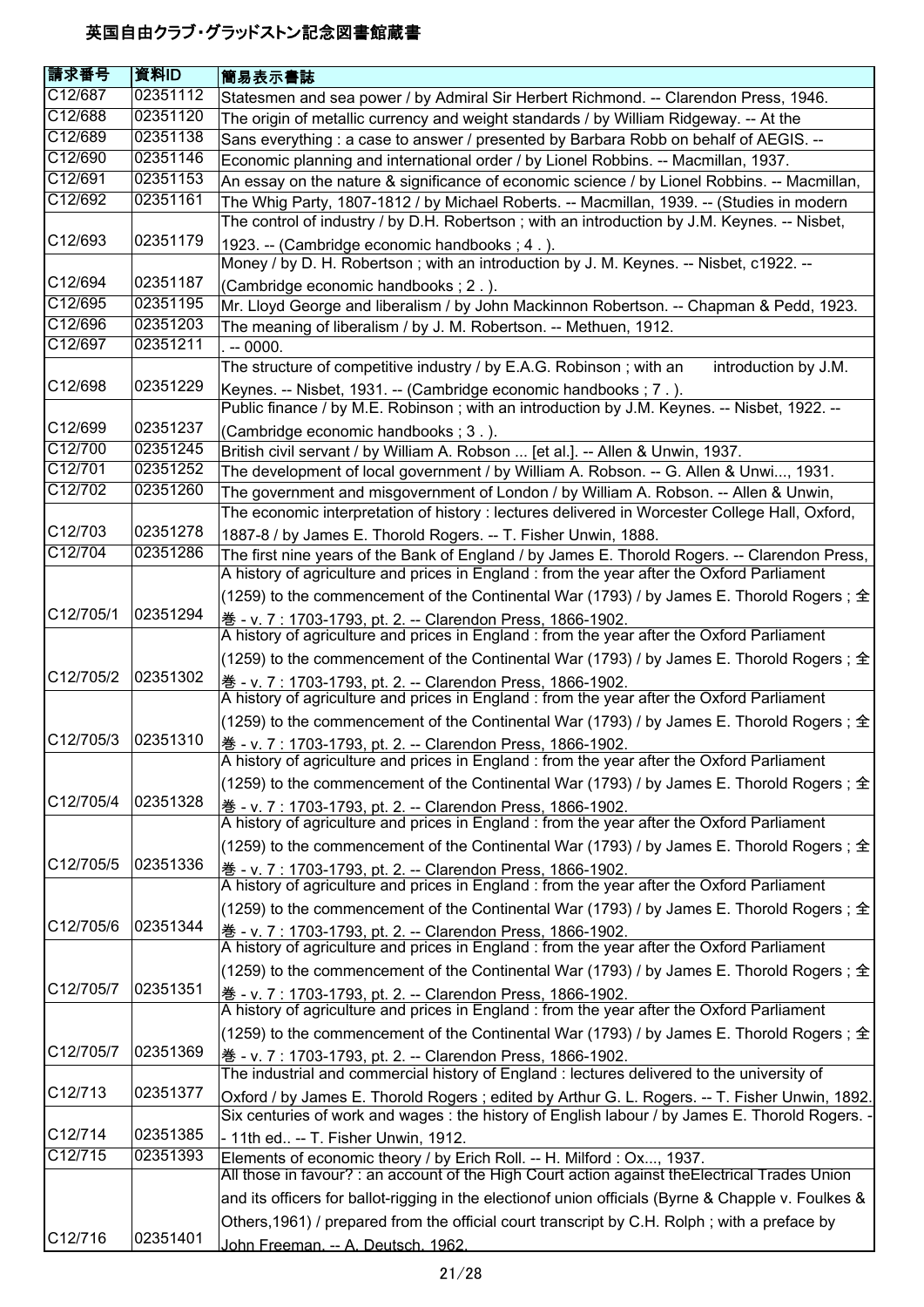| 請求番号                 | 資料ID     | <b> 簡易表示書誌</b>                                                                                     |
|----------------------|----------|----------------------------------------------------------------------------------------------------|
| C12/717              | 02351419 | Influencing voters : a study of campaign rationality / Richard Rose. -- Faber & Faber, 1967.       |
|                      |          | Elections and electors : studies in democratic representation / by J.F.S. Ross. -- Eyre &          |
| C12/718              | 02351427 | Spottisw, 1955.                                                                                    |
| C12/719              | 02351435 | Parliamentary representation / by J.F.S. Ross. -- Eyre & Spottisw, 1943.                           |
|                      |          | The business background of members of parliament : parliamentary profiles / Andrew Roth. --        |
| C12/720              | 02351443 | 1963 ed -- Parliamentary P, 1963.                                                                  |
|                      |          | A defence of the church of England against disestablishment : with an introductory letter to the   |
| C12/721              | 02351450 | Rt. Hon. W. E. Gladstone, M. P. / Roundell, Earl of Selborne. -- Macmillan, 1886.                  |
|                      |          | Contrat social ou principes du droit politique : precede de disours  / J.-J. Rousseau. --          |
| C <sub>12</sub> /722 | 02351468 | Nouvelle Ed -- Freres, 1---.                                                                       |
|                      |          | Wages in the coal industry / by J.W.F. Rowe. -- P.S. King, 1923. -- (Studies in economics and      |
| C12/723              | 02351476 | political science; no. 68.).                                                                       |
|                      |          | English life and leisure : a social study / by B. Seebohm Rowntree and G.R. Lavers. --             |
| C12/724              | 02351484 | Longmans, Green, 1951.                                                                             |
|                      |          | How the labourer lives : a study of the rural labour problem / by B. Seebohm Rowntree and          |
| C12/725              | 02351492 | May Kendall. -- T. Nelson, [1913].                                                                 |
| C12/726              | 02351500 | The human factor in business / by B. Seebohm Rowntree. -- 2nd ed. -- Longmans, Green,              |
|                      |          | The human needs of labour / by B. Seebohm Rowntree. -- New ed., rev. and re-written. --            |
| C12/727              | 02351518 | Longmans, Green, 1937.                                                                             |
| C12/728              | 02351526 | Poverty : a study of town life / by B. Seebohm Rowntree. -- [2nd ed.]. -- T. Nelson, [1913].       |
| C12/729              | 02351534 | Poverty : a study of town life / by B. Seebohm Rowntree. -- 2nd ed. -- Macmillan, 1902.            |
|                      |          | Poverty and progress : a second social survey of York / by B. Seebohm Rowntree. --                 |
| C12/730              | 02351542 | Longmans, Green, 1941.                                                                             |
|                      |          | Poverty and the welfare state : a third social survey of York dealing only with economic           |
| C12/731              | 02351559 | questions / by B. Seebohm Rowntree and G.R. Lavers. -- Longmans, Green, 1951.                      |
| C12/732              | 02351567 | Unemployment : a social study / by B. Seebohm Rowntree, Bruno Lasker. -- Macmillan and             |
|                      |          | The history of European liberalism / by Guido de Ruggiero; translated by R.G. Collingwood. --      |
| C12/733              | 02351575 | Oxford Universi, 1927.                                                                             |
| C12/734              | 02351583 | The English prison system / by Evelyn Ruggles-Brise. -- Macmillan, 1921.                           |
|                      |          | Liberal landslide : the general election of 1906 / [by] A.K. Russell. -- David & Charles, 1973. -- |
| C12/735              | 02351591 | (Elections and administrations series ; .).                                                        |
|                      |          | Authority and the individual / by Bertrand Russell. -- G. Allen & Unwi, 1949. -- (The Reith        |
| C12/736              | 02351609 | lectures; for 1948-9.).                                                                            |
|                      |          | German social democracy : six lectures / by Bertrand Russell ; with an appendix on social          |
|                      |          | democracy and the woman question in Germany by Alys Russell. -- Longmans, Green, 1896. -           |
| C12/737              | 02351617 | - (Studies in economics and political science; 7.).                                                |
| C12/738              | 02351625 | British budgets in peace and war, 1932-1945 / by B.E.V. Sabine. -- Allen & Unwin, 1970.            |
| C12/739              | 02351633 | American parties and elections / by Edward McChesney Sait. -- Century, c1927.                      |
| C12/740              | 02351641 | Security: can we retrieve it? / by Arthur Salter. -- Macmillan, 1939.                              |
| C12/741              | 02351658 | World trade and its future / by Sir Arthur Salter. -- Univ. of Pennsy, 1936.                       |
|                      |          | Liberalism: an attempt to state the principles and proposals of contemporary liberalism in         |
| C12/742              | 02351666 | England / Herbert Samuel; with an introduction by H.H. Asquith. -- G. Richards, 1902.              |
|                      |          | An interpretation of the political ideas of Marx and Engels / J.B.Sanderson. -- Longmans, 1969.    |
| C12/743              | 02351674 | -- (Monographs in politics ; .).                                                                   |
| C12/744              | 02351682 | Street life in medieval England / by G. T. Salusbury. -- 2d ed -- Pen-in-Hand, 1948.               |
| C12/745              | 02351690 | The King's Parliament of England / G.O. Sayles; 全巻, (), (). -- Edward Arnold, 1975.                |
| C12/746              | 02351708 | India & democracy / by Sir George Schuster and Guy Wint. -- Macmillan, 1941.                       |
|                      |          | Experiment in internationalism : a study in international politics / by John H. MacCallum Scott.   |
| C12/747              | 02351716 | - G. Allen & Unwi, 1967.                                                                           |
| C12/748              | 02351724 | Scotland Yard / by Sir Harold Scott. -- Andre Deutsch,                                             |
|                      |          | The House of Commons, 1715-1754 : the history of Parliament / Romney Sedgwick ; 全巻 - v.            |
| C12/749/1            | 02351732 | 2. -- Published for t, 1970.                                                                       |
|                      |          | The House of Commons, 1715-1754 : the history of Parliament / Romney Sedgwick ; 全巻 - v.            |
| C12/749/2            | 02351740 | 2. -- Published for t, 1970.                                                                       |
| C12/751              | 02351757 | $-0000.$                                                                                           |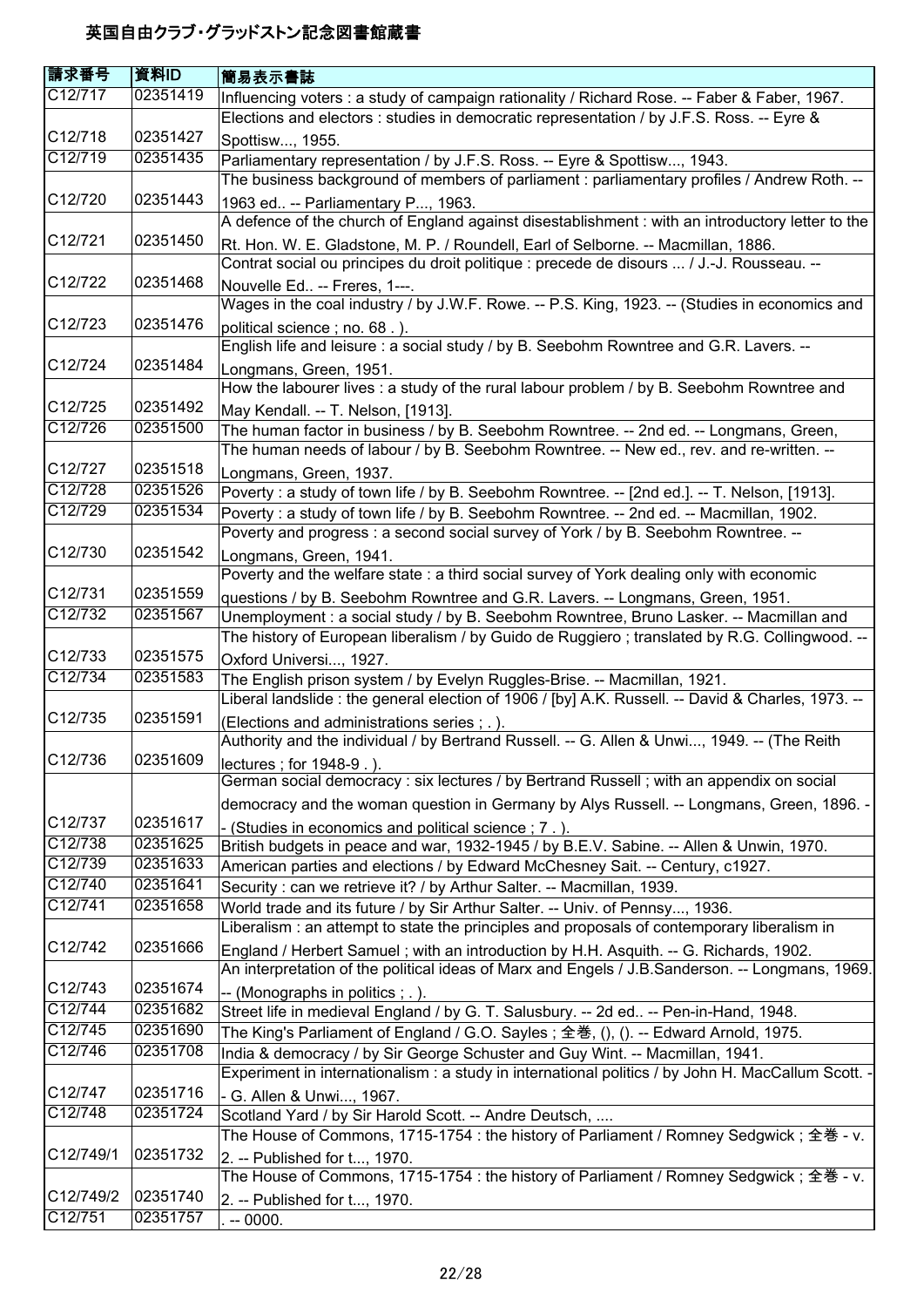| 請求番号                 | 資料ID                 | <b> 簡易表示書誌</b>                                                                                                                                                                               |
|----------------------|----------------------|----------------------------------------------------------------------------------------------------------------------------------------------------------------------------------------------|
|                      |                      | The English village community: examined in its relations to the manorial and tribal systems                                                                                                  |
|                      |                      | and to the common or open field system of husbandry: an essay in economic history / by                                                                                                       |
| C <sub>12</sub> /752 | 02351765             |                                                                                                                                                                                              |
|                      |                      | Frederic Seebohm. -- 3rd ed. -- Longmans, Green, 1884.<br>Tribal custom in Anglo-Saxon law : being an essay supplemental to: (1) The English village                                         |
| C <sub>12</sub> /753 | 02351773             |                                                                                                                                                                                              |
|                      |                      | community, (2) The tribal system in Wales / by Frederic Seebohm. -- Longmans, Green, 1902.<br>The tribal system in Wales : being part of an inquiry into the structure and methods of tribal |
| C12/754              | 02351781             |                                                                                                                                                                                              |
| C12/755              | 02351799             | society / by Frederic Seebohm. -- Longmans, Green, 1895.                                                                                                                                     |
| C12/756              | 02351807             | The evolution of the English farm / by M.E. Seebohm (M.E. Christie). -- G. Allen & Unwi,                                                                                                     |
| C12/757              | 02351815             | The expansion of England: two courses of lectures / by J.R. Seeley. -- Macmillan, 1883.                                                                                                      |
|                      |                      | Village trade unions in two centuries / by Ernest Selley. -- G. Allen & Unwi, 1919.                                                                                                          |
| C12/758              | 02351823             | Imperialism and social reform : English social-imperial thought, 1895-1914 / by Bernard                                                                                                      |
| C12/759              | 02351831             | Semmel. -- G. Allen & Unwi, c1960. -- (Studies in society ; 5.).                                                                                                                             |
| C12/760              | 02351849             | The India Office / by Sir Malcolm C.C. Seton. -- G.P. Putnam, 1926. -- (The Whitehall series ; .                                                                                             |
|                      |                      | The pattern of communist revolution: a historical analysis / by Hugh Seton-Watson. --                                                                                                        |
| C <sub>12</sub> /761 | 02351856             | Britain in Europe, 1789-1914 : a survey of foreign policy / by R. W. Seton-Watson -- The                                                                                                     |
| C12/762              |                      | Univ. Press, 1937                                                                                                                                                                            |
| C12/763              | 02351864<br>02351872 | The whitley councils scheme / by John Barton Seymour. -- P.S. King & son, 1932.                                                                                                              |
| C12/764              | 02351880             | Municipal government in continental Europe / Albert Shaw. -- Century, 1895.                                                                                                                  |
|                      |                      | The intelligent woman's guide to socialism and capitalism / by Bernard Shaw. -- Constable,                                                                                                   |
|                      |                      | Fabian essays in socialism / by G. Bernard Shaw  [et al.]; edited by G. Bernard Shaw. --                                                                                                     |
| C12/765              | 02351898             | Fabian Society, 1889.                                                                                                                                                                        |
|                      |                      | Select tracts and documents illustrative of English monetary history, 1626-1730 : comprising                                                                                                 |
| C12/766              | 02351906             | works of Sir Robert Cotton;  / by Wm. A. Shaw. -- Clement Wilson, 1896.                                                                                                                      |
| C12/767              | 02351914             | The Labour story / Emanuel Shinwell. -- MacDonald, 1963.                                                                                                                                     |
| C12/768              | 02351922             | The elements of politics / by Henry Sidgwick. -- 3rd ed. -- Macmillan, 1908.                                                                                                                 |
|                      |                      | What is the Third Estate? / [by] Emmanuel Joseph Sieyes ; translated from the French by M.                                                                                                   |
| C12/769              | 02351930             | Blondel, and edited with historical notes by S. E. Finer. -- Pall Mall, 1963.                                                                                                                |
| C12/770              | 02351948             | Rebuilding Britain: a twenty year plan / by E.D. Simon. -- V. Gollancz, 1945.                                                                                                                |
|                      |                      | Comments and criticisms / by the right hon. sir John Simon; edited by D. Rowland Evans. --                                                                                                   |
| C12/771              | 02351955             | Hodder and Stou, [1930].                                                                                                                                                                     |
| C12/772              | 02351963             | Three speeches on the general strike / by the Right Hon. Sir John Simon. -- Macmillan, 1926.                                                                                                 |
|                      |                      | The Spirit of British administration and some European comparisons / C.H. Sisson; with a                                                                                                     |
| C12/773              | 02351971             | foreword by W.J.M. Mackenzie. -- Faber, 1959.                                                                                                                                                |
| C12/774              | 02351989             | Essays in liberalism / by Six Oxford men. -- Cassell, 1897.                                                                                                                                  |
|                      |                      | The English peasantry and the enclosure of common fields / by Gilbert Slater. -- Archibald                                                                                                   |
| C12/775              | 02351997             | Const, 1907. -- (Studies in economics and political science; no. 14.).                                                                                                                       |
|                      |                      | An inquiry into the nature and causes of the wealth of nations / by Adam Smith; edited by                                                                                                    |
| C12/776/2            | 02352003             | James E. Thorold Rogers; 全巻, v. 1, v. 2. -- 2nd ed. -- Clarendon Press, 1880.                                                                                                                |
|                      |                      | The parliaments of England, from 1715 to 1847 / Henry Stooks Smith. -- 2d ed. / edited by F.                                                                                                 |
| C12/777              | 02352011             | W. S. Craig. -- Political Refer, 1973.                                                                                                                                                       |
| C12/778              | 02352029             | The Board of Trade / by Hubert Llewellyn Smith. -- G.P. Putnam, 1928. -- (The Whitehall                                                                                                      |
| C12/779              | 02352037             | A liberal window on the world / by Reginald A. Smith. -- Herbert Joseph , [19--].                                                                                                            |
| C12/780              | 02352045             | Socialism and syndicalism / by Philip Snowden. -- Collins' Clear , [1913]. -- (The nation's                                                                                                  |
| C12/781              | 02352052             | The Socialist's budget / Philip Snowden. -- G. Allen, 1907.                                                                                                                                  |
|                      |                      | Socialism and the social movement / by Werner Sombart ; translated from the sixth (enlarged)                                                                                                 |
| C12/782              | 02352060             | German edtion, with introduction and notes by M. Epstein. -- J. M. Dent, 1909.                                                                                                               |
| C12/783              | 02352078             | British politics since 1900 / by D.C. Somervell. -- A. Dakers, 1950. -- (Twentieth century                                                                                                   |
|                      |                      | Reflections on violence / by Georges Sorel ; authorised translation by T.E. Hulme. -- Allen &                                                                                                |
| C12/784              | 02352086             | Unwin, 1915.                                                                                                                                                                                 |
| C12/785              | 02352094             | The house of lords : a retrospect and a forecast / by Thomas Alfred Spalding. -- T. Fisher,                                                                                                  |
|                      |                      | Wealth and taxable capacity: the Newmarch Lectures for 1920-1 on current statistical                                                                                                         |
| C12/786              | 02352102             | problems in wealth and industry / by Sir Josiah Stamp. -- P.S. King, 1922.                                                                                                                   |
|                      |                      | Ambitions and strategies : the struggle for the leadership of the Liberal Party in the 1890s / by                                                                                            |
| C12/787              | 02352110             | Peter Stansky. -- Clarendon Press, 1964.                                                                                                                                                     |
| C12/788              | 02352128             | The land: now and to-morrow / by R. G. Stapledon. -- Faber & Faber, 1935.                                                                                                                    |
| C12/789              | 02352136             | The Foreign Office and foreign policy, 1898-1914 / [by] Zara S. Steiner. -- Cambridge U.P.,                                                                                                  |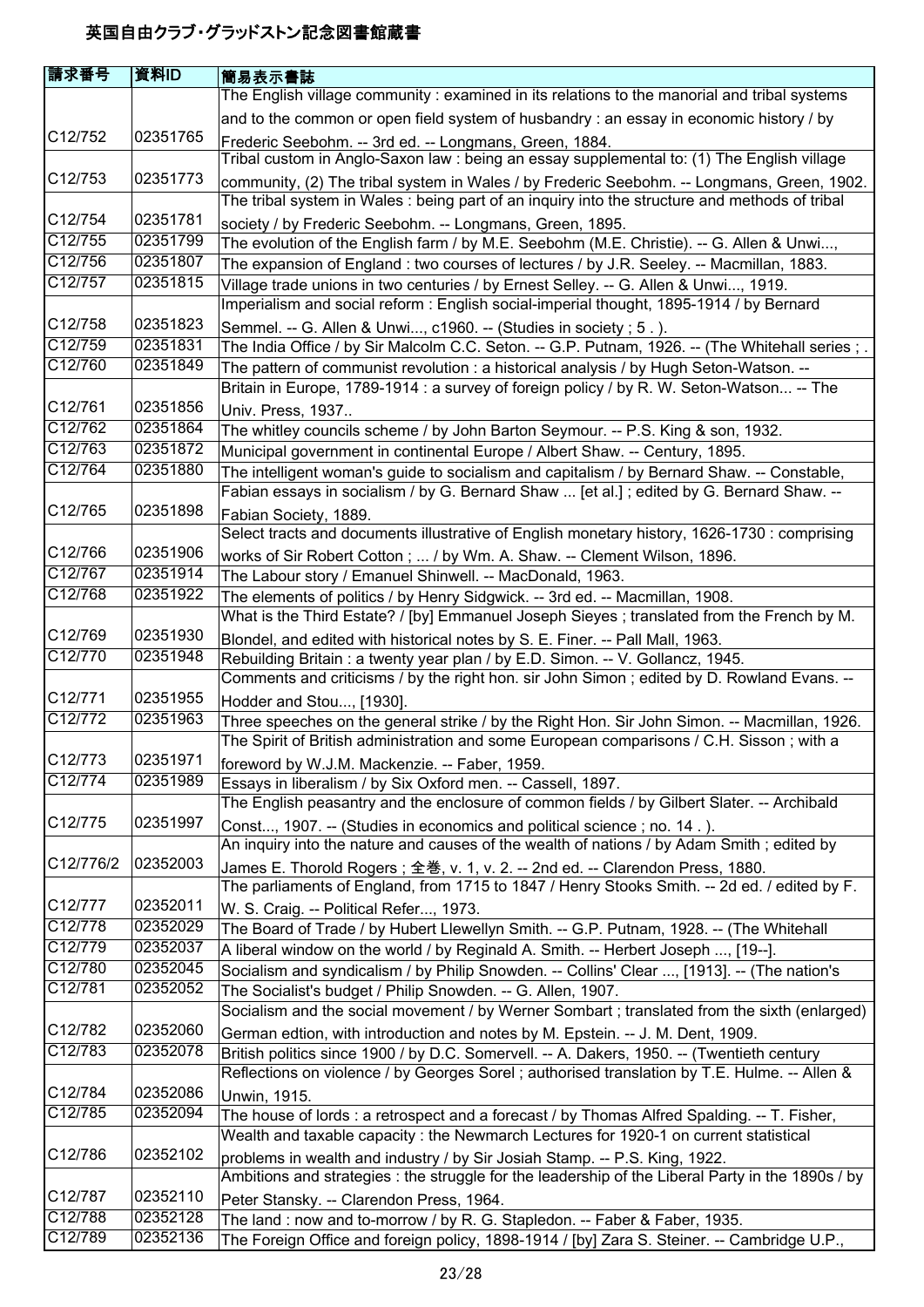| 請求番号                            | 資料ID                 | 簡易表示書誌                                                                                                                                                                                        |
|---------------------------------|----------------------|-----------------------------------------------------------------------------------------------------------------------------------------------------------------------------------------------|
| C12/790                         | 02352144             | Liberty, equality, fraternity / by James Fitzjames Stephen. -- 2nd ed. -- Smith, Elder, 1874.                                                                                                 |
|                                 |                      | British pressure groups : their role in relation to the House of Commons / by J.D. Stewart. --                                                                                                |
| C12/791                         | 02352151             | Clarendon Press, 1958.                                                                                                                                                                        |
|                                 |                      | The politics of protection: Lord Derby and the Protectionist Party, 1841-1852 / Robert Stewart.                                                                                               |
| C <sub>12</sub> /792            | 02352169             | -- Cambridge Unive, 1971.                                                                                                                                                                     |
|                                 |                      | A short history of the Jews in England / by the Rev. H.P. Stokes. -- Central board o, 1921. --                                                                                                |
| C12/793                         | 02352177             | (Jewish studies; .).                                                                                                                                                                          |
| C12/794                         | 02352185             | The liberal handbook / Harold Storey. -- Liberal Publica, [1923].                                                                                                                             |
| C12/795                         | 02352193             | Contemporary capitalism / by John Strachey. -- Victor Gollancz, 1956.                                                                                                                         |
|                                 |                      | The Foreign Office / Lord Strang, and other members of the Foreign Service. -- Allen & Unwin,                                                                                                 |
| C12/796                         | 02352201             | 1955. -- (The new Whitehall series; .).                                                                                                                                                       |
|                                 |                      | The Foreign Office / Lord Strang, and other members of the Foreign Service. -- Allen & Unwin,                                                                                                 |
| C <sub>12</sub> /797            | 02352219             | 1955. -- (The new Whitehall series; .).                                                                                                                                                       |
|                                 |                      | The grand design : a European solution to German reunification / Franz Josef Strauss ; [edited                                                                                                |
| C12/798                         | 02352227             | and translated from transcribed recordings by Brian Connell]. -- Weidenfeld & Ni, 1965.                                                                                                       |
|                                 |                      | The tariff history of the United States : a series of essays / by F. W. Taussig. -- G. P. Putnam's                                                                                            |
| C12/799                         | 02352235             | , 1888. -- (Questions of the day; no. 47.).                                                                                                                                                   |
|                                 |                      | Religion and the rise of capitalism: a historical study: (Holland memorial lectures, 1922) / by                                                                                               |
| C12/800                         | 02352243             | R. H. Tawney; with a prefatory note by Charles Gore. -- John Murray, 1926.                                                                                                                    |
| C12/801                         | 02352250             | Equality / by R.H. Tawney. -- G. Allen & Unwi, 1931. -- (Halley Stewart lectures; 1929.).                                                                                                     |
|                                 |                      | Pamphlets, memoranda, and literary extracts / edited by R.H. Tawney and Eileen Power. --                                                                                                      |
|                                 |                      | Longmans, Green, 1924. -- (University of London historical series ; no. 4.) (Tudor economic                                                                                                   |
|                                 |                      | documents : being select documents illustrating the economic and social history of Tudor                                                                                                      |
| C12/802                         | 02352268             | England / edited by R.H. Tawney and Eileen Power ; v. 3.).<br>Agriculture and Industry / edited by R.H. Tawney and Eileen Power. -- Longmans, Green,                                          |
|                                 |                      |                                                                                                                                                                                               |
|                                 |                      | 1924. -- (University of London historical series ; no. 4.) (Tudor economic documents : being                                                                                                  |
|                                 |                      | select documents illustrating the economic and social history of Tudor England / edited by R.H.                                                                                               |
| C12/803                         | 02352276             | Tawney and Eileen Power : v. 1.                                                                                                                                                               |
|                                 |                      | Foundations of British foreign policy : from Pitt (1792) to Salisbury (1902) or documents, old                                                                                                |
|                                 |                      | and new / selected and edited, with historical introductions by Harold Temperley and Lillian M.                                                                                               |
| C12/804                         | 02352284             | Penson. -- University Pres, 1938.                                                                                                                                                             |
| C12/805                         | 02352292             | The British political fringe : a profile / George Thayer. -- Blond, c1965.                                                                                                                    |
| C12/806<br>$\overline{C12}/807$ | 02352300<br>02352318 | The Establishment: A Symposium / edited by Hugh Thomas. -- Anthony Blond, 1959.                                                                                                               |
|                                 |                      | When labour rules / by J.H. Thomas. -- W. Collins, c1920.                                                                                                                                     |
| C12/808                         | 02352326             | The town labourer and the Industrial Revolution / Malcolm I. Thomis ; 全巻, 全巻 : hbk, 全巻 :                                                                                                      |
| C12/809                         | 02352334             | hbk: pbk. -- Batsford, 1974. -- (Studies in economic and social history; .).                                                                                                                  |
| C12/810                         | 02352342             | The housing handbook / by W. Thompson. -- The National Ho, 1903.                                                                                                                              |
|                                 |                      | Democracy in France: the Third Republic / David Thomson. -- Oxford Universi, 1946.<br>The Foreign Office / by John Tilley & Stephen Gaselee. -- 2nd ed. -- G.P. Putnam, [1933]. --            |
| C12/811                         | 02352359             |                                                                                                                                                                                               |
| C12/812                         | 02352367             | (The Whitehall series ; .).                                                                                                                                                                   |
|                                 |                      | The worker and the state : wages, hours, safety and health / by Frank Tillyard. -- Routledge,<br>The foundations of local self-government in India, Pakistan and Burma / by Hugh Tinker; with |
| C12/813                         | 02352375             |                                                                                                                                                                                               |
|                                 |                      | a foreword by the Right Hon. Lord Hailey. -- Athlone Press, 1954. -- (University of London<br>Problems of social policy / by Richard M. Titmuss. -- His Majesty's S, 1950. -- (History of the |
| C12/814                         | 02352383             |                                                                                                                                                                                               |
|                                 |                      | Second World War: United Kingdom civil series; .).<br>Democracy in America / by Alexis de Tocqueville ; translation by Henry Reeve, as revised and                                            |
|                                 |                      | annotated from the author's last edition by Francis Bowen; with an introduction by Daniel C.                                                                                                  |
| C12/815/1                       | 02352391             |                                                                                                                                                                                               |
|                                 |                      | Gilman; 全巻, v. 1, v. 2. -- The Century co., 1898.<br>Democracy in America / by Alexis de Tocqueville ; translation by Henry Reeve, as revised and                                             |
|                                 |                      | annotated from the author's last edition by Francis Bowen; with an introduction by Daniel C.                                                                                                  |
| C12/815/2                       | 02352409             |                                                                                                                                                                                               |
|                                 |                      | Gilman; 全巻, v. 1, v. 2. -- The Century co., 1898.<br>Democracy in America / Edited by J. P. Mayer and Max Lerner. A new translation by George                                                 |
| C <sub>12</sub> /817            | 02352417             |                                                                                                                                                                                               |
|                                 |                      | Lawrence. -- [1st ed.]. -- Harper & Row, [1966].<br>Journeys to England and Ireland / Alexis de Tocqueville ; translated [from French] by George                                              |
| C12/818                         | 02352425             |                                                                                                                                                                                               |
| C12/819                         | 02352433             | Lawrence and K.P. Mayer; edited by J.P. Mayer. -- Faber and Faber, 1958.<br>Considerations on the state of the currency / by Thomas Tooke. -- John Murray, 1826.                              |
|                                 |                      |                                                                                                                                                                                               |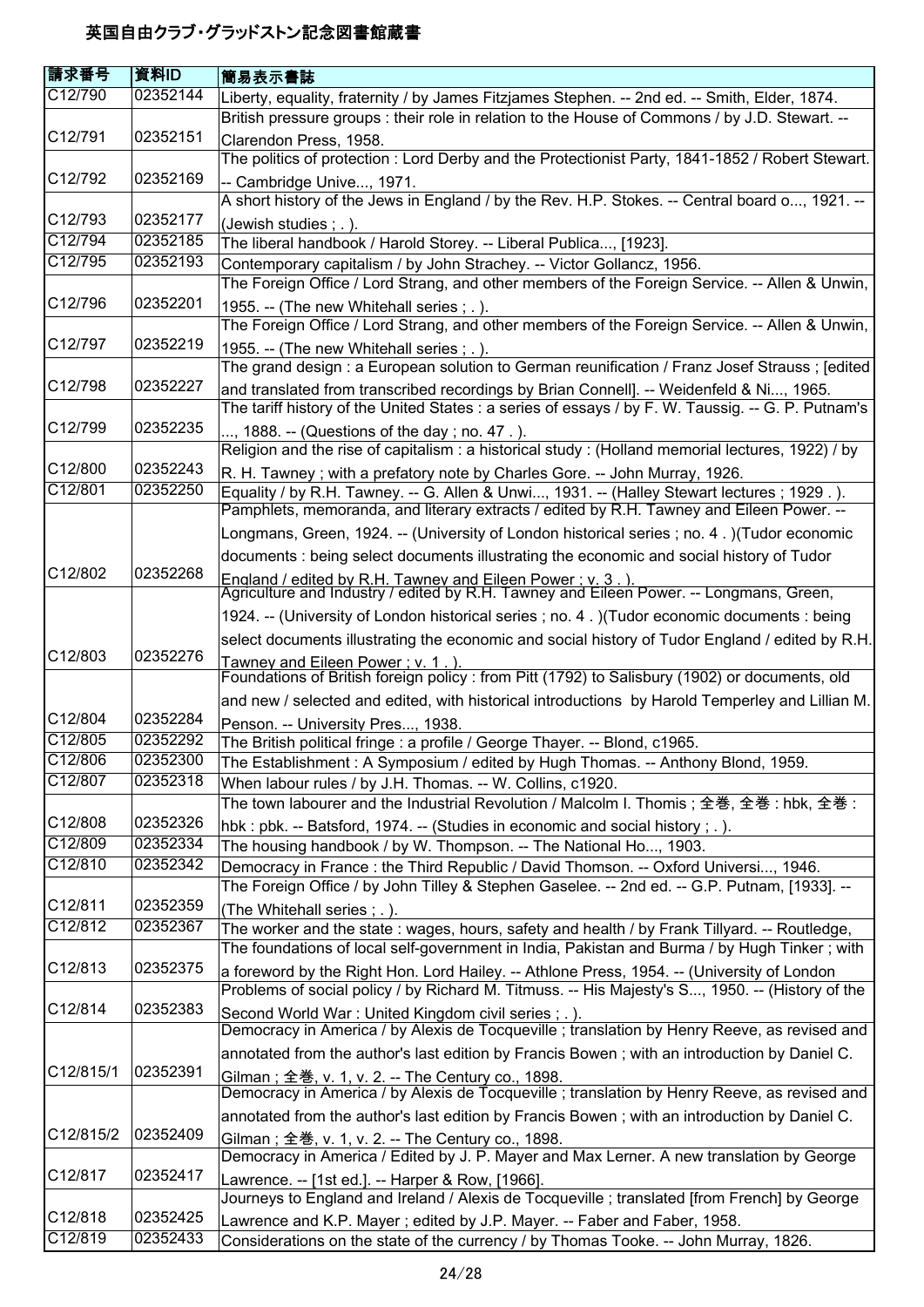| 請求番号                 | 資料ID     | 簡易表示書誌                                                                                             |
|----------------------|----------|----------------------------------------------------------------------------------------------------|
|                      |          | A history of prices, and of the state of the circulation, from 1792 to 1856 / [Thomas] Tooke and   |
| C12/820/1-202352441  |          | [William] Newmarch ; with an introduction by T. E. Gregory ; 全巻 - 6. -- P.S. King, 1928.           |
|                      |          | A history of prices, and of the state of the circulation, from 1792 to 1856 / [Thomas] Tooke and   |
| C12/820/3-402352458  |          | [William] Newmarch; with an introduction by T. E. Gregory; 全巻 - 6. -- P.S. King, 1928.             |
| C12/822              | 02352466 | [ Space Sritish coal industry / by H. Townshend-Rose. -- G. Allen, 1951. -- (National Board series |
|                      |          | Lectures on the industrial revolution of the 18th century in England : popular addresses, notes    |
|                      |          | and other fragments / by Arnold Toynbee ; together with a short memoir by B. Jowett. -- 2nd        |
| C <sub>12</sub> /823 | 02352474 | ed. -- Rivingtons, 1887.                                                                           |
|                      |          | Printer to the House : the story of Hansard / by J. C. Trewin and E. M. King ; with a foreword     |
| C12/824              | 02352482 | by W. S. Morrison. -- Methuen, 1952.                                                               |
| C12/825              | 02352490 | The Home Office / by Edward Troup. -- G.P. Putnam, 1925. -- (The Whitehall series ; . ).           |
|                      |          | Further memoirs of the Whig Party 1807-1821 : with some miscellaneous reminiscences / by           |
| C12/826              | 02352508 | Henry Richard Vassall Third Lord Holland; edited by Lord Stavordale. -- Murray, 1905.              |
|                      |          | Studies in the history of political philosophy before and after Rousseau / by C.E. Vaughan;        |
|                      |          | edited by A.G. Little; 全巻, v. 1, v. 2. -- The University , 1925. -- (Publications of the           |
| C12/827/1            | 02352516 | University of Manchester : . ).                                                                    |
|                      |          | Studies in the history of political philosophy before and after Rousseau / by C.E. Vaughan;        |
|                      |          | edited by A.G. Little; 全巻, v. 1, v. 2. -- The University , 1925. -- (Publications of the           |
| C12/827/2            | 02352524 | University of Manchester ; . ).                                                                    |
|                      |          | The theory of the leisure class : an economic study in the evolution of institutions / by          |
| C <sub>12</sub> /829 | 02352532 | Thorstein Veblen. -- Macmillan, 1899.                                                              |
|                      |          | Family allowances in practice : an examination of the development of the family wage system        |
|                      |          | and of the compensation fund principally in Belgium, France, Germany and Holland / by Hugh         |
| C12/830              | 02352540 | H.R. Vibart. -- P.S. King, 1926.                                                                   |
|                      |          | Mr. Chamberlain's proposals : what they mean and what we shall gain by them / by C.A.              |
| C <sub>12</sub> /831 | 02352557 | Vince; with a preface by Joseph Chamberlain. -- Grant Richards, 1903.                              |
|                      |          | McCalmont's parliamentary poll book : British election results, 1832-1918. -- 8th ed. : with       |
| C12/832              | 02352565 | introduction and additional material / by J. Vincent and M. Stenton. -- Harvester Press, 1971.     |
| C12/833              | 02352573 | Pollbooks : how Victorians voted / J. R. Vincent. -- Cambridge Unive, 1967.                        |
| C12/834              | 02352581 | The growth of manor / P. Vinogradoff. -- Swan Sonnensche, 1905.                                    |
|                      |          | Villainage in England : essays in English mediaeval history / by Paul Vinogradoff. -- Clarendon    |
| C12/835              | 02352599 | Press, 1892.                                                                                       |
|                      |          | Chartism / [by] J. T. Ward ; 全巻, 全巻 : hbk, 全巻 : hbk : pbk. -- Batsford, 1973. -- (Studies in       |
| C12/836              | 02352607 | economic and social history; .).                                                                   |
| C12/837              | 02352615 | The factory movement, 1830-1855 / by J.T. Ward. -- Macmillan, 1962.                                |
| C12/838              | 02352623 | Administrative law / by H.W.R. Wade. -- Clarendon Press, 1961. -- (Clarendon law series ; . ).     |
|                      |          | The cotton trade and industrial Lancashire : 1600-1780 / by Alfred P. Wadsworth and Julia de       |
|                      |          | Lacy Mann. -- Manchester Univ, 1931. -- (Publications of the University of Manchester; no.         |
| C12/839              | 02352631 | 221. ) (Economic history series; no. 7.).                                                          |
|                      |          | Colonies / by Eric A. Walker. -- The University , 1944. -- (Current problems / general editor,     |
| C12/840              | 02352649 | Ernest Barker; 20.).                                                                               |
| C12/841              | 02352656 | The Cabinet / by Patrick Gordon Walker. -- Cape, 1970.                                             |
| C12/842              | 02352664 | Human nature in politics / by Graham Wallas. -- Constable, 1908.                                   |
| C12/843              | 02352672 | Social judgment / By Graham Wallas. -- G. Allen & Unwi, 1934.                                      |
| C12/844              | 02352680 | The Liberal dilemma / Alan Watkins. -- MacGibbon & Kee, 1966.                                      |
|                      |          | The national liberal federation: from its commencement to the general election of 1906 / by        |
| C12/845              | 02352698 | Robert Spence Watson; with an introduction by Augustine Birrell. -- T. Fisher Unwin, 1907.         |
| C12/846              | 02352706 | The consumers' co-operative movement / by Sidney & Beatrice Webb. -- Longmans, Green,              |
| C12/847              | 02352714 | The decay of capitalist civilisation / by Sidney and Beatrice Webb. -- 3rd ed. -- Fabian Society,  |
|                      |          | English local government : the story of the King's highway / by Sidney and Beatrice Webb. --       |
| C12/848              | 02352722 | Longmans, Green, 1913.                                                                             |
|                      |          | English local government from the revolution to the municipal corporations act / by Sidney and     |
| C12/849              | 02352730 | Beatrice Webb. -- Longmans, Green, 1906-.                                                          |
| C12/850              | 02352748 | English poor law policy / by Sidney and Beatrice Webb. -- Longmans, Green, 1910.                   |
|                      |          | English prisons under local government / by Sidney & Beatrice Webb; with preface by Bernard        |
| C12/851              | 02352755 | Shaw. -- Longmans, Green, 1922. -- (English local government; 6.).                                 |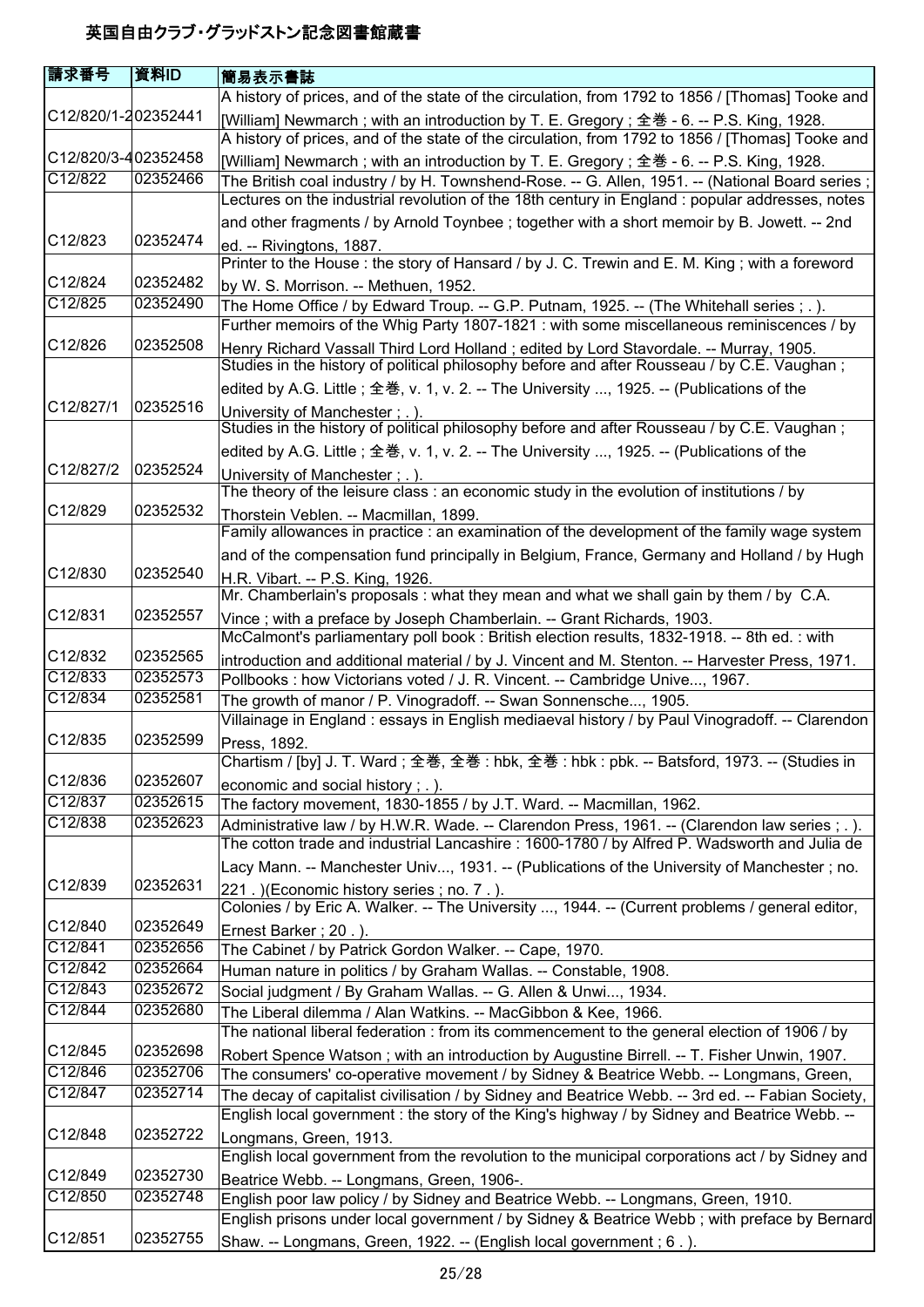| 請求番号      | 資料ID     | 簡易表示書誌                                                                                            |
|-----------|----------|---------------------------------------------------------------------------------------------------|
|           |          | Grants in aid: a criticism and a proposal / by Sidney Webb. -- Longmans, Green, 1911. --          |
| C12/852   | 02352763 | (Studies in economics and political science; no. 24.).                                            |
| C12/853   | 02352771 | Industrial democracy / by Sidney and Beatrice Webb; 全巻, v. 1, v. 2. -- Longmans, Green,           |
| C12/853/2 | 02352789 | Industrial democracy / by Sidney and Beatrice Webb; 全巻, v. 1, v. 2. -- Longmans, Green,           |
| C12/855   | 02352797 | The London programme / by Sidney Webb. -- S. Sonnenschein, 1891.                                  |
| C12/856   | 02352805 | Problems of modern industry / by Sidney & Beatrice Webb. -- New ed. -- Longmans, Green,           |
|           |          | The public organisation of the labour market : being part two of the minority report of the Poor  |
| C12/857   | 02352813 | Law Commission / edited, with introduction by Sidney & Beatrice Webb. -- Longmans, Green,         |
| C12/858   | 02352821 | Socialism in England / by Sidney Webb. -- S. Sonnenschein, 1890.                                  |
|           |          | British diplomacy, 1813-1815 : select documents dealing with the reconstruction of Europe /       |
| C12/859   | 02352839 | edited by C.K. Webster. -- Bell, 1921.                                                            |
|           |          | The foreign policy of Castlereagh, 1815-1822 : Britain and the European alliance / by Charles     |
| C12/860   | 02352847 | Webster. -- G. Bell, 1925.                                                                        |
|           |          | The foreign policy of Castlereagh, 1812-1815 : Britain and the reconstruction of Europe / by      |
| C12/861   | 02352854 | Charles Webster. -- G. Bell, c1931.                                                               |
| C12/862   | 02352862 | The socialist network / by Nesta H. Webster. -- Boswell printin, 1926.                            |
|           |          | Guide to the new world : a handbook of constructive world revolution / by H. G. Wells. -- V.      |
| C12/863   | 02352870 | Gollancz, 1941.                                                                                   |
| C12/864   | 02352888 | The parish gilds of mediaeval England / by H.F. Westlake. -- Society for Pro, 1919.               |
|           |          | English constitutional theory and the House of Lords, 1556-1832 / by Corinne Comstock             |
| C12/865   | 02352896 | Weston. -- Routledge & Keg, 1965.                                                                 |
|           |          | Introductory lectures on political economy, being part of a course delivered in Easter term,      |
| C12/866   | 02352904 | 1831 / Richard Whately. -- B. Fellowes, 1831.                                                     |
| C12/867   | 02352912 | The war office past and present / by Captain Owen Wheeler. -- Methuen, 1914.                      |
| C12/868   | 02352920 | Munich: prologue to tragedy / by John W. Wheelwe-Bennett. -- Macmillan, 1948.                     |
| C12/869   | 02352938 | Greek oligarchies : their character and organisation / by Leonard Whibley. -- Methuen, 1896.      |
| C12/870   | 02352946 | The new propaganda / by Amber Blanco White. -- Victor Gollancz, 1939.                             |
| C12/871   | 02352953 | The making of the president 1968 / Theodore H. White. -- Cape, 1969.                              |
| C12/872   | 02352961 | The railway policeman: the story of the constable on the track / by J.R. Whitbread. -- Harrap,    |
|           |          | China and foreign powers : an historical review of their relations / by Sir Frederick Whyte. --   |
| C12/873   | 02352979 | Oxford Universi, 1927.                                                                            |
|           |          | The struggle for the freedom of the press, 1819-1832 / by William H. Wickwar. -- G. Allen &       |
| C12/874   | 02352987 | Unwi, 1928.                                                                                       |
|           |          | Fifty years' march : the rise of the Labour Party / by Francis Williams; foreword by C.R. Attlee. |
| C12/875   | 02352995 | -- Odhams Press, [1949].                                                                          |
| C12/876   | 02353001 | New deal for coal / by Harold Wilson. -- Contact, 1945. -- (Contact books; .).                    |
|           |          | The new freedom: a call for the emancipation of the generous energies of a people / by            |
| C12/877   | 02353019 | Woodrow Wilson. -- Chapman and Hal                                                                |
|           |          | The state: elements of historical and practical politics / by Woodrow Wilson. -- Rev. ed. / with  |
| C12/878   | 02353027 | introduction by Oscar Browning. -- Isbister and Co                                                |
| C12/879   | 02353035 | Politics in practice / Lord Windlesham. -- J. Cape, 1975.                                         |
|           |          | Parliament and the Executive : an analysis with readings / by H.V. Wiseman. -- Routledge &        |
| C12/880   | 02353043 | K.P, 1966.                                                                                        |
| C12/881   | 02353050 | Bankers and credit / by Hartley Withers. -- Eveleigh Nash &, 1924.                                |
| C12/882   | 02353068 | The case for capitalism / by Hartley Withers. -- Eveleigh Nash, 1920.                             |
|           |          | Everybody's business / Hartley Withers. -- 2nd ed. -- J. Cape, 1931. -- (The Life and letters     |
| C12/883   | 02353076 | series ; no. 54.).                                                                                |
| C12/884   | 02353084 | International finance / by Hartley Withers. -- Smith, Elder, 1916.                                |
| C12/885   | 02353092 | The meaning of money / by Hartley Withers. -- 5th ed. -- J. Murray, 1930.                         |
| C12/886   | 02353100 | Our money and the state / by Hartley Withers. -- J. Murray, 1917.                                 |
| C12/887   | 02353118 | Stocks and shares / by Hartley Withers. -- 2nd ed. -- John Murray, 1917.                          |
| C12/888   | 02353126 | War-time financial problems / by Hartley Withers. -- Murray, 1919.                                |
| C12/889   | 02353134 | A hundred years of revolution, 1848 and after / edited by George Woodcock. -- Porcupine           |
|           |          | The conduct and management of parliamentary elections : a practical manual by William             |
| C12/890   | 02353142 | Woodings / by Aubrey Herbert. -- 10th ed. -- Liberal Pub. De, 1949.                               |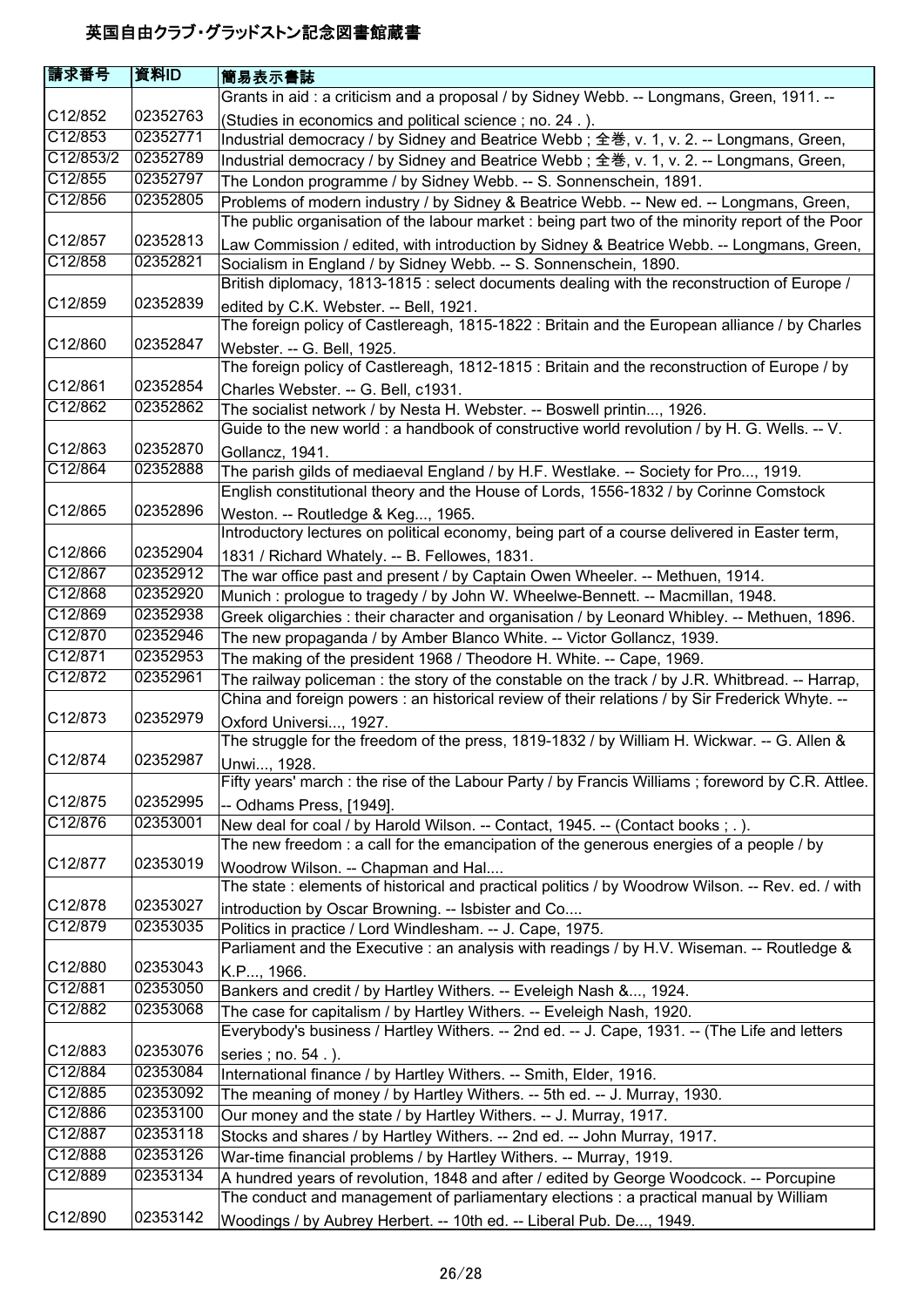| 請求番号                 | 資料ID     | <b> 簡易表示書誌</b>                                                                                                                                               |
|----------------------|----------|--------------------------------------------------------------------------------------------------------------------------------------------------------------|
|                      |          | The social foundations of wage policy : a study of contemporary British wage and salary                                                                      |
| C12/891              | 02353159 | structure / Barbara Wootton. -- George Allen & , 1955.                                                                                                       |
| C12/892              | 02353167 | Counter defensive : being the story of a bank in battle / by John Wadsworth. -- Hodder and                                                                   |
|                      |          | Parliament past and present : a popular and picturesque account of a thousand years in the                                                                   |
|                      |          | Palace of Westminster, the home of the mother of parliaments / by Arnold Wright and Philip                                                                   |
| C12/893              | 02353175 | Smith; v. 1. -- Hutchinson, 1--.                                                                                                                             |
| C12/894              | 02353183 | Commodity control: a study of primary products / by P. Lamartine Yates. -- Jonathan Cape,                                                                    |
| C12/895              | 02353191 | Masters of indecision : an inquiry into the political process / by George K. Young. -- Methuen,                                                              |
| C12/896              | 02353209 | Anti-Semitism. -- Keter Books, c1974. -- (Israel pocket library; .).                                                                                         |
|                      |          | Are trade unions obstructive? : an impartial inquiry / under the joint editorship of John Hilton                                                             |
| C12/897              | 02353217 | [et al.]. -- Victor Gollancz, 1935.                                                                                                                          |
|                      |          | Atomic energy : its international implications : a discussion / by a Chatham House Study                                                                     |
| C12/898              | 02353225 | Group. -- Royal Institute, 1948.                                                                                                                             |
|                      |          | Banking trends in Europe today : lectures delivered at the 17th International Banking Summer                                                                 |
| C12/899              | 02353233 | School in the City of London and at Christ Church, Oxford, July 1964. -- Institute of Ba, 1964.                                                              |
| C12/900              | 02353241 | Britain's industrial future. -- Benn, 1928.                                                                                                                  |
| C12/901              | 02353258 | British ports under protection. -- The Liberal Fre, [1935].                                                                                                  |
| C12/902              | 02353266 | British security : a report / by a Chatham House Study Group. -- Royal Institute, 1946.                                                                      |
| C12/903              | 02353274 | Building peace out of war: studies in international reconstruction. -- Political and E, 1944.                                                                |
| C12/904              | 02353282 | The campaign guide. -- 14th ed -- National Unioni, 1922.                                                                                                     |
|                      |          | The campaign guide 1955 : the new political encyclopaedia. -- popular edition. -- Conservative                                                               |
| C12/905              | 02353290 | an, [1955].                                                                                                                                                  |
| C12/906              | 02353308 | The campaign guide 1974. -- Conservative an, [1974].                                                                                                         |
| C12/907              | 02353316 | Centenary of the birth of Andrew Carnegie : The British Trusts and their work. -- Pillans and                                                                |
|                      |          | The city of London as a centre of international trade and finance : a series of lectures delivered                                                           |
|                      |          | at the 14th International Banking Summer School in the City of London and at Christ Church,                                                                  |
| C12/908              | 02353324 | Oxford, July, 1961. -- Institute of Ba, [1961?].                                                                                                             |
| C12/909              |          | The economics of full employment : six studies in applied economics / prepared at the Oxford                                                                 |
|                      | 02353332 | University Institute of Statistics. -- Basil Blackwell, 1944.                                                                                                |
| C12/910              | 02353340 | Essays in liberalism : being the lectures and papers which were delivered at the Liberal                                                                     |
|                      |          | Summer School at Oxford, 1922. -- Collins, c1922.<br>The foreign policy of Lord Rosebery : two chapters in recent politics 1886 and 1892-5. --               |
| C12/911              | 02353357 |                                                                                                                                                              |
| C12/912              | 02353365 | Humphreys, 1901.                                                                                                                                             |
| C12/913              | 02353373 | France and Britain: a report / by a Chatham House Study Group. -- Royal Institute, 1945.<br>Historic facts and current probrems. -- Liberal Publica, [1895]. |
| C12/914              | 02353381 | History of the Standard Bank of South Africa Ltd, 1862-1913. -- Robert Maclehos, 1914.                                                                       |
| C12/915              | 02353399 | The Hungry forties : life under the bread tax / introduction by Mrs. Cobden Unwin. -- T. F.                                                                  |
| C12/916              | 02353407 | Industrial record, 1919-1939 : a review of the inter-war years. -- Cadbury Brother, [1943?].                                                                 |
|                      |          | The Report of the proceedings and papers read in Prince's Hall / Industrial Remuneration                                                                     |
| C12/917              | 02353415 | Conference. -- Cassell, 1885.                                                                                                                                |
| C12/918              | 02353423 | The International gold problem : collected papers. -- Oxford Univeris, 1931.                                                                                 |
|                      |          | Joseph Cowen's speeches on the Near Eastern question, foreign and imperial affairs, and on                                                                   |
| C12/919              | 02353431 | the British Empire / revised by his daughter. -- A. Reid, 1909.                                                                                              |
|                      |          | The Land : the report of the Land Enquiry Committee ; 全巻, v. 1 : Rural, v. 2 : Urban. --                                                                     |
| C12/920/1            | 02353449 | Hodder and Stou, 1913-1914.                                                                                                                                  |
|                      |          | The land and the nation : rural report of the Liberal Land Committee, 1923-25. -- Hodder &                                                                   |
| C <sub>12</sub> /921 | 02353456 | Stough, [1925?].                                                                                                                                             |
|                      |          | The land hunger: life under monopoly : descriptive letters and other testimonies from those                                                                  |
|                      |          | who have suffered / with an introduction by Mrs. Cobden Unwin ; and an essay by Brougham                                                                     |
| C12/922              | 02353464 | Villiers. -- T.F. Unwin, 1913.                                                                                                                               |
| C12/923              | 02353472 | Liberal plan for peace : With an introduction by Lord Crewe. -- V. Gollancz, 1944.                                                                           |
|                      |          | The liberal way: A survey of liberal policy, published by the authority of the National Liberal                                                              |
| C12/924              | 02353480 | Federation / With a foreword by Ramsay Muir. -- Allen & Unwin, 1934.                                                                                         |
| C12/925              | 02353498 | Lord Rosebery's speeches : (1874-1896). -- Beeman, 1896.                                                                                                     |
|                      |          | Manpower : a series of studies of the composition and distribution of Britain's labour-force. --                                                             |
| C12/926              | 02353506 | PEP (Political , 1951.                                                                                                                                       |